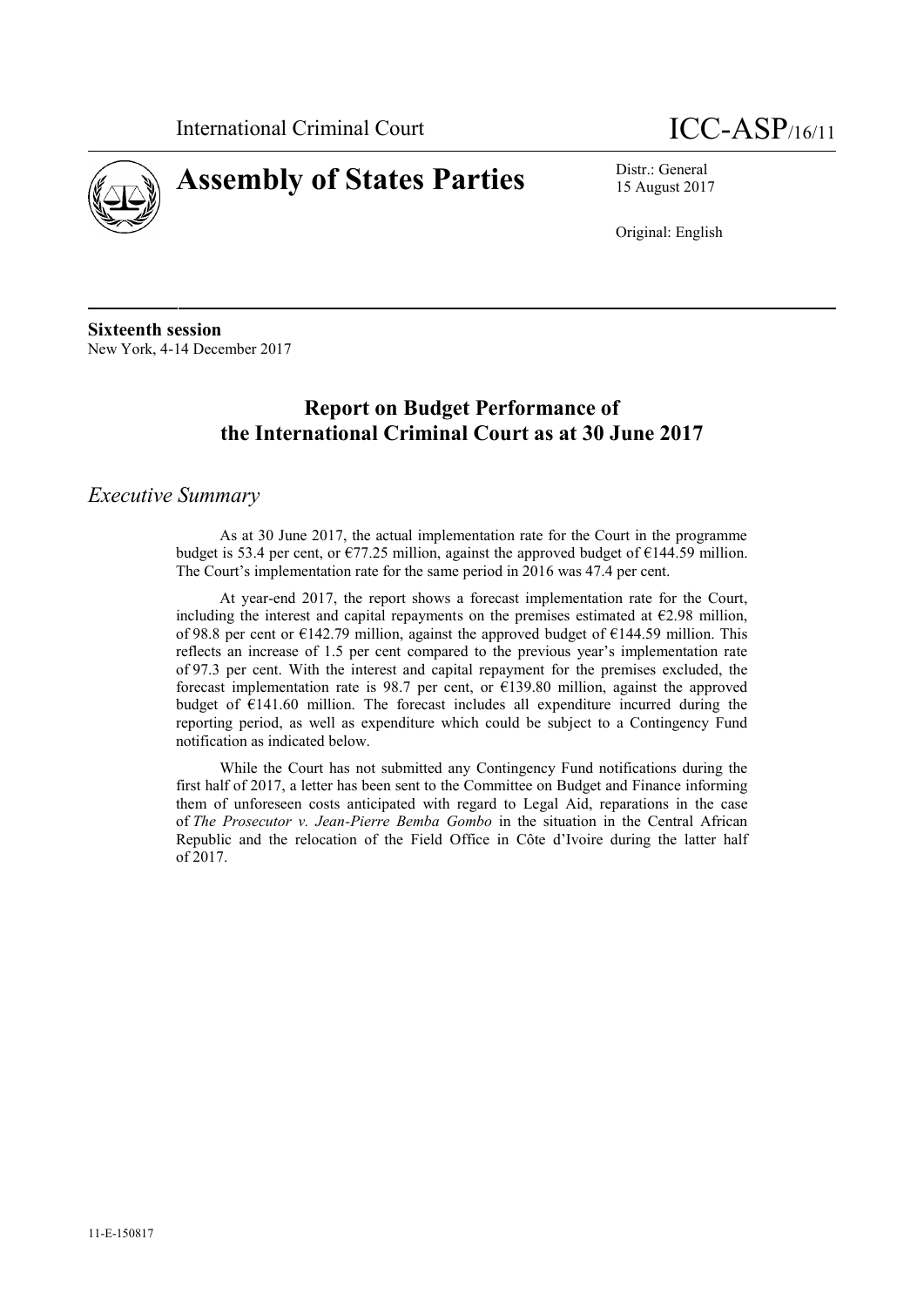# **I. Introduction**

1. The approved programme budget for the International Criminal Court ("the Court") for 2017 amounts to  $E$ 141,600,000. As recommended by the Committee on Budget and Finance ("the Committee") at its twenty-fifth session,  $\frac{1}{1}$  the figures for the approved programme budget are presented separately from the interest on the host State loan for the permanent premises. This has been done to improve transparency and allow a comparative assessment of the resources needed for the Court's activities in 2017. The Court's approved programme budget for 2017 amounts to  $\epsilon$ 144,587,300 when including the interest and capital repayment (under the host State loan) of  $\epsilon$ 2,987,300 in respect of the Permanent Premises Project.

2. The Registrar hereby presents the report on the budget performance of the Court for the period 1 January to 30 June 2017, as well as the forecast performance as at 31 December 2017.

3. The actual implementation rate of the programme budget for the Court as at 30 June 2017 is 53.4 per cent, or  $\epsilon$ 77.25 million, against the approved budget of  $\epsilon$ 144.59 million. At year-end, the Court forecasts an implementation rate of 98.8 per cent, or  $\epsilon$ 142.79 million, including the interest and capital repayment on the premises amounting to  $\epsilon$ 2.98 million, against the approved budget of  $\epsilon$ 144.59 million. With the interest and capital repayments on the premises excluded, the forecast implementation rate is 98.7 per cent, or  $\epsilon$ 139.80 million, against the approved budget of €141.60 million. The forecast includes all expenditure incurred during the reporting period as well as expenditure which could be subject to a Contingency Fund notification as indicated below.

4. The forecast implementation rate and the forecast amount are provisional and subject to a high degree of uncertainty. The Court has been taking a more conservative approach towards Contingency Fund notifications by carefully assessing the resources needed and postponing notifications. The Court will continue to closely monitor the expenditure level and endeavour to absorb part or all of any unforeseen activities.

5. During the first half of the year, the Court submitted no notifications to the Committee for potential access to the Contingency Fund. However, during the latter half of 2017, the Court has submitted a letter to inform the Committee of unforeseen costs anticipated with regard to: (i) Legal Aid in the cases of *Jean- Pierre Bemba Gombo et al*. in the situation in the Central African Republic (CAR), *The Prosecutor v. Al Madhi* in the situation in Mali (MLI) and *The Prosecutor v. Dominic Ongwen* in the situation in the Democratic Republic of the Congo (DRC); (ii) reparations in the case of *The Prosecutor v. Jean-Pierre Bemba Gombo* in the CAR following the issuance of the Chamber's Decision; and (iii) the relocation of the Field Office in Côte d'Ivoire (CIV).

### **II. Budget performance for the programme budget**

#### **A. Overview of contributions status**

6. As at 30 June 2017, 17.4 per cent of assessed contributions, or  $\epsilon$ 25.20 million, are still outstanding for 2017, as compared to 37.2 per cent, or  $\epsilon$ 51.59 million, as at 30 June 2016. Prior years' outstanding contributions as at 30 June 2017 are  $\epsilon$ 14.63 million. Fifteen States Parties with a combined amount in arrears of €6,093,624 are also subject to the provisions of article 112(8) of the Rome Statute, compared to 12 ( $\epsilon$ 3,608,760) as at 30 June 2016. The Contingency Fund was not replenished in 2017. The detailed status of contributions is provided in Table 52 in the Annex.

<sup>1</sup> *Official Records of the Assembly of States Parties to the Rome Statue of the International Criminal Court, Fourteenth session, The Hague, 18-26 November 2015 (ICC-ASP/14/20),* vol. II, part B.3. para. 12.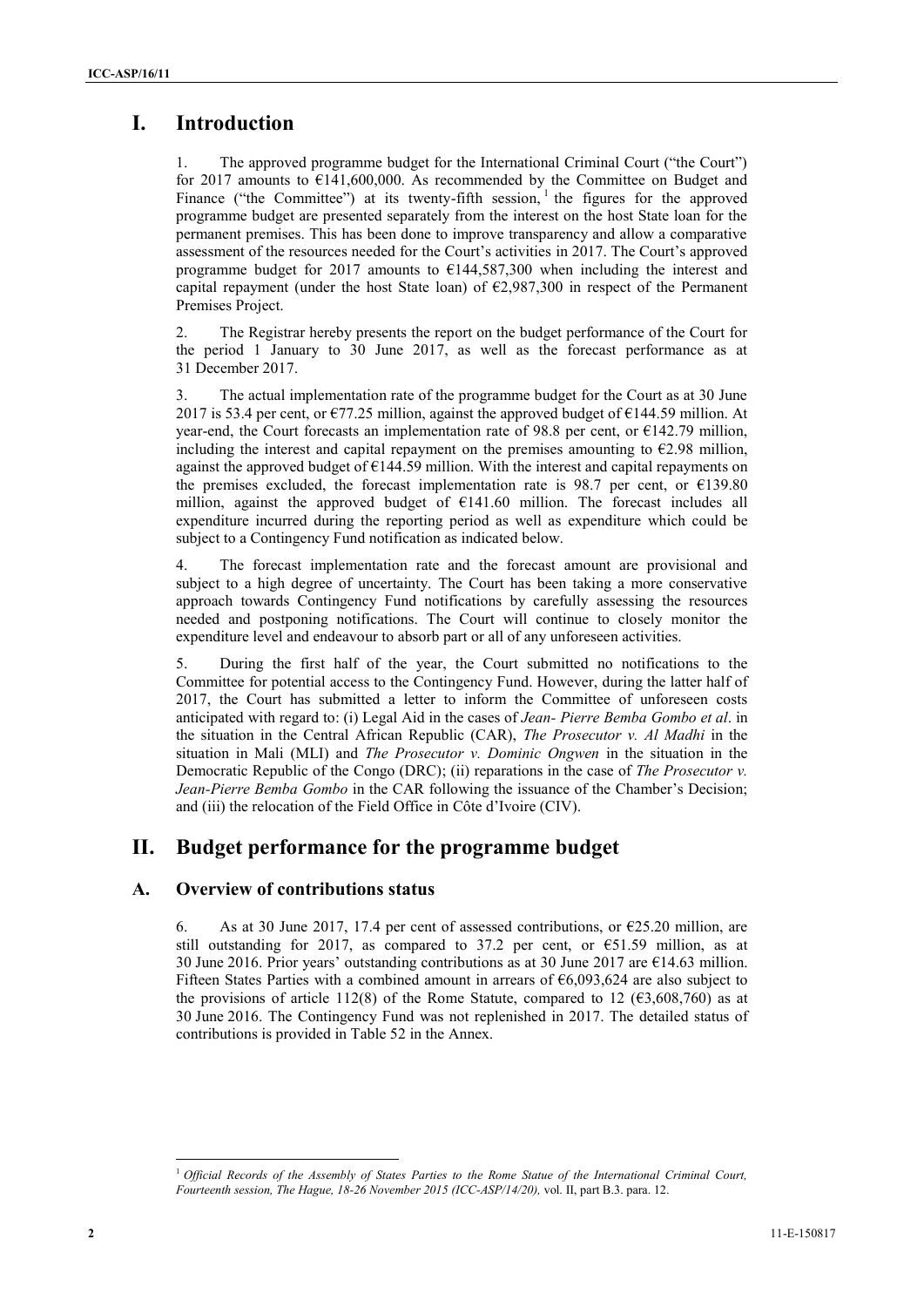#### **B. Pluriannual overview of budget performance**

7. Table 1 below shows the Court's budget performance in the programme budget since its establishment. The actual expenditure level has been increasing steadily over the years. The Court forecasts for 2017 that it will implement 98.8 per cent of its budget, amounting to  $\epsilon$ 142.79 million forecast expenditure, against the approved budget of  $€144.59$  million.

| <b>Budget</b><br>Year | Approved<br><b>Budget</b> | Approved Budget<br>Review<br>Conference | Actual<br>Expenditure*<br>as at 30 June | Implementation<br>Rate as at<br>$30$ June in $%$ | Actual<br>Expenditure *<br>(Forecast 2017) | Implementation<br>Rate as at<br>31 December in % |
|-----------------------|---------------------------|-----------------------------------------|-----------------------------------------|--------------------------------------------------|--------------------------------------------|--------------------------------------------------|
|                       | $[1]$                     | $[2]$                                   | $[3]$                                   | $[4] = [3]/[1]$                                  | [5]                                        | $[6] = [5]/[1]$                                  |
| 2002/2003             | 30,893                    | n.a                                     | n.a                                     | n.a                                              | 21,479                                     | 69.5                                             |
| 2004                  | 53,071                    | n.a                                     | n.a                                     | n.a                                              | 43,510                                     | 82.0                                             |
| 2005                  | 66,891                    | n.a                                     | 22,796                                  | 34.1                                             | 62,120                                     | 92.9                                             |
| 2006                  | 80,417                    | n.a                                     | 26,890                                  | 33.4                                             | 64,678                                     | 80.4                                             |
| 2007                  | 88,872                    | n.a                                     | 33,356                                  | 37.5                                             | 77,464                                     | 87.2                                             |
| 2008                  | 90,382                    | n.a                                     | 38,494                                  | 42.6                                             | 83,660                                     | 92.6                                             |
| 2009                  | 101,230                   | n.a                                     | 51,119                                  | 50.5                                             | 93,851                                     | 92.7                                             |
| 2010                  | 102,254                   | 1,369                                   | 51,737                                  | 50.6                                             | 99,355                                     | 97.2                                             |
| 2011                  | 103,608                   | n.a                                     | 53,568                                  | 51.7                                             | 102,811                                    | 99.2                                             |
| 2012                  | 108,800                   | n.a                                     | 55,009                                  | 50.6                                             | 105,108                                    | 96.6                                             |
| 2013                  | 115,120                   | n.a                                     | 54,188                                  | 47.1                                             | 110,289                                    | 95.8                                             |
| 2014                  | 121,656                   | n.a                                     | 63,103                                  | 51.9                                             | 117,557                                    | 96.6                                             |
| 2015                  | 130,666                   | n.a                                     | 71,971                                  | 55.1                                             | 126,832                                    | 97.1                                             |
| 2016                  | 139,591                   | n.a                                     | 66,170                                  | 47.4                                             | 135,791                                    | 97.3                                             |
| 2017                  | 144,587                   | n.a                                     | 77,253                                  | 53.4                                             | 142,785                                    | 98.8                                             |

**Table 1: Comparison of Budget Performance from 2002 to 2017 (thousand euro)**

\* Actual expenditure includes commitments and is subject to change.

8. As at 30 June 2017, the Court had implemented 53.4 per cent, or a total of  $€77.25$  million, against the approved budget of  $€144.59$  million. This represents an increase of 6.0 per cent compared to the previous year's implementation rate of 47.4 per cent. The difference in the implementation rate, mainly due to an increase in staff costs, resulted from vacancies filled in established posts, reflecting a decrease in the vacancy rate to 11.3 per cent as at 30 June 2017, as compared to 22.6 per cent in 2016, and an increase in the level of recurrent obligations raised under non-staff costs with an implementation rate of 69.6 per cent, against 55.4 per cent in 2016. The implementation rate at year-end is expected to be 98.8 per cent, an increase of 1.5 per cent, compared to the previous year's implementation rate of 97.3 per cent, amounting to forecast expenditure of  $\epsilon$ 142.79 million, against the approved budget of €144.59 million. The forecast expenditure for 2017 indicates a significant increase in the actual expenditure level compared to the previous year's actual expenditure, which amounts to  $€6.99$  million.

9. Table 2 below shows the budget implementation status as at 30 June 2017 and the forecast expenditure for year-end per Major Programme.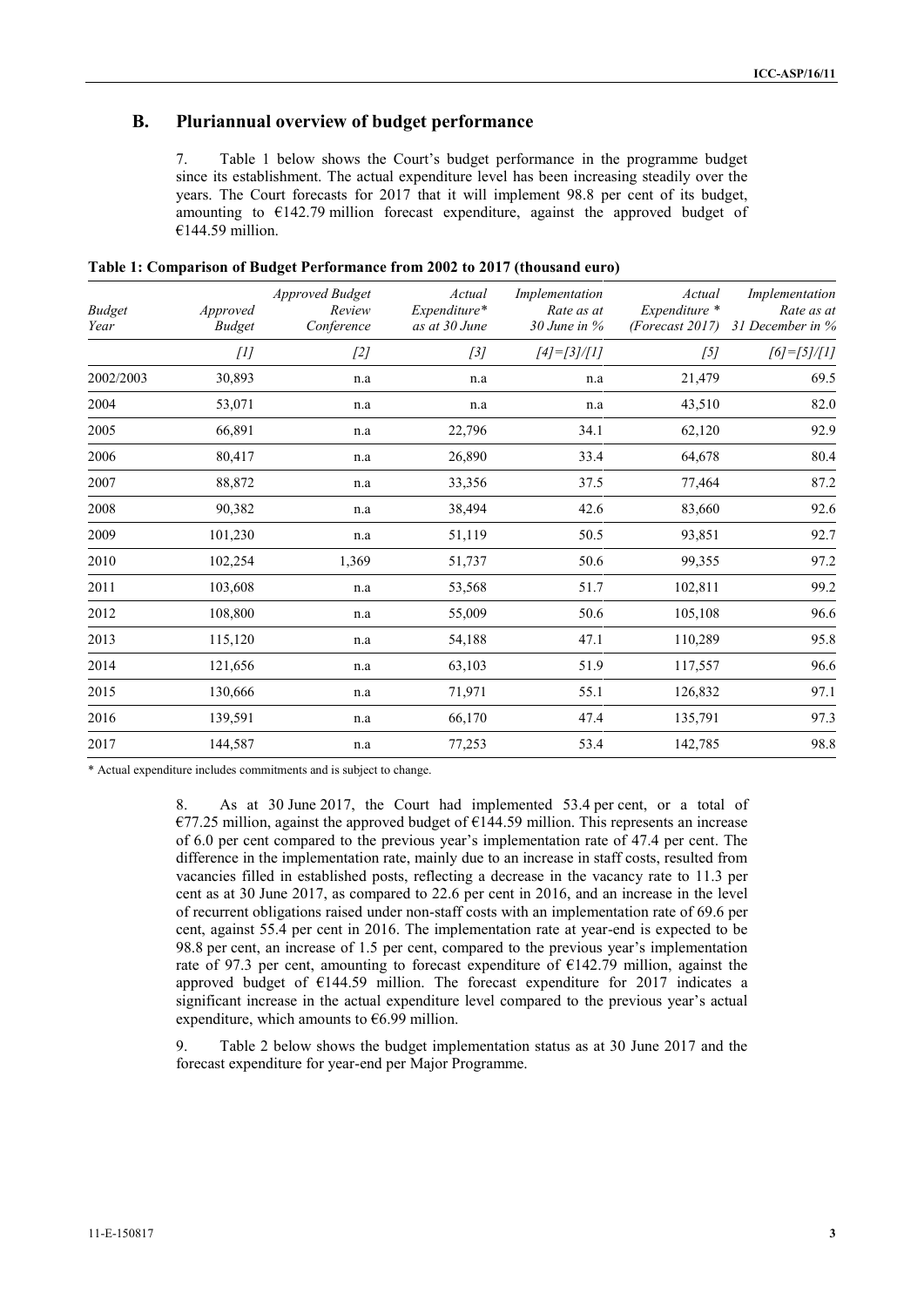| Major Programme                               | Approved<br>Budget 2017 | Actual<br>Expenditure* as<br>at 30 June 2017 | Implementation<br>rate as at<br>30 June 2017 in % | Forecast<br>2017 | Forecast<br>Expenditure Implementation<br>Rate 2017 in % |
|-----------------------------------------------|-------------------------|----------------------------------------------|---------------------------------------------------|------------------|----------------------------------------------------------|
|                                               | $[1]$                   | $[2]$                                        | $[3]=[2]/[1]$                                     | $[4]$            | $[5]=[4]/[1]$                                            |
| Major Programme I                             |                         |                                              |                                                   |                  |                                                          |
| Judiciary                                     | 12,536.0                | 6,408.3                                      | 51.1                                              | 11,926.9         | 95.1                                                     |
| Major Programme II                            |                         |                                              |                                                   |                  |                                                          |
| Office of the Prosecutor                      | 44,974.2                | 21,851.1                                     | 48.6                                              | 44,225.0         | 98.3                                                     |
| Major Programme III                           |                         |                                              |                                                   |                  |                                                          |
| Registry                                      | 76,632.6                | 42,238.8                                     | 55.1                                              | 76,726.0         | 100.1                                                    |
| Major Programme IV                            |                         |                                              |                                                   |                  |                                                          |
| Secretariat of the Assembly of States Parties | 2,618.8                 | 930.1                                        | 35.5                                              | 2,503.1          | 95.6                                                     |
| Major Programme V                             |                         |                                              |                                                   |                  |                                                          |
| Premises                                      | 1,454.9                 | 1,454.9                                      | 100.0                                             | 1,454.9          | 100.0                                                    |
| Major Programme VI                            |                         |                                              |                                                   |                  |                                                          |
| Secretariat of the TFV                        | 2,174.5                 | 807.5                                        | 37.1                                              | 1,782.8          | 82.0                                                     |
| Major Programme VII-5                         |                         |                                              |                                                   |                  |                                                          |
| Independent Oversight Mechanism               | 514.8                   | 238.0                                        | 46.2                                              | 483.0            | 93.8                                                     |
| Major Programme VII-6                         |                         |                                              |                                                   |                  |                                                          |
| Office of Internal Audit                      | 694.2                   | 340.8                                        | 49.1                                              | 699.9            | 100.8                                                    |
| Sub-total                                     | 141,600.0               | 74,269.7                                     | 52.5                                              | 139,801.6        | 98.7                                                     |
| Major Programme VII-2                         |                         |                                              |                                                   |                  |                                                          |
| Host State Loan                               | 2,987.3                 | 2,983.6                                      | 99.9                                              | 2,983.6          | 99.9                                                     |
| <b>Total ICC</b>                              | 144,587.3               | 77,253.3                                     | 53.4                                              | 142,785.2        | 98.8                                                     |

#### **Table 2: Budget Performance as at 30 June 2017 by Major Programme (thousand euro)**

\* Actual expenditure includes commitments and is subject to change.

10. Three trial chambers in the Judiciary have been dedicated to the ongoing trials in the *Ongwen*, *Gbagbo and Blé Goudé* and *Ntaganda* cases, while another three chambers are dealing with four cases in the reparations phase. The Judiciary's actual implementation rate as at 30 June 2017 was 51.1 per cent, an increase of 2.4 per cent, as compared to the previous years' implementation rate of 48.7 per cent. The difference stems mainly from an increase in staff costs resulting from vacancies filled in established posts, which lowered the vacancy rate to 7.7 per cent compared to 15.4 per cent in 2016. At year-end, it is forecast that the Judiciary will implement its budget at 95.1 per cent, or  $E11.93$  million, against the approved budget of €12.54 million, mainly due to the nature of work generated by the current caseload and delays in the recruitment of GTA positions.

11. The implementation rate of the Office of the Prosecutor (OTP) as at 30 June 2017 was 48.6 per cent, an increase of 1.8 per cent compared to the previous year's implementation rate of 46.8 per cent. The difference is mainly associated with an increase in staff costs resulting from vacancies filled in established posts, which decreased the vacancy rate to 7.6 per cent, compared to 14.4 per cent in 2016. At year-end, the OTP forecasts a 98.3 per cent implementation rate, or  $\epsilon$ 44.23 million, against the approved budget of €44.97 million. Due to the anticipated increase in the number of investigation missions to situation countries such as CAR, CIV, MLI and Georgia (GEO) and related operational support, as well as witness-related activities in the field, an implementation rate of 109.7 per cent is projected under non-staff costs.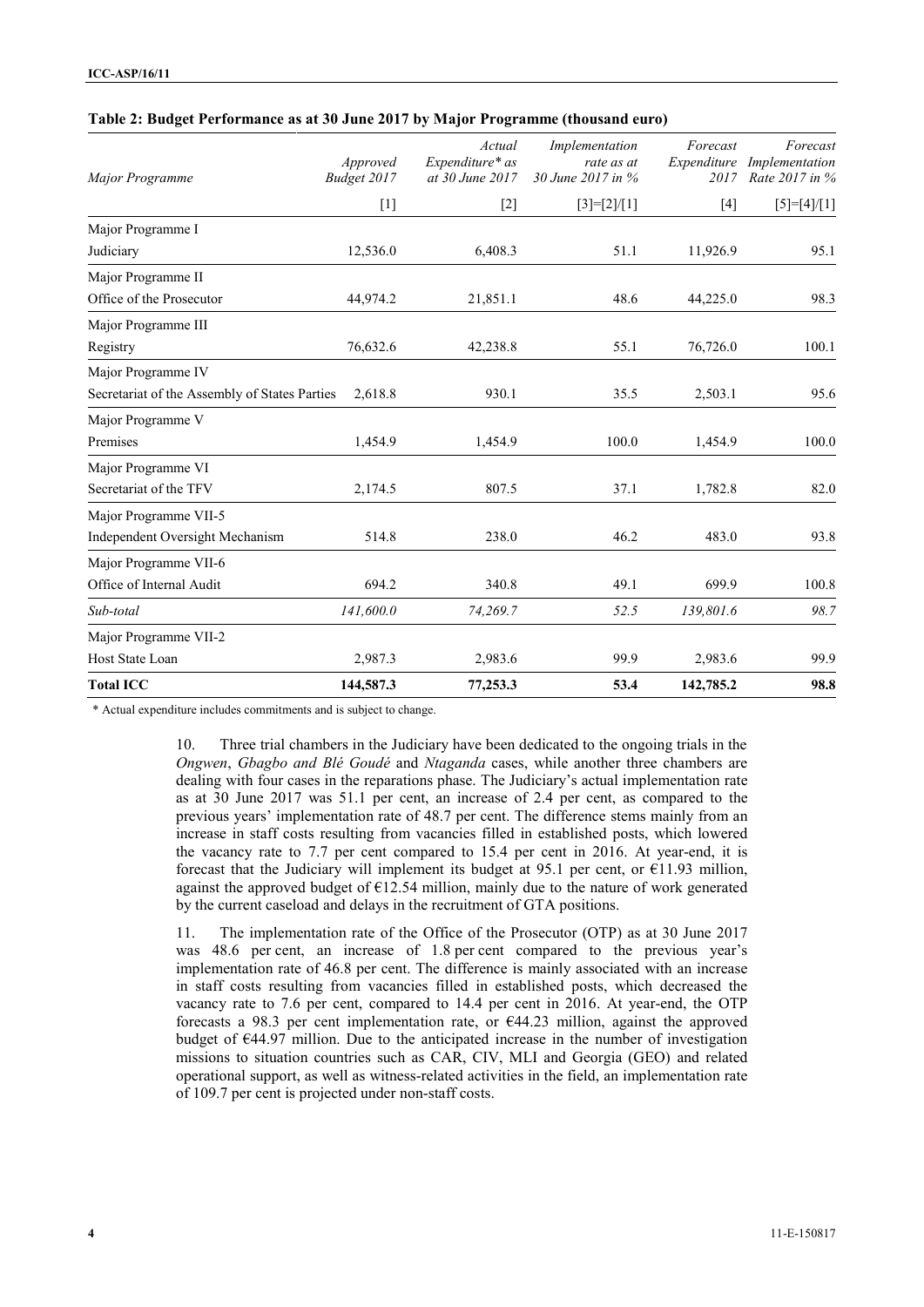12. As at 30 June 2017, the Registry had implemented at 55.1 per cent of its approved budget. The implementation rate has increased by 8.0 per cent compared to the previous year's implementation rate of 47.1 per cent, mainly attributable to an increase in staff costs resulting from vacancies filled in established posts, which brought the vacancy rate down to 12.6 per cent, as compared to 25.6 per cent in 2016, reflecting a decrease of 13.0 per cent. The level of Registry-mandated activities for judicial, prosecutorial and investigative support continues to be high during the reporting period in relation to the three ongoing trials and four reparation cases. Support has been provided to witnesses appearing to testify and for the management of 20 legal aid teams for defence and victims for ongoing cases at the Court. The increase is also attributable to the level of annual contracts for services and goods for the permanent premises, rental of detention cells, legal aid fees for defence and victims' teams, as well as the purchase of vehicles and Information Communication Technologies, resulting in an implementation rate of 67.0 per cent under non-staff costs, as compared to 52.4 per cent in 2016. At year-end, the Registry is expected to over implement its budget at 100.1 per cent, or  $\epsilon$ 76.73 million, against the approved budget of €76.63 million.<sup>2</sup>

13. The Secretariat of the Assembly of States Parties (SASP) has an implementation rate of 35.5 per cent as at 30 June 2017, as compared to 30.8 per cent in 2016. As in past years, the majority of SASP expenditure will be incurred in the latter half of the year for the sessions of the Committee in September and the Assembly to be held in New York in December. At year-end, the SASP forecasts that it will have implemented at 95.6 per cent, or  $\epsilon$ 2.50 million, against the approved budget of  $\epsilon$ 2.62 million.

14. Under Premises, which covers the preventive maintenance of the permanent premises, the budget of  $E1.45$  million had been fully obligated as at 30 June 2017, while in 2016, 51.8 per cent of the budget was obligated. The obligated budget is expected to be fully exhausted at year-end.

15. The Secretariat of the Trust Fund for Victims (STFV) had implemented at 37.1 per cent of its budget as at 30 June 2017, as compared to the 32.1 per cent implementation rate for the same period in 2016. The current implementation rate is due to delays in the recruitment of vacant posts after completion of the restructuring and approval of the new structure in February 2017. The vacancy rate in established posts as at 30 June 2017 is 33.3 per cent. At year-end it is expected to have implemented at 82.0 per cent, or  $\epsilon$ 1.78 million, against the approved budget of  $\epsilon$ 2.17 million, due to anticipated delays in the recruitment of vacant established posts and GTA positions. The Secretariat has continued with its double role of general assistance and reparations in the *Lubanga* and *Katanga* cases.

16. Under Major Programme VII-2, Host State Loan, in accordance with the Host State Loan Agreement, the interest accrued in the first half of 2016 and for the repayment of the loan for the period from 1 July to 31 December 2016 was fully paid in January 2017.

17. The implementation rate of the Independent Oversight Mechanism (IOM) as at 30 June 2017 was 46.2 per cent, as compared to 26.5 per cent in 2016. With the last remaining vacant post filled in May, the office has been fully operational in terms of staffing level. The forecast implementation rate at year-end is 93.8 per cent, or  $\epsilon$ 0.48 million, against the approved budget of  $\epsilon$ 0.51 million.

18. The Office of Internal Audit (OIA) had implemented at 49.1 per cent as at 30 June 2017, against 38.5 per cent in 2016, attributable to the ICT Auditor being on board from the beginning of the year, while this position was under recruitment during the same period in 2016. At year-end, the OIA will have over implemented at 100.8 per cent, or  $\epsilon$ 0.70 million, against the approved budget of  $\epsilon$ 0.69 million.

Table 3 below shows the budget implementation status as at 30 June 2017 and the forecast expenditure as at year-end per item of expenditure.

<sup>&</sup>lt;sup>2</sup> The Registry's forecast includes unforeseen expenditure which has been identified in the letter sent to the Committee as previously indicated.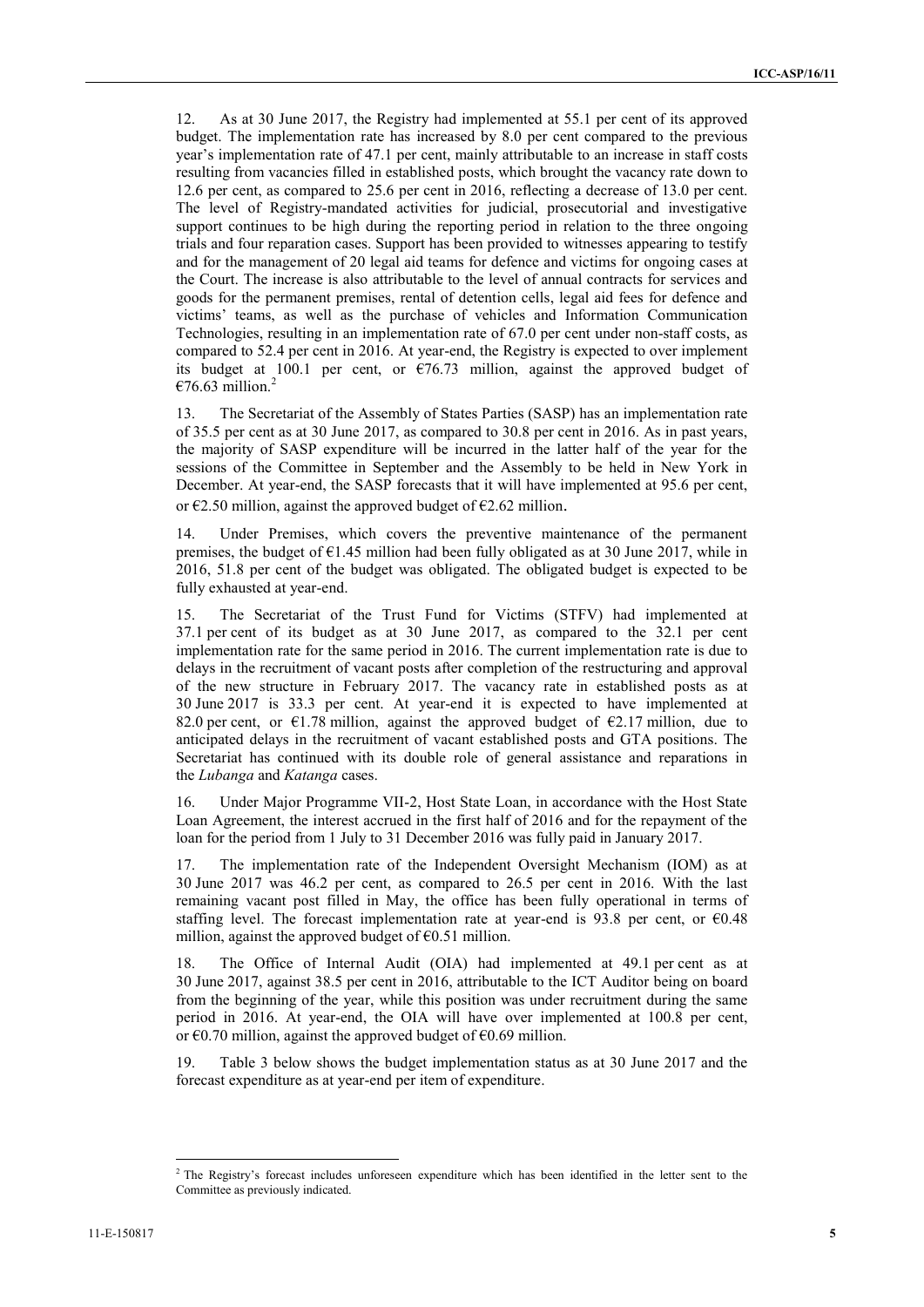| Items                             | Approved<br><b>Budget</b><br>2017 | Actual<br>Expenditure *<br>as at 30 June 2017 | Implementation<br>Rate in %<br>as at 30 June 2017 | Forecast<br>Expenditure<br>2017 | Forecast<br>Implementation<br>Rate 2017 in % |
|-----------------------------------|-----------------------------------|-----------------------------------------------|---------------------------------------------------|---------------------------------|----------------------------------------------|
|                                   | [1]                               | $[2]$                                         | $[3]=[2]/[1]$                                     | [4]                             | $[5]=[4]/[1]$                                |
| Judges                            | 5,369.1                           | 3,180.4                                       | 59.2                                              | 5,250.4                         | 97.8                                         |
| Subtotal Judges                   | 5,369.1                           | 3,180.4                                       | 59.2                                              | 5,250.4                         | 97.8                                         |
| Staff costs                       | 85,087.5                          | 41,310.3                                      | 48.6                                              | 85,606.1                        | 100.6                                        |
| General temporary assistance      | 15,074.4                          | 5,836.1                                       | 38.7                                              | 12,645.0                        | 83.9                                         |
| Temporary assistance for meetings | 1,168.4                           | 692.2                                         | 59.2                                              | 1,357.6                         | 116.2                                        |
| Overtime                          | 363.5                             | 129.6                                         | 35.7                                              | 362.5                           | 99.7                                         |
| Subtotal staff costs              | 101,693.7                         | 47,968.3                                      | 47.2                                              | 99,971.1                        | 98.3                                         |
| Travel                            | 5,838.4                           | 3,112.1                                       | 53.3                                              | 6,302.3                         | 107.9                                        |
| Hospitality                       | 29.0                              | 16.1                                          | 55.4                                              | 33.8                            | 116.4                                        |
| Contractual services              | 3,355.9                           | 1,813.8                                       | 54.0                                              | 3,345.5                         | 99.7                                         |
| Training                          | 890.0                             | 314.2                                         | 35.3                                              | 870.2                           | 97.8                                         |
| Consultants                       | 695.3                             | 514.5                                         | 74.0                                              | 702.1                           | 101.0                                        |
| Counsel for defence               | 3,528.2                           | 2,696.4                                       | 76.4                                              | 4,633.6                         | 131.3                                        |
| Counsel for victims               | 1,002.8                           | 798.3                                         | 79.6                                              | 1,291.7                         | 128.8                                        |
| General operating expenses        | 19,925.9                          | 15,061.5                                      | 75.6                                              | 17,892.6                        | 89.8                                         |
| Supplies and materials            | 962.7                             | 668.0                                         | 69.4                                              | 1,018.4                         | 105.8                                        |
| Furniture and equipment           | 1,296.3                           | 1,109.8                                       | 85.6                                              | 1,473.4                         | 113.7                                        |
| Subtotal non-staff costs          | 37,524.5                          | 26,104.6                                      | 69.6                                              | 37,563.6                        | 100.1                                        |
| <b>Total ICC</b>                  | 144,587.3                         | 77,253.3                                      | 53.4                                              | 142,785.2                       | 98.8                                         |

| Table 3: Budget Performance as at 30 June 2017 by item of expenditure (thousand euro) |  |  |
|---------------------------------------------------------------------------------------|--|--|
|                                                                                       |  |  |

\* Actual expenditure includes commitments and is subject to change.

20. At year-end, the Court will have implemented at 97.8 per cent for Judges and at 98.3 per cent and 100.1 per cent under staff costs and non-staff costs, respectively. The Court's actual implementation rate for established posts as at 30 June 2017 was 48.6 per cent, with a vacancy rate of 11.3 per cent. As at 30 June 2017, 870 of 967 approved established posts had been filled. At year-end, the implementation rate for established posts is projected to reach 100.6 per cent, with a corresponding amount of €85.61 million, against the approved budget of  $€85.09$  million.

21. The GTA category had implemented at 38.7 per cent as at 30 June 2017. At year-end, the Court will have under implemented its GTA budget at 83.9 per cent, or  $\epsilon$ 12.65 million, against the approved budget of  $E$ 15.07 million, due in large part to the OTP's anticipated delays in recruitment with the forecast implementation rate of 84.5 per cent. Also, due to the nature of work generated by the current caseload and delays in recruitment, the Judiciary and the Registry's lower forecast implementation rates of 76.3 per cent and 88.5 per cent, respectively, have contributed to the overall lower implementation rate in the GTA category.

22. Temporary assistance for meetings (TAM) had an implementation rate of 59.2 per cent as at 30 June 2017 and is forecast to over implement its budget at 116.2 per cent, or  $\epsilon$ 1.36 million, against the approved budget of  $\epsilon$ 1.17 million at year-end. The needs of interpretation support in three simultaneous trial proceedings from July until the end of the year as well as translation support in response to a request from a judge are the main reasons for the forecast overspend.

23. The overtime budget had implemented at 35.7 per cent as at 30 June 2017 and its budget of  $\epsilon$ 0.36 million is expected to be almost fully implemented at year-end, with an implementation rate of 99.7 per cent.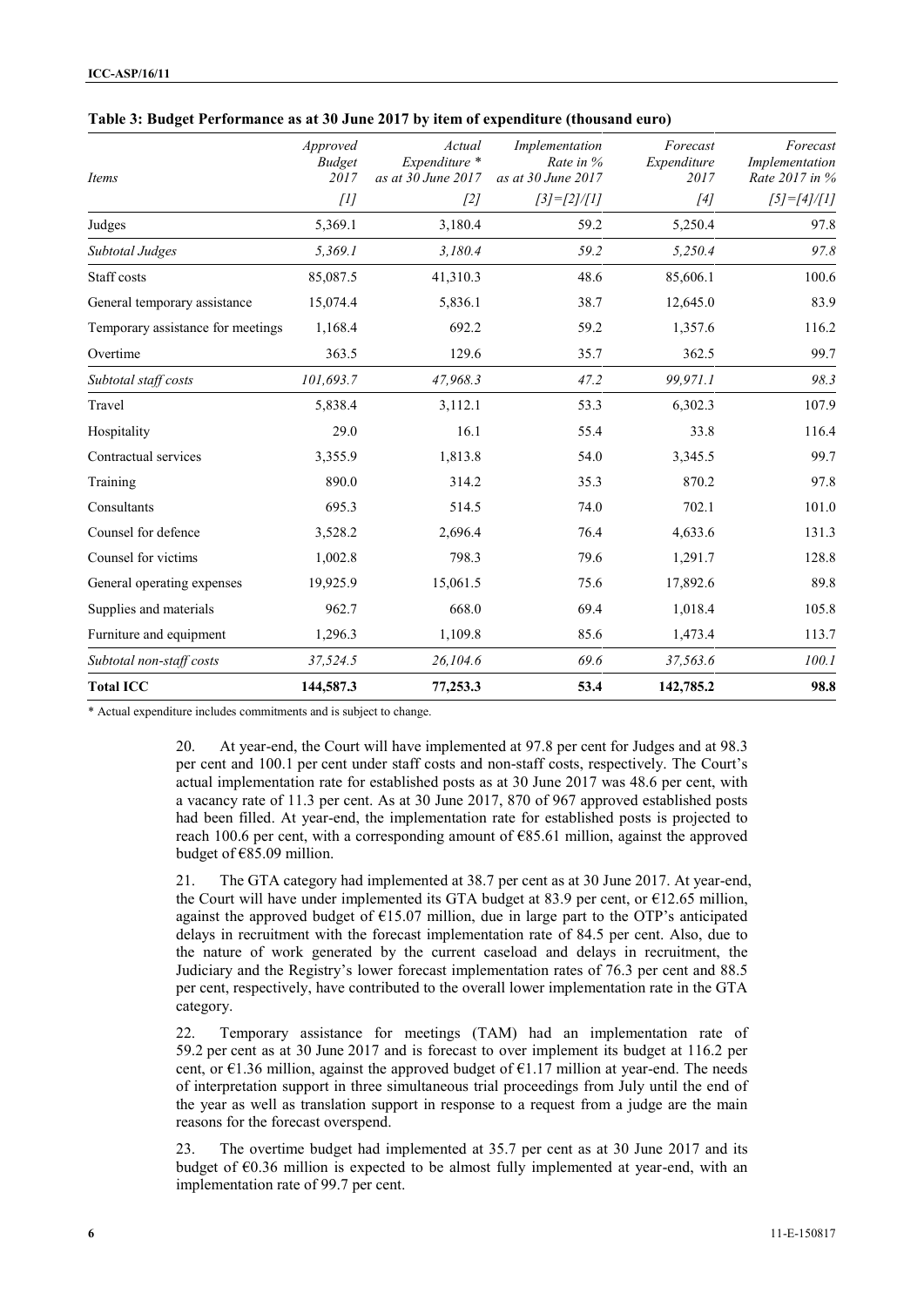24. The implementation rate for travel as at 30 June 2017 was 53.3 per cent, in line with last year's implementation rate of 53.9 per cent. At year-end, an over spend is expected with a forecast implementation rate of 107.9 per cent, or €6.30 million, against the approved budget of  $\epsilon$ 5.84 million, attributable to an increase in the level of investigative activities conducted by the OTP.

25. The contractual services category is forecast to almost fully exhaust its budget of  $63.36$  million, with a projected implementation rate of 99.7 per cent, or a minor underspend of  $\epsilon$ 0.01 million. The actual implementation rate as at 30 June 2017 was 54.0 per cent.

26. The training budget had an implementation rate of 35.3 per cent as at 30 June 2017 and will be almost fully implemented at 97.8 per cent, or  $\epsilon$ 0.87 million, against the approved budget of  $\epsilon$ 0.89 million.

27. The consultants budget implementation rate as at 30 June 2017 was 74.0 per cent due in large part to contract extensions for consultants in the Registry's Office of Public Counsel for Victims (OPCV), in accordance with the Chambers' decision on the legal representation of victims in the relevant situation countries. At year-end, full implementation of the consultant budget of  $60.70$  million is projected as the overspend by the Registry will be partially offset by the OTP's underspend as a result of the use of pro bono work by the Special Advisers to the Prosecutor.

28. The overall legal aid budget is forecast to over implement at 130.8 per cent at year end, against 97.1 per cent last year. The budget for defence counsel is projected to implement at 131.3 per cent, absorbing the unforeseen legal aid costs related to *Ntaganda, Bemba et al.* and *Al Mahdi*. Counsel for victims is expected to have an implementation rate of 128.8 per cent as a result of absorption of the unforeseen legal aid costs related to *Ongwen* and *Al Madhi*. As mentioned above, a letter has been sent to inform the Committee of the unforeseen costs with regard to the cases of *Bemba et al.* and *Al Madhi* for the defence teams and *Al Madhi* and *Ongwen* for the victim teams.

29. At year-end, the general operating expenses category is expected to implement at 89.8 per cent, or  $\epsilon$ 17.89 million, against the approved budget of  $\epsilon$ 19.93 million, due in large part to the lower level of witness and victim protection activities as a result of the absence of new referrals from the OTP, which accounts for the unencumbered balance of  $E$ 2.16 million. As at 30 June 2017, it had implemented at 75.6 per cent due to the obligations raised for annual contracts such as the rental of cells, IT services and costs related to the permanent premises.

30. The actual implementation rate of supplies and materials was 69.4 per cent as at 30 June 2017, due in large part to the obligations made to date for office supplies and IT related equipment. At year-end, a slight over implementation rate of 105.8 per cent, or  $\epsilon$ 1.02 million, against the approved budget of  $\epsilon$ 0.96 million is expected, due to increased demands for courtroom audiovisual supplies (cables, microphones and amplifiers) and IT end-user supplies (encrypted USB sticks, keyboards, mice and monitors).

31. The implementation rate of furniture and equipment was 85.6 per cent as at 30 June 2017, due to purchases of vehicles in the field and ICT-related equipment. Investments are required in the field office in the CAR in support of OTP's investigation missions and operations related to CAR II. Consequently, at year-end, the forecast implementation rate is 113.7 per cent, or  $\epsilon$ 1.47 million, against the approved budget of €1.30 million.

32. Further details of the forecast budget performance for 2017, providing comparisons with actual expenditure for 2016 and the proposed programme budget for 2018, by Major Programme and by sub-programme, are provided in Tables 1 to 51 in the Annex.

#### **C. Transfers of Funds**

33. There was no transfer of funds between budget lines of an amount greater than  $\epsilon$ 200,000 during the first half of 2017.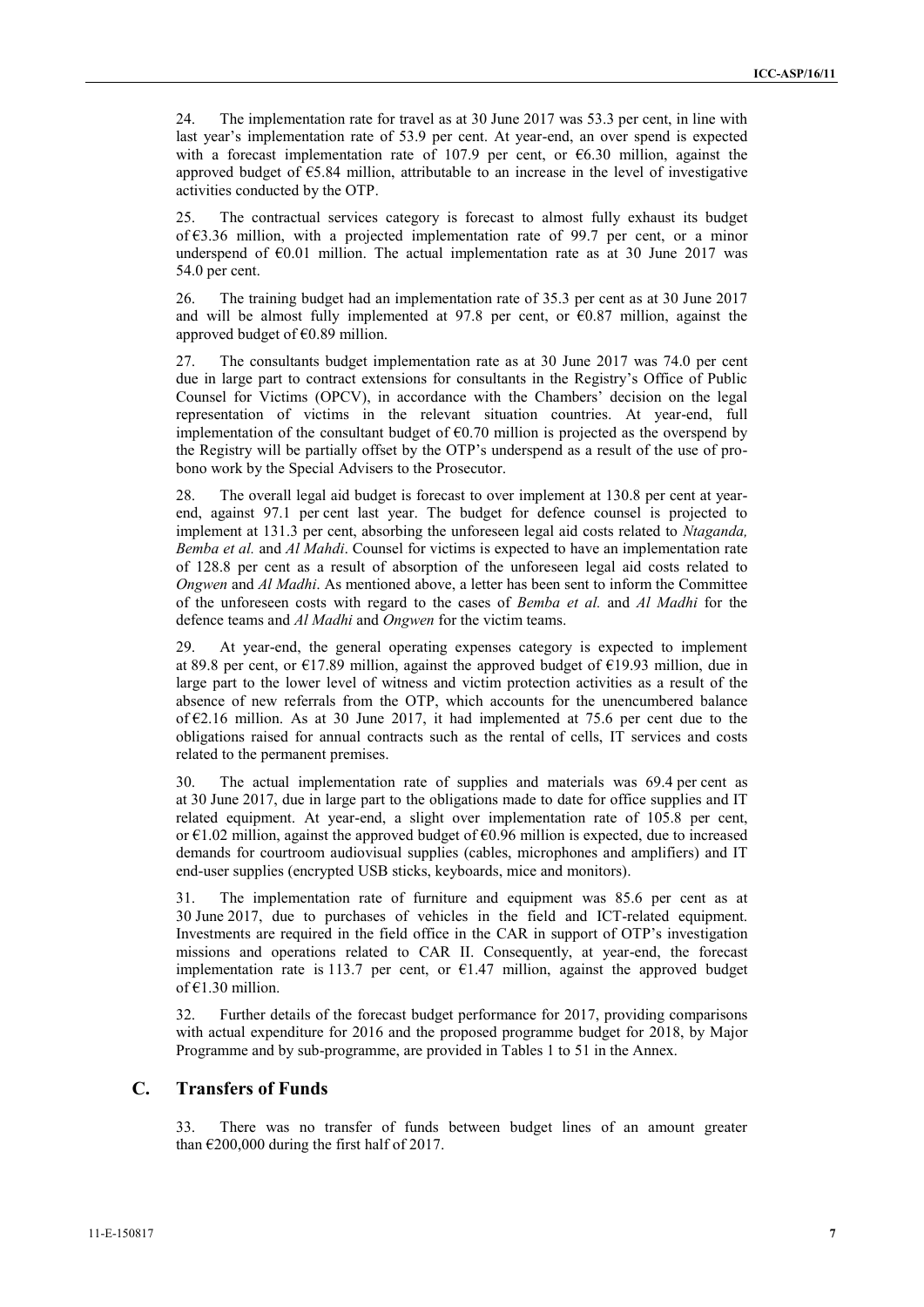#### **D. Write-off of Assets**

34. For the period 1 January to 30 June 2017, assets of an original acquisition value of €17.24 thousand were written off, as shown in Table 53 in the Annex.

#### **E. Cash Balances**

35. The Court reports that at the end of the second quarter of 2017, the criteria for bank selection and investment limits were in compliance with the relevant Administrative Instruction (ICC/AI/2012/002, Section 9.3).

36. The Bank Breakdown Graph (Table 4 below) illustrates that, at the end of the second quarter of 2017, the Court held its funds with five different financial institutions located in the Netherlands, France and Luxembourg.

37. At the end of the second quarter of 2017, the Court had a total cash balance, including the Trust Fund for Victims and Trust Funds, of  $\epsilon$ 81.03 million. It should be noted that the operational balance, excluding Employee Benefit Liability (EBL), Working Capital Fund and Contingency Fund, was  $655.25$  million.

#### **Table 4: Summary of cash balances per bank as at 30 June 2017**



# **Breakdown of the Court's Funds**

*Breakdown of the Court's Funds as at 30 June 2017 (in thousands)*

| <b>Trust Funds</b>               | 3,037  |
|----------------------------------|--------|
| Trust Fund for Victims           | 12,845 |
| Contingency Fund                 | 5,786  |
| Working Capital Fund             | 3,635  |
| Employee Benefit Liability (EBL) | 479    |
| General Fund                     | 55,251 |

#### **F. Field Operations Expenditure per Situation**

38. Table 5 below provides a summary of actual expenditure in field operations conducted per situation, as at 30 June 2017. The Court is currently investigating nine situations as shown in the table, namely Uganda, the Democratic Republic of the Congo (DRC), Sudan, the Central African Republic (CAR), the Republic of Kenya (Kenya), Libya, Côte d'Ivoire (CIV), Mali and Georgia (GEO). Operational support covers all situations, rather than specific individual situations. Total actual expenditure for all situations is  $\epsilon$ 37.63 million, which represents 48.7 per cent of the total actual expenditure of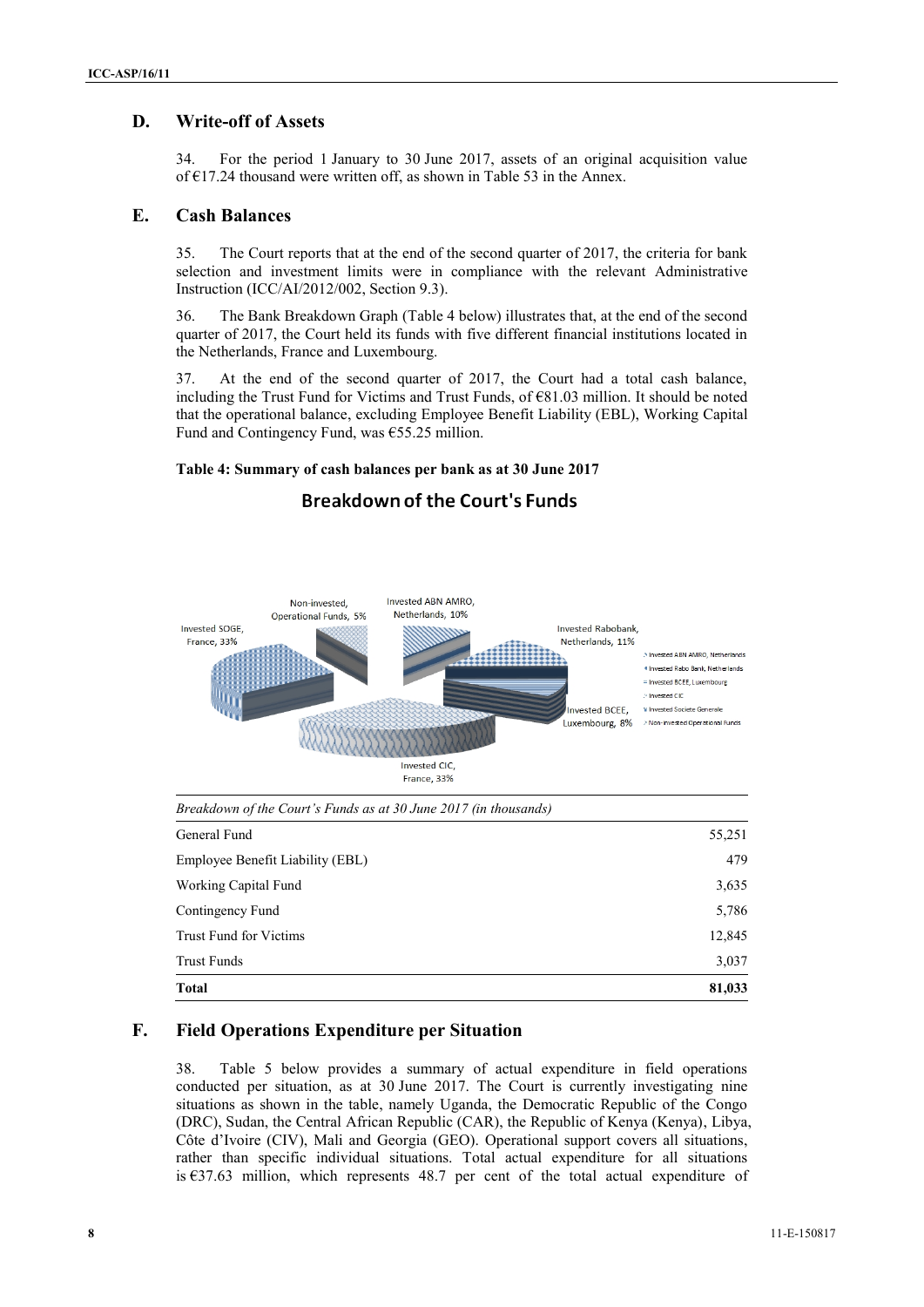€77.25 million as at 30 June 2017. Of the total actual expenditure for all situations of €37.63 million, €0.66 million relates to the Judiciary, €18.46 million to the OTP, €18.09 million to the Registry, €0.42 million to the Secretariat of the Trust Fund for Victims and  $\epsilon$ 0.10 thousand to the IOM.

|  |  | Table 5: Field Operations Expenditure per Situation as at 30 June 2017 (thousand euro) |  |
|--|--|----------------------------------------------------------------------------------------|--|
|--|--|----------------------------------------------------------------------------------------|--|

|                    |         |         |       |         |         | Actual Expenditure |         |                 |            |                        |              |
|--------------------|---------|---------|-------|---------|---------|--------------------|---------|-----------------|------------|------------------------|--------------|
| Sub-programme      | Uganda  | DRC     | Sudan | CAR     | Kenya   | Libya              | CIV     | Mali            | <b>GEO</b> | Operational<br>Support | <b>Total</b> |
| Chambers           |         |         |       |         |         |                    |         |                 |            | 659.3                  | 659.3        |
| Judiciary          |         |         |       |         |         |                    |         |                 |            | 659.3                  | 659.3        |
| IOP                |         |         | 12.1  |         |         | 6.2                | 2.8     |                 |            | 11.7                   | 32.8         |
| Services Section   | 184.1   | 305.8   | 145.4 | 246.7   |         | 112.7              | 81.7    | 102.7           | 136.4      | 1,862.2                | 3,177.8      |
| The Prosecutor     | 184.1   | 305.8   | 157.5 | 246.7   |         | 118.9              | 84.5    | 102.7           | 136.4      | 1,873.9                | 3,210.6      |
| <b>JCCD</b>        |         | 61.3    | 1.4   | 117.2   | 55.7    | 66.6               | 14.3    | 8.4             | 11.5       | 942.0                  | 1,278.3      |
| Investigation Div. | 182.6   | 665.9   | 183.8 | 2,067.1 | 344.8   | 301.1              | 1,238.3 | 708.9           | 418.4      | 3,173.7                | 9,284.4      |
| Prosecution Div    | 261.9   | 781.2   | 223.8 | 923.5   | 420.3   | 170.7              | 1,089.9 | 10.6            | 172.2      | 633.1                  | 4,687.1      |
| <b>OTP</b>         | 628.7   | 1,814.2 | 566.4 | 3,354.5 | 820.8   | 657.3              | 2,426.9 | 830.6           | 738.5      | 6,622.7                | 18,460.5     |
| D/DMS              |         |         |       |         |         |                    |         |                 |            | 35.6                   | 35.6         |
| <b>GSS</b>         | 14.6    |         |       |         |         |                    |         |                 |            |                        | 14.6         |
| SSS                | 1.7     | 0.5     |       |         |         |                    |         |                 |            | 350.3                  | 352.5        |
| <b>DMS</b>         | 16.2    | 0.5     |       |         |         |                    |         |                 |            | 385.9                  | 402.7        |
| $\rm OD/DIS$       |         |         |       | 5.6     |         |                    |         |                 |            | 191.8                  | 197.4        |
| <b>CMS</b>         | 2.7     |         |       |         |         |                    | 3.6     |                 |            | 1,067.8                | 1,074.0      |
| <b>IMSS</b>        | 0.8     | 0.6     |       | 0.3     |         |                    |         | 0.6             |            | 343.4                  | 345.6        |
| DS                 |         |         |       |         |         |                    |         |                 |            | 97.5                   | 97.5         |
| <b>LSS</b>         | 305.4   | 778.6   | 4.4   | 16.0    |         | 0.8                | 116.6   | 2.9             | 1.3        | 1,373.0                | 2,599.0      |
| <b>VPRS</b>        | 34.6    | 57.8    |       |         |         |                    | 0.9     |                 | 6.4        | 419.4                  | 519.1        |
| <b>OPCD</b>        |         |         |       |         |         |                    |         |                 |            | 146.8                  | 146.8        |
| <b>OPCV</b>        | 87.8    | 411.6   |       |         |         |                    | 56.8    |                 |            | 408.2                  | 964.4        |
| <b>CSS</b>         | 496.1   | 1,061.7 | 39.0  | 997.1   | 3.9     |                    | 623.2   | 268.9           |            | 80.9                   | 3,570.9      |
| DJS                | 927.4   | 2,310.3 | 43.4  | 1,019.0 | 3.9     | 0.8                | 801.1   | 272.4           | 7.6        | 4,128.7                | 9,514.6      |
| <b>EOSS</b>        |         |         |       | 2.9     |         |                    |         |                 |            | 1,041.9                | 1,044.8      |
| <b>VWS</b>         | 231.0   | 569.9   | 2.3   | 109.4   | 255.7   |                    | 292.2   | 26.3            | 2.8        | 1,832.3                | 3,321.8      |
| <b>PIOS</b>        |         |         |       |         |         |                    |         |                 |            | 194.2                  | 194.2        |
| Field Offices      | 790.0   | 1,331.6 |       | 541.2   | 104.1   |                    | 578.8   | 229.8           | 3.0        | 34.0                   | 3,612.5      |
| <b>DEO</b>         | 1,021.0 | 1,901.5 | 2.3   | 653.5   | 359.8   |                    | 871.0   | 256.1           | $5.8\,$    | 3,102.4                | 8,173.3      |
| <b>Registry</b>    | 1,964.6 | 4,212.2 | 45.7  | 1,672.5 | 363.7   | 0.8                | 1,672.1 | 528.5           | 13.5       | 7,616.9                | 18,090.5     |
| <b>STFV</b>        | 171.8   | 46.9    |       |         |         |                    | 16.4    |                 |            | 183.1                  | 418.2        |
| IOM                |         |         |       | 0.1     |         |                    |         |                 |            |                        | 0.1          |
| $\bf{ICC}$         | 2,765.1 | 6,073.4 | 612.1 | 5,027.0 | 1,184.5 | 658.1              |         | 4,115.4 1,359.1 | 752.0      | 15,082.1               | 37,628.6     |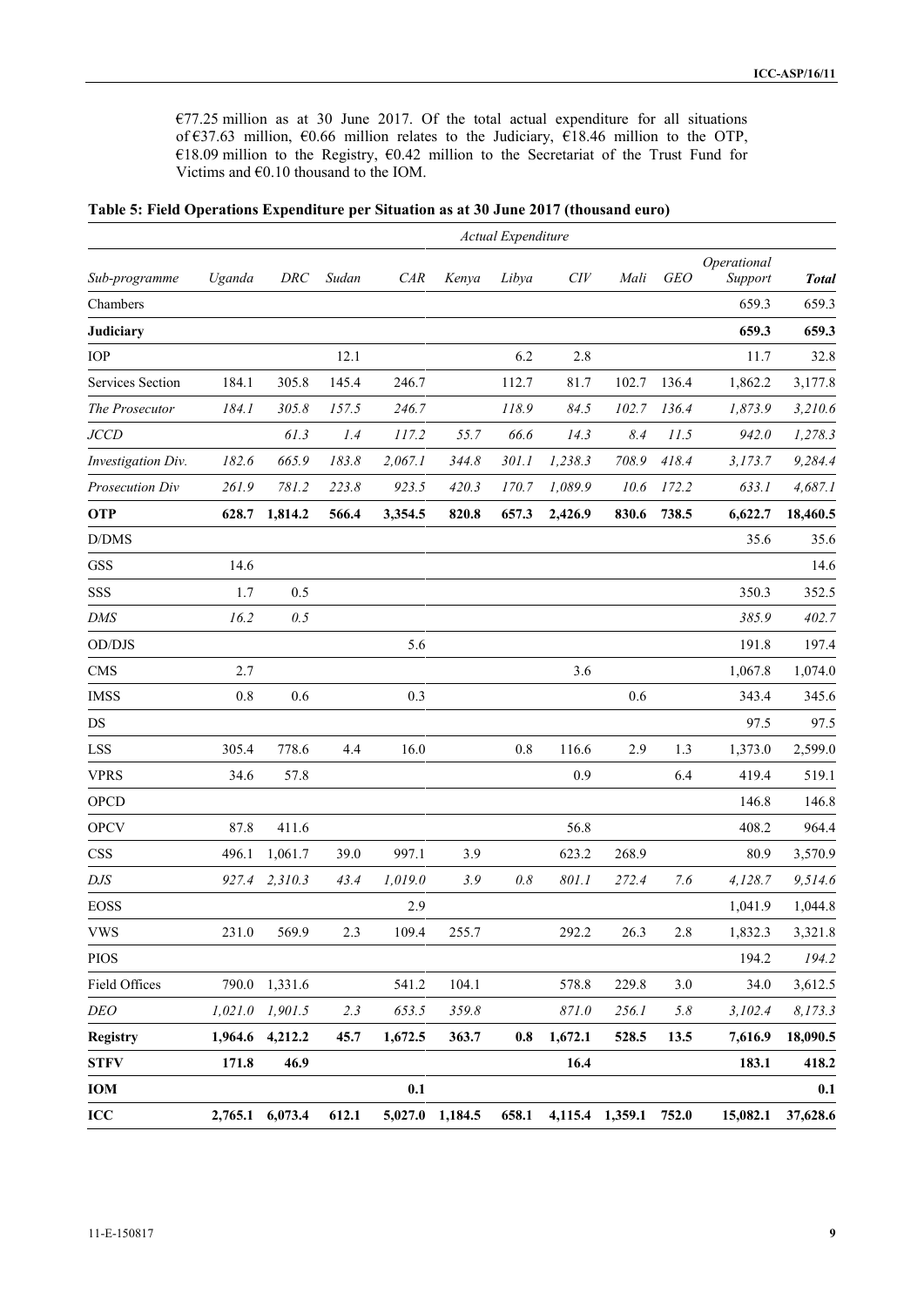### **G. Recruitment**

39. Data on post occupancy can be found in Table 6 below. The Court expects to fill a further 42 posts by year-end. However, the actual number of posts filled by the Court at year-end and the projected vacancy rate will be affected by the number of internal recruitments, as well as by the number of separations.

| Table 6: Staffing 2017 Approved posts versus filled posts by post type (Professional and General Services staff) |  |  |  |  |  |
|------------------------------------------------------------------------------------------------------------------|--|--|--|--|--|
|------------------------------------------------------------------------------------------------------------------|--|--|--|--|--|

|                                         |                         |                                 |                            |                                  |                |                                                 |                                                         | % of                                                                                            |
|-----------------------------------------|-------------------------|---------------------------------|----------------------------|----------------------------------|----------------|-------------------------------------------------|---------------------------------------------------------|-------------------------------------------------------------------------------------------------|
| Approved<br>2017                        | filled<br>as at<br>2017 | completed<br>(offer<br>accepted | Post under                 | Advertised<br>posts not<br>under | Vacant         | Forecast<br>filled<br>posts as<br>at 31<br>2017 | % of<br>established<br>posts<br>vacant as<br>at 30 June | established<br>posts vacant<br>as at<br>31 December<br>2017<br>(Projected<br>2017 Vacancy Rate) |
| [1]                                     | $[2]$                   | [3]                             | $[4]$                      | [5]                              | [6]            | $[7]$                                           | $[8] = ([1] -$<br>[2])/[1]                              | $[9] = ([1] -$<br>[7])/[1]                                                                      |
| 52                                      | 49                      |                                 | 2                          |                                  |                | 50                                              | 5.77%                                                   | 3.85%                                                                                           |
| 315                                     | 295                     | 5                               | 11                         |                                  | 4              | 311                                             | 6.35%                                                   | 1.27%                                                                                           |
| Major Programme III<br>573              | 507                     | 8                               | 37                         |                                  | 20             | 524                                             | 11.52%                                                  | 8.55%                                                                                           |
| 10<br>Major Programme IV                | 7                       | $\overline{2}$                  |                            |                                  |                | 10                                              | 30.00%                                                  | $0.00\%$                                                                                        |
| 9<br>Major Programme VI                 | $\overline{4}$          |                                 | 3                          |                                  | $\overline{2}$ | 9                                               | 55.56%                                                  | $0.00\%$                                                                                        |
| Major Programme VII-5<br>$\overline{4}$ | 4                       |                                 |                            |                                  |                | 4                                               | $0.00\%$                                                | $0.00\%$                                                                                        |
| Major Programme VII-6<br>4              | $\overline{4}$          |                                 |                            |                                  |                | 4                                               | $0.00\%$                                                | $0.00\%$                                                                                        |
| 967                                     | 870                     | 15                              | 54                         | 1                                | 27             | 912                                             | 10.03%                                                  | 5.69%                                                                                           |
|                                         |                         |                                 |                            |                                  |                | $(82)*$                                         |                                                         |                                                                                                 |
| Expected filled at year's end           |                         |                                 |                            |                                  |                | 830                                             |                                                         |                                                                                                 |
|                                         | posts                   | 30 June                         | Recruitment<br>Posts<br>by |                                  |                | candidate) recruitment recruitment advertised   | posts not December                                      |                                                                                                 |

\* Number of separations as of 30 June 2017 is 41. Projection of number of separations as of 31 December 2017 is 82.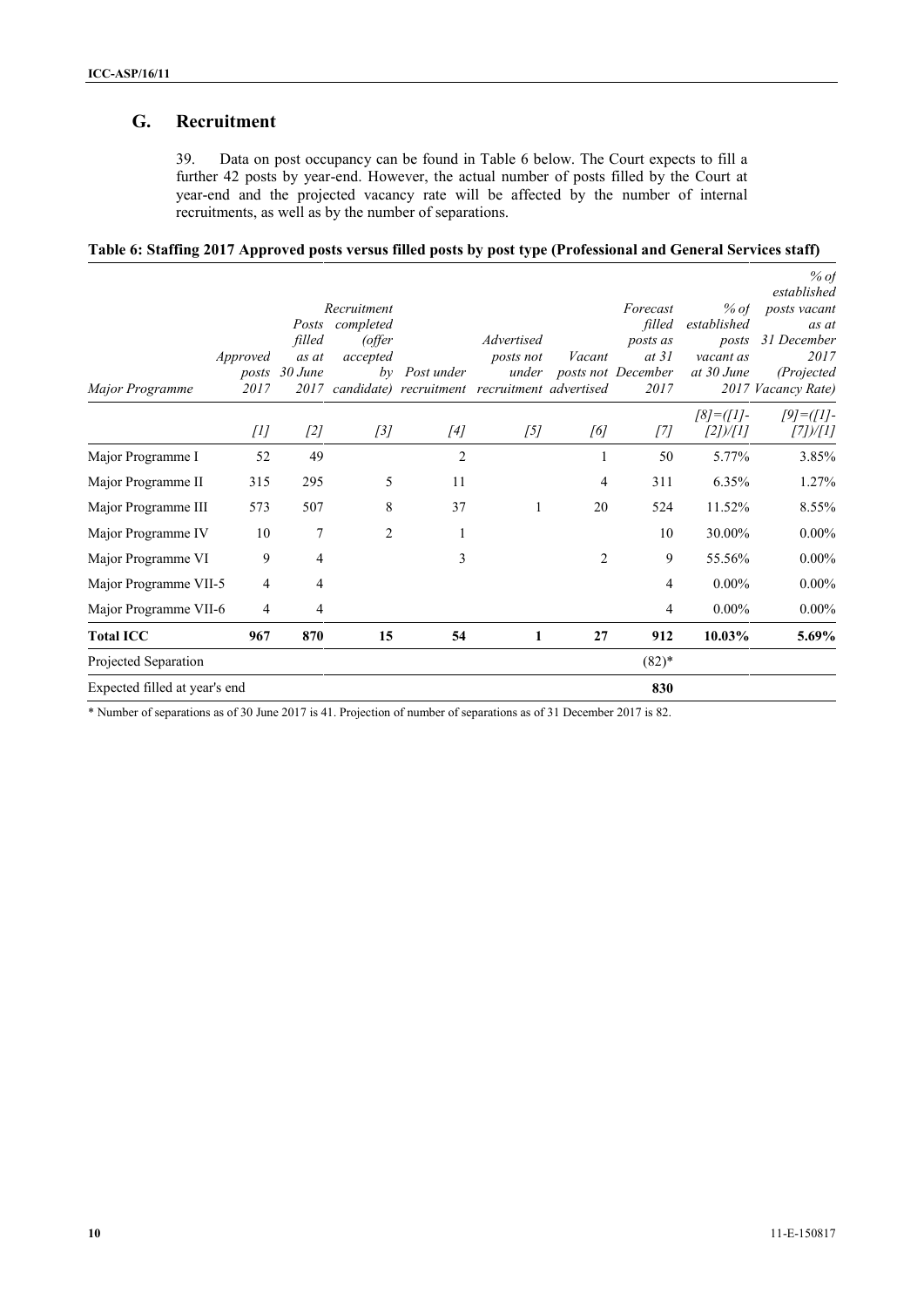# **Annex**

#### **Table 1: Court's Budget Performance as at 30 June 2017 by Major Programme and Programme (thousands of euro)**

|                                                                        |                           | Actual Implementation |                            |             | Forecast                             |  |
|------------------------------------------------------------------------|---------------------------|-----------------------|----------------------------|-------------|--------------------------------------|--|
|                                                                        | Approved<br><b>Budget</b> | Expenditure<br>as at  | rate as at<br>30 June 2017 | Expenditure | Forecast implementation<br>rate 2017 |  |
| Major Programme / Programme                                            | 2017                      | 30 June 2017*         | in $%$                     | 2017        | in $%$                               |  |
| <b>Major Programme I</b>                                               |                           |                       |                            |             |                                      |  |
| Judiciary                                                              | 12,536.0                  | 6,408.3               | 51.1                       | 11,926.9    | 95.1                                 |  |
| The Presidency                                                         | 1,295.3                   | 627.8                 | 48.5                       | 1,232.5     | 95.2                                 |  |
| Chambers                                                               | 10,840.4                  | 5,547.2               | 51.2                       | 10,301.4    | 95.0                                 |  |
| Liaison Offices                                                        | 400.3                     | 233.3                 | 58.3                       | 393.0       | 98.2                                 |  |
| <b>Major Programme II</b>                                              |                           |                       |                            |             |                                      |  |
| Office of the Prosecutor                                               | 44,974.2                  | 21,851.1              | 48.6                       | 44,225.0    | 98.3                                 |  |
| The Prosecutor                                                         | 10,356.9                  | 4,958.1               | 47.9                       | 9,739.7     | 94.0                                 |  |
| Jurisdiction, Complementarity & Cooperation<br>Division                | 3,956.8                   | 1,907.6               | 48.2                       | 3,858.4     | 97.5                                 |  |
| <b>Investigation Division</b>                                          | 19,091.0                  | 9,650.7               | 50.6                       | 19,566.5    | 102.5                                |  |
| Prosecution Division                                                   | 11,569.5                  | 5,334.7               | 46.1                       | 11,060.3    | 95.6                                 |  |
| <b>Major Programme III</b>                                             |                           |                       |                            |             |                                      |  |
| Registry                                                               | 76,632.6                  | 42,238.8              | 55.1                       | 76,726.0    | 100.1                                |  |
| Office of the Registrar                                                | 1,706.5                   | 1,054.9               | 61.8                       | 2,133.1     | 125.0                                |  |
| Division of Management Services                                        | 18,798.7                  | 11,195.7              | 59.6                       | 19,280.1    | 102.6                                |  |
| Division of Judicial Services                                          | 32,072.9                  | 19,626.1              | 61.2                       | 34,087.6    | 106.3                                |  |
| Division of External Operations                                        | 24,054.6                  | 10,362.2              | 43.1                       | 21,225.1    | 88.2                                 |  |
| <b>Major Programme IV</b>                                              |                           |                       |                            |             |                                      |  |
| Secretariat of the Assembly of States Parties                          | 2,618.8                   | 930.1                 | 35.5                       | 2,503.1     | 95.6                                 |  |
| <b>Major Programme V</b>                                               |                           |                       |                            |             |                                      |  |
| Premises                                                               | 1,454.9                   | 1,454.9               | 100.0                      | 1,454.9     | 100.0                                |  |
| <b>Major Programme VI</b><br>Secretariat of the Trust Fund for Victims | 2,174.5                   | 807.5                 | 37.1                       | 1,782.8     | 82.0                                 |  |
| <b>Major Programme VII-5</b>                                           |                           |                       |                            |             |                                      |  |
| Independent Oversight Mechanism                                        | 514.8                     | 238.0                 | 46.2                       | 483.0       | 93.8                                 |  |
| <b>Major Programme VII-6</b>                                           |                           |                       |                            |             |                                      |  |
| Office of Internal Audit                                               | 694.2                     | 340.8                 | 49.1                       | 699.9       | 100.8                                |  |
| Sub-total                                                              | 141,600.0                 | 74,269.7              | 52.5                       | 139,801.6   | 98.7                                 |  |
| Major Programme VII-2                                                  |                           |                       |                            |             |                                      |  |
| Host State Loan                                                        | 2,987.3                   | 2,983.6               | 99.9                       | 2,983.6     | 99.9                                 |  |
| <b>Total ICC</b>                                                       | 144,587.3                 | 77,253.3              | 53.4                       | 142,785.2   | 98.8                                 |  |

\* Actual expenditure includes commitments and is subject to change.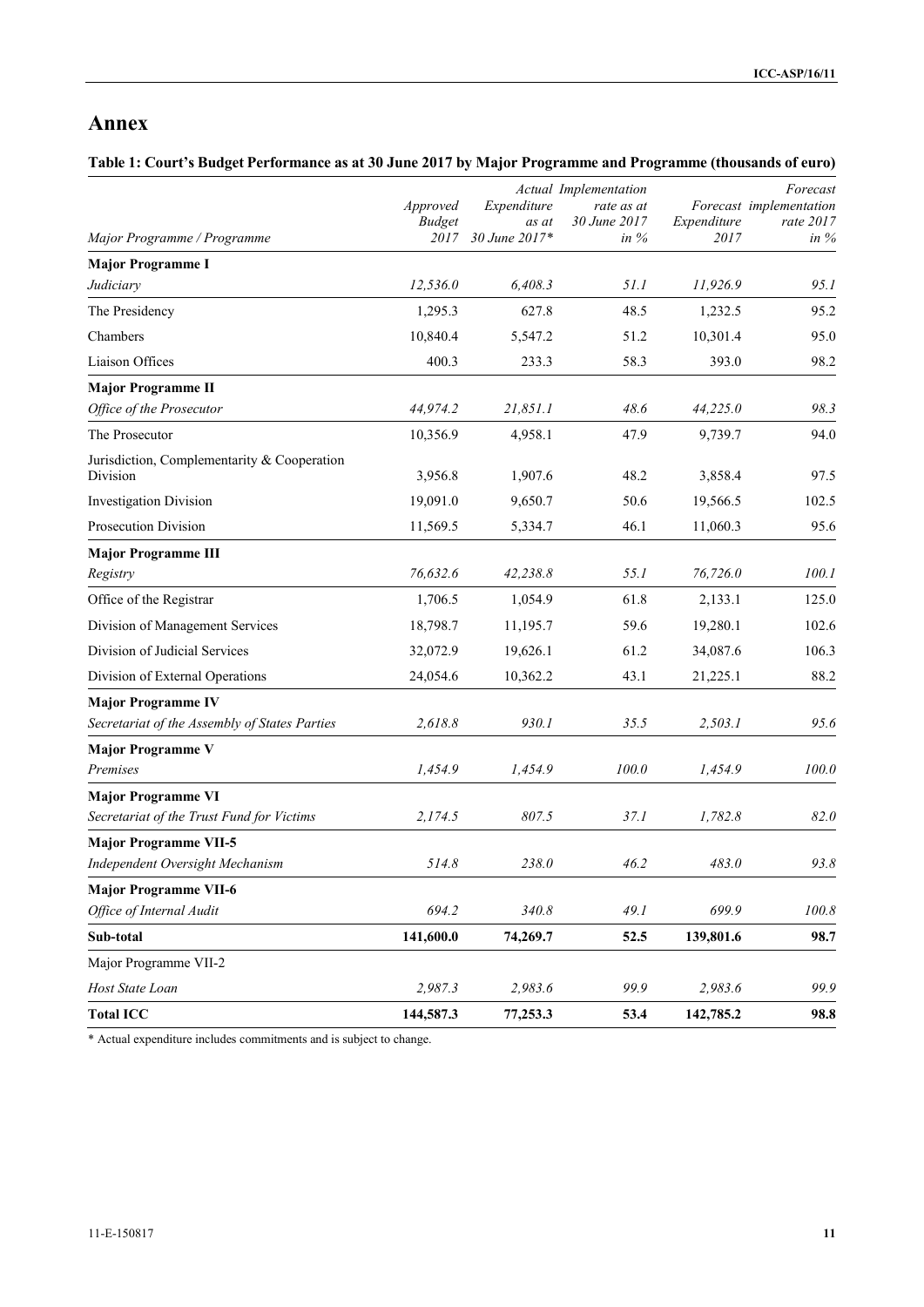## **Table 2: Major Programme – Total Court (thousands of euro)**

|                                   |                                                 | Expenditure<br>2016    |           | Forecast<br>Expend. 2017 Budget 2018 | Proposed  | Resource growth<br>2018 vs 2017 |         |
|-----------------------------------|-------------------------------------------------|------------------------|-----------|--------------------------------------|-----------|---------------------------------|---------|
| <b>The Court</b>                  | Contingency<br>Fund (CF)Total incl. CF<br>Total |                        |           | Total                                | Total     | Amount                          | $\%$    |
| Judges                            | 6,846.5                                         |                        | 6,846.5   | 5,250.4                              | 6,102.0   | 851.6                           | 16.2    |
| Professional staff                |                                                 |                        |           |                                      | 64,066.7  |                                 |         |
| General Service staff             |                                                 | No breakdown available |           |                                      | 25,371.7  |                                 |         |
| Subtotal staff                    | 70,766.1                                        |                        | 70,766.1  | 85,606.1                             | 89,438.4  | 3,832.3                         | 4.5     |
| General temporary assistance      | 17,296.4                                        | 899.8                  | 18,196.2  | 12,645.0                             | 14,585.1  | 1,940.1                         | 15.3    |
| Temporary assistance for meetings | 1,639.1                                         | 69.2                   | 1,708.3   | 1,357.6                              | 1,302.7   | $-54.9$                         | $-4.0$  |
| Overtime                          | 512.6                                           | 9.8                    | 522.4     | 362.5                                | 360.8     | $-1.7$                          | $-0.5$  |
| Subtotal other staff              | 19,448.1                                        | 978.8                  | 20,426.9  | 14,365.1                             | 16,248.6  | 1,883.5                         | 13.1    |
| Travel                            | 5,029.0                                         | 302.7                  | 5,331.7   | 6,302.3                              | 6,020.4   | $-281.9$                        | $-4.5$  |
| Hospitality                       | 44.2                                            |                        | 44.2      | 33.8                                 | 33.0      | $-0.8$                          | $-2.2$  |
| Contractual services              | 3,670.6                                         | 332.6                  | 4,003.2   | 3,345.5                              | 3,560.0   | 214.5                           | 6.4     |
| Training                          | 873.1                                           | 13.8                   | 886.9     | 870.2                                | 1,013.0   | 142.8                           | 16.4    |
| Consultants                       | 679.4                                           | 100.7                  | 780.1     | 702.1                                | 650.4     | $-51.7$                         | $-7.4$  |
| Counsel for defence               | 4,950.0                                         |                        | 4,950.0   | 4,633.6                              | 3,723.0   | $-910.6$                        | $-19.7$ |
| Counsel for victims               | 1,344.7                                         |                        | 1,344.7   | 1,291.7                              | 1,165.0   | $-126.7$                        | $-9.8$  |
| General operating expenses        | 18,105.8                                        | 138.4                  | 18,244.2  | 17,892.6                             | 20,918.1  | 3,025.5                         | 16.9    |
| Supplies and materials            | 1,249.7                                         | 7.0                    | 1,256.7   | 1,018.4                              | 1,028.0   | 9.6                             | 0.9     |
| Furniture and equipment           | 2,783.5                                         | 727.8                  | 3,511.3   | 1,473.4                              | 1,575.8   | 102.4                           | 6.9     |
| Subtotal non-staff                | 38,730.0                                        | 1,623.0                | 40,353.0  | 37,563.6                             | 39,686.7  | 2, 123.1                        | 5.7     |
| <b>Total</b>                      | 135,790.7                                       | 2,601.8                | 138,392.5 | 142,785.2                            | 151,475.7 | 8,690.5                         | 6.1     |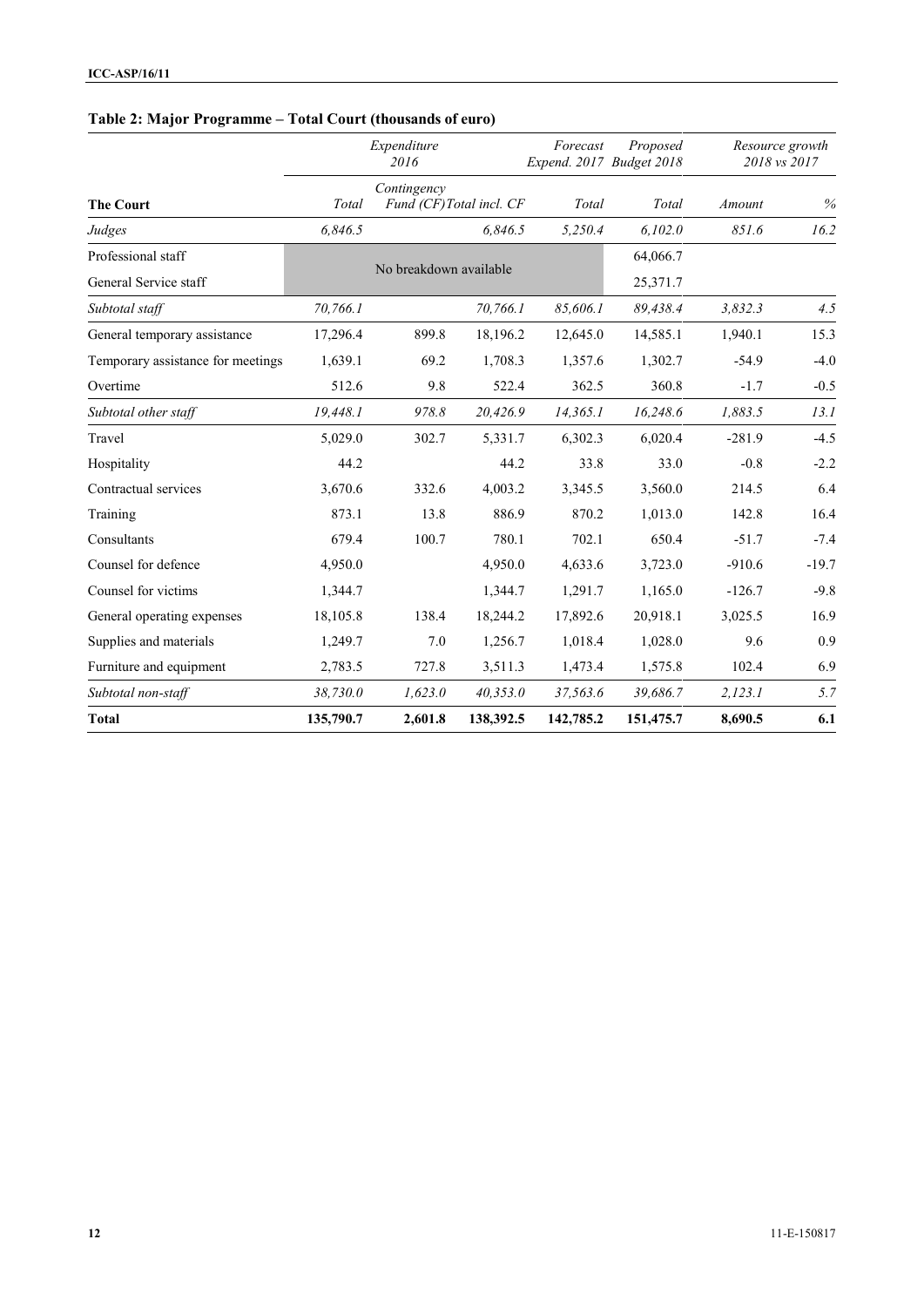## **Table 3: Major Programme I (thousands of euro)**

|                                                                               | Expenditure<br>2016 |                          |                   | Forecast<br>Expend. 2017 Budget 2018 | Proposed         | Resource growth<br>2018 vs 2017 |       |
|-------------------------------------------------------------------------------|---------------------|--------------------------|-------------------|--------------------------------------|------------------|---------------------------------|-------|
| <b>Major Programme I</b><br><b>Judiciary</b>                                  | Total               | Contingency<br>Fund (CF) | Total incl.<br>CF | Total                                | Total            | Amount                          | $\%$  |
| Judges                                                                        | 6,846.5             |                          | 6,846.5           | 5,250.4                              | 6,102.0          | 851.6                           | 16.2  |
| Professional staff<br>General Service staff                                   |                     | No breakdown available   |                   |                                      | 4,691.4<br>927.2 |                                 |       |
| Subtotal staff                                                                | 4,606.4             |                          | 4,606.4           | 5,341.4                              | 5,618.6          | 277.2                           | 5.2   |
| General temporary assistance<br>Temporary assistance for meetings<br>Overtime | 1,063.1             |                          | 1,063.1           | 1,077.1                              | 1,286.4          | 209.3                           | 19.4  |
| Subtotal other staff                                                          | 1,063.1             |                          | 1,063.1           | 1,077.1                              | 1,286.4          | 209.3                           | 19.4  |
| Travel                                                                        | 90.9                |                          | 90.9              | 117.3                                | 157.2            | 39.9                            | 34.0  |
| Hospitality                                                                   | 10.6                |                          | 10.6              | 12.0                                 | 16.0             | 4.0                             | 32.8  |
| Contractual services                                                          | 0.1                 |                          | 0.1               | 5.0                                  | 5.0              |                                 |       |
| Training                                                                      | 10.3                |                          | 10.3              | 20.8                                 | 22.0             | 1.2                             | 5.8   |
| Consultants                                                                   |                     |                          |                   | 1.0                                  | 5.0              | 4.0                             | 400.0 |
| General operating expenses                                                    | 73.1                |                          | 73.1              | 97.4                                 | 104.4            | 7.0                             | 7.2   |
| Supplies and materials                                                        | 1.9                 |                          | 1.9               | 4.5                                  | 5.0              | 0.5                             | 10.5  |
| Furniture and equipment                                                       |                     |                          |                   |                                      |                  |                                 |       |
| Subtotal non-staff                                                            | 186.9               |                          | 186.9             | 258.1                                | 314.6            | 56.5                            | 21.9  |
| <b>Total</b>                                                                  | 12,702.9            |                          | 12,702.9          | 11,926.9                             | 13,321.6         | 1,394.7                         | 11.7  |

## **Table 4: Major Programme I – 1100 (thousands of euro)**

|                                   |         | Expenditure<br>2016      |                   | Forecast<br>Expend. 2017 Budget 2018 | Proposed | Resource growth<br>2018 vs 2017 |          |
|-----------------------------------|---------|--------------------------|-------------------|--------------------------------------|----------|---------------------------------|----------|
| Presidency                        | Total   | Contingency<br>Fund (CF) | Total incl.<br>CF | Total                                | Total    | Amount                          | %        |
| Judges                            |         |                          |                   |                                      | 28.0     | 28.0                            |          |
| Professional staff                |         |                          |                   |                                      | 857.1    |                                 |          |
| General Service staff             |         | No breakdown available   |                   |                                      | 292.3    |                                 |          |
| Subtotal staff                    | 985.6   |                          | 985.6             | 906.7                                | 1,149.4  | 242.7                           | 26.8     |
| General temporary assistance      | 125.4   |                          | 125.4             | 195.9                                |          | $-195.9$                        | $-100.0$ |
| Temporary assistance for meetings |         |                          |                   |                                      |          |                                 |          |
| Overtime                          |         |                          |                   |                                      |          |                                 |          |
| Subtotal other staff              | 125.4   |                          | 125.4             | 195.9                                |          | $-195.9$                        | $-100.0$ |
| Travel                            | 82.7    |                          | 82.7              | 113.2                                | 150.4    | 37.2                            | 32.9     |
| Hospitality                       | 9.7     |                          | 9.7               | 10.0                                 | 14.0     | 4.0                             | 39.4     |
| Contractual services              | 0.1     |                          | 0.1               |                                      |          |                                 |          |
| Training                          | 1.4     |                          | 1.4               | 5.8                                  | 6.0      | 0.2                             | 4.2      |
| Consultants                       |         |                          |                   | 1.0                                  | 5.0      | 4.0                             | 400.0    |
| General operating expenses        |         |                          |                   |                                      |          |                                 |          |
| Supplies and materials            |         |                          |                   |                                      |          |                                 |          |
| Furniture and equipment           |         |                          |                   |                                      |          |                                 |          |
| Subtotal non-staff                | 93.9    |                          | 93.9              | 130.0                                | 175.4    | 45.4                            | 34.9     |
| <b>Total</b>                      | 1,204.9 |                          | 1,204.9           | 1,232.5                              | 1,352.8  | 120.3                           | 9.8      |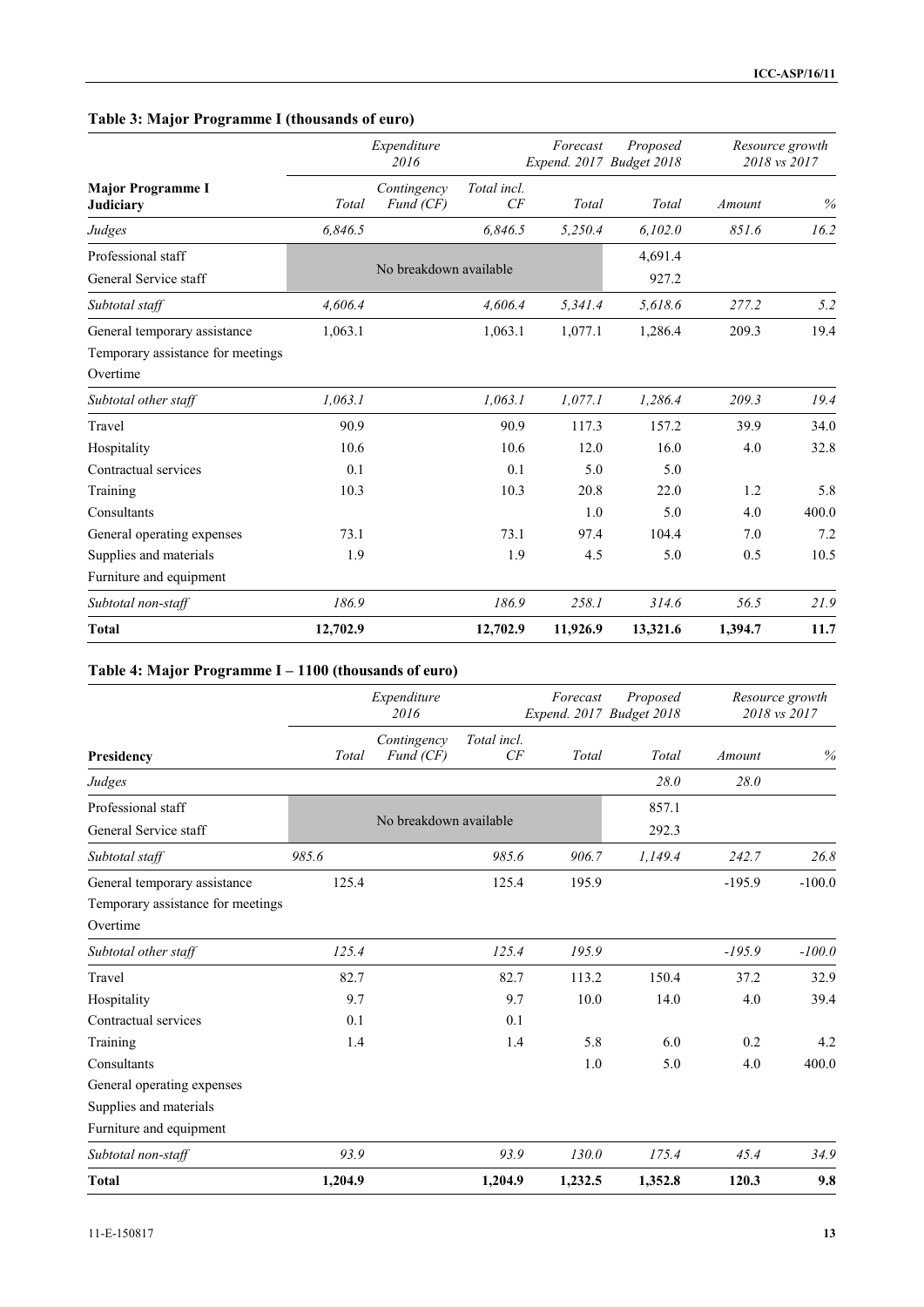## **Table 5: Major Programme I – 1200 (thousands of euro)**

|                                   | Expenditure<br>2016 |                          |                   | Forecast<br>Expend. 2017 Budget 2018 | Proposed | Resource growth<br>2018 vs 2017 |      |
|-----------------------------------|---------------------|--------------------------|-------------------|--------------------------------------|----------|---------------------------------|------|
| <b>Chambers</b>                   | Total               | Contingency<br>Fund (CF) | Total incl.<br>CF | Total                                | Total    | Amount                          | $\%$ |
| Judges                            | 6,846.5             |                          | 6,846.5           | 5,250.4                              | 6,074.0  | 823.6                           | 15.7 |
| Professional staff                |                     |                          |                   |                                      | 3,622.8  |                                 |      |
| General Service staff             |                     | No breakdown available   |                   |                                      | 554.4    |                                 |      |
| Subtotal staff                    | 3,350.2             |                          | 3,350.2           | 4,153.7                              | 4,177.2  | 23.5                            | 0.6  |
| General temporary assistance      | 937.7               |                          | 937.7             | 881.2                                | 1,286.4  | 405.2                           | 46.0 |
| Temporary assistance for meetings |                     |                          |                   |                                      |          |                                 |      |
| Overtime                          |                     |                          |                   |                                      |          |                                 |      |
| Subtotal other staff              | 937.7               |                          | 937.7             | 881.2                                | 1,286.4  | 405.2                           | 46.0 |
| Travel                            |                     |                          |                   |                                      |          |                                 |      |
| Hospitality                       | 0.9                 |                          | 0.9               | 1.0                                  | 1.0      |                                 |      |
| Contractual services              |                     |                          |                   |                                      |          |                                 |      |
| Training                          | 8.9                 |                          | 8.9               | 15.0                                 | 16.0     | 1.0                             | 6.5  |
| Consultants                       |                     |                          |                   |                                      |          |                                 |      |
| General operating expenses        |                     |                          |                   |                                      |          |                                 |      |
| Supplies and materials            |                     |                          |                   |                                      |          |                                 |      |
| Furniture and equipment           |                     |                          |                   |                                      |          |                                 |      |
| Subtotal non-staff                | 9.8                 |                          | 9.8               | 16.0                                 | 17.0     | 1.0                             | 6.1  |
| <b>Total</b>                      | 11,144.2            |                          | 11,144.2          | 10,301.4                             | 11,554.6 | 1,253.2                         | 12.2 |

## **Table 6: Major Programme I – 1310 (thousands of euro)**

|                                   |       | Expenditure<br>2016      |                   | Forecast<br>Expend. 2017 Budget 2018 | Proposed | Resource growth<br>2018 vs 2017 |      |
|-----------------------------------|-------|--------------------------|-------------------|--------------------------------------|----------|---------------------------------|------|
| <b>New York Liaison Office</b>    | Total | Contingency<br>Fund (CF) | Total incl.<br>CF | Total                                | Total    | Amount                          | %    |
| Judges                            |       |                          |                   |                                      |          |                                 |      |
| Professional staff                |       |                          |                   |                                      | 211.5    |                                 |      |
| General Service staff             |       | No breakdown available   |                   |                                      | 80.5     |                                 |      |
| Subtotal staff                    | 270.6 |                          | 270.6             | 281.0                                | 292.0    | 11.0                            | 3.9  |
| General temporary assistance      |       |                          |                   |                                      |          |                                 |      |
| Temporary assistance for meetings |       |                          |                   |                                      |          |                                 |      |
| Overtime                          |       |                          |                   |                                      |          |                                 |      |
| Subtotal other staff              |       |                          |                   |                                      |          |                                 |      |
| Travel                            | 8.2   |                          | 8.2               | 4.1                                  | 6.8      | 2.7                             | 65.9 |
| Hospitality                       |       |                          |                   | 1.0                                  | 1.0      |                                 |      |
| Contractual services              |       |                          |                   | 5.0                                  | 5.0      |                                 |      |
| Training                          |       |                          |                   |                                      |          |                                 |      |
| Consultants                       |       |                          |                   |                                      |          |                                 |      |
| General operating expenses        | 73.1  |                          | 73.1              | 97.4                                 | 104.4    | 7.0                             | 7.2  |
| Supplies and materials            | 1.9   |                          | 1.9               | 4.5                                  | 5.0      | 0.5                             | 10.5 |
| Furniture and equipment           |       |                          |                   |                                      |          |                                 |      |
| Subtotal non-staff                | 83.2  |                          | 83.2              | 112.0                                | 122.2    | 10.2                            | 9.1  |
| <b>Total</b>                      | 353.8 |                          | 353.8             | 393.0                                | 414.2    | 21.2                            | 5.4  |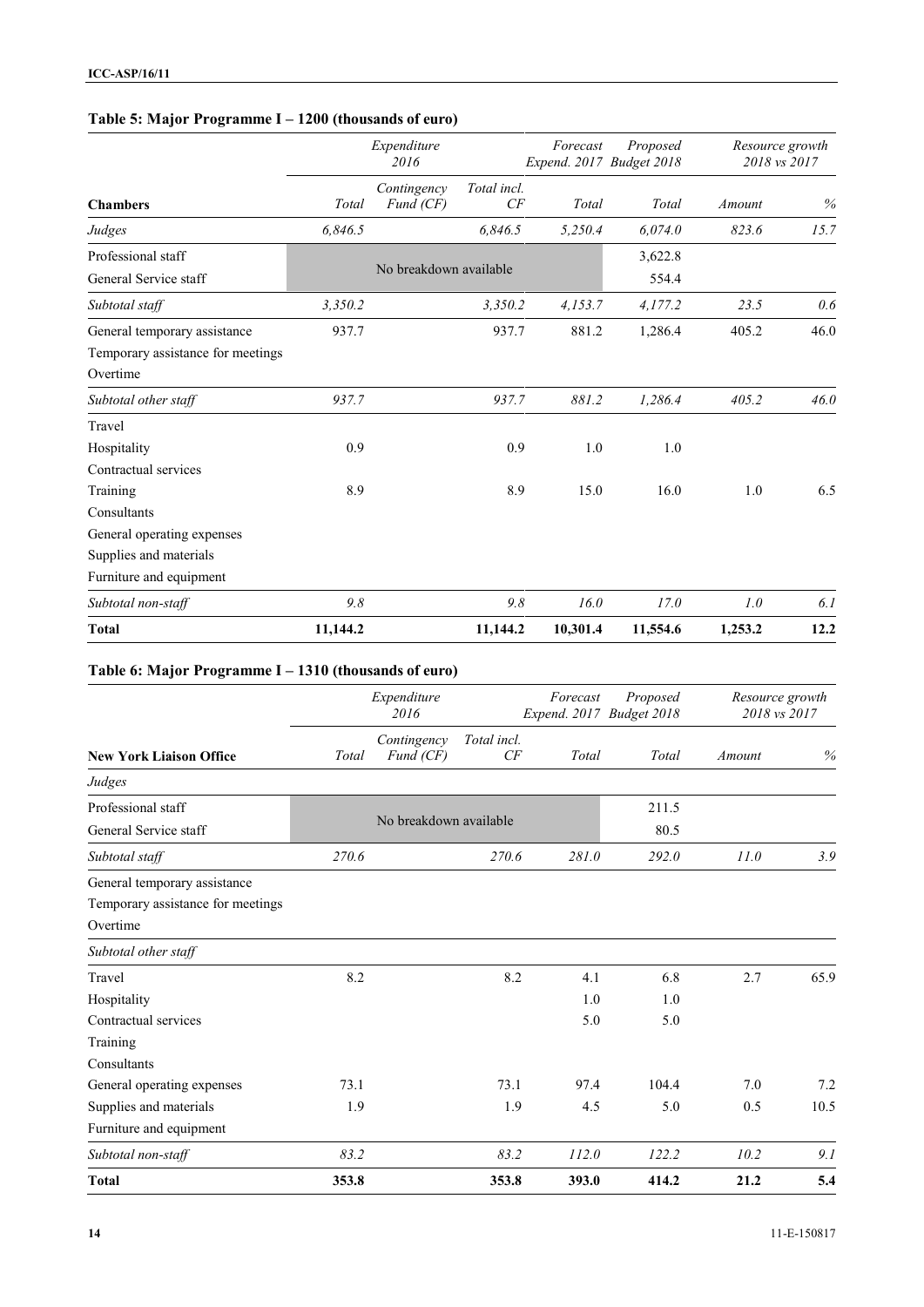## **Table 7: Major Programme II (thousands of euro)**

|                                                              | Expenditure<br>2016 |                          |                   | Forecast<br>Expend. 2017 Budget 2018 | Proposed | Resource growth<br>2018 vs 2017 |         |
|--------------------------------------------------------------|---------------------|--------------------------|-------------------|--------------------------------------|----------|---------------------------------|---------|
| <b>Major Programme II</b><br><b>Office of The Prosecutor</b> | Total               | Contingency<br>Fund (CF) | Total incl.<br>CF | Total                                | Total    | Amount                          | $\%$    |
| Professional staff                                           |                     |                          |                   |                                      | 28,514.6 |                                 |         |
| General Service staff                                        |                     | No breakdown available   |                   |                                      | 5,231.1  |                                 |         |
| Subtotal staff                                               | 22,659.0            |                          | 22,659.0          | 31,349.6                             | 33,745.7 | 2,396.1                         | 7.6     |
| General temporary assistance                                 | 13,853.1            | 520.0                    | 14,373.1          | 7,927.5                              | 8,565.8  | 638.3                           | 8.1     |
| Temporary assistance for meetings                            |                     |                          |                   |                                      |          |                                 |         |
| Overtime                                                     | 17.6                | 0.7                      | 18.3              |                                      |          |                                 |         |
| Subtotal other staff                                         | 13,870.7            | 520.7                    | 14,391.4          | 7,927.5                              | 8,565.8  | 638.3                           | 8.1     |
| Travel                                                       | 3,053.1             | 206.8                    | 3,259.9           | 3,334.1                              | 3,093.8  | $-240.3$                        | $-7.2$  |
| Hospitality                                                  | 8.0                 |                          | 8.0               | 5.0                                  | 5.0      |                                 |         |
| Contractual services                                         | 253.1               | 136.6                    | 389.7             | 410.1                                | 579.5    | 169.4                           | 41.3    |
| Training                                                     | 236.7               | 6.7                      | 243.4             | 288.3                                | 290.0    | 1.7                             | 0.6     |
| Consultants                                                  | 43.9                | 0.1                      | 44.0              | 44.9                                 | 70.0     | 25.1                            | 55.9    |
| General operating expenses                                   | 505.9               | 6.7                      | 512.6             | 604.2                                | 530.0    | $-74.2$                         | $-12.3$ |
| Supplies and materials                                       | 89.9                | 3.5                      | 93.4              | 110.0                                | 110.0    |                                 |         |
| Furniture and equipment                                      | 219.1               | 139.7                    | 358.8             | 151.2                                | 180.0    | 28.8                            | 19.1    |
| Subtotal non-staff                                           | 4,409.7             | 500.1                    | 4,909.8           | 4,947.8                              | 4,858.3  | $-89.5$                         | $-1.8$  |
| <b>Total</b>                                                 | 40,939.4            | 1,020.8                  | 41,960.2          | 44,225.0                             | 47,169.8 | 2,944.8                         | 6.7     |

#### **Table 8: Major Programme II – 2100 (thousands of euro)**

|                                              | Expenditure<br>2016 |                          |                   | Forecast<br>Expend. 2017 Budget 2018 | Proposed | Resource growth<br>2018 vs 2017 |          |
|----------------------------------------------|---------------------|--------------------------|-------------------|--------------------------------------|----------|---------------------------------|----------|
| <b>Immediate Office of</b><br>the Prosecutor | Total               | Contingency<br>Fund (CF) | Total incl.<br>CF | Total                                | Total    | Amount                          | %        |
| Professional staff                           |                     |                          |                   |                                      | 4,082.6  |                                 |          |
| General Service staff                        |                     | No breakdown available   |                   |                                      | 1,826.3  |                                 |          |
| Subtotal staff                               | 4,600.1             | 0.0                      | 4,600.1           | 5,411.3                              | 5,908.9  | 497.6                           | 9.2      |
| General temporary assistance                 | 2,709.4             | 129.6                    | 2,839.0           | 2,673.2                              | 3,147.5  | 474.3                           | 17.7     |
| Temporary assistance for meetings            |                     |                          |                   |                                      |          |                                 |          |
| Overtime                                     |                     |                          |                   |                                      |          |                                 |          |
| Subtotal other staff                         | 2,709.4             | 129.6                    | 2,839.0           | 2,673.2                              | 3,147.5  | 474.3                           | 17.7     |
| Travel                                       | 533.1               | 7.2                      | 540.3             | 800.2                                | 570.2    | $-230.0$                        | $-28.7$  |
| Hospitality                                  | 7.5                 |                          | 7.5               | 5.0                                  | 5.0      |                                 |          |
| Contractual services                         | 200.9               | 136.6                    | 337.5             | 243.3                                | 579.5    | 336.2                           | 138.2    |
| Training                                     | 60.1                | 6.7                      | 66.8              | 288.3                                | 290.0    | 1.7                             | 0.6      |
| Consultants                                  | 0.8                 | 0.1                      | 0.9               | 38.2                                 | 70.0     | 31.8                            | 83.4     |
| General operating expenses                   | 90.7                | 3.0                      | 93.7              | 19.1                                 |          | $-19.1$                         | $-100.0$ |
| Supplies and materials                       | 89.9                | 3.5                      | 93.4              | 110.0                                | 110.0    |                                 |          |
| Furniture and equipment                      | 219.1               | 139.7                    | 358.8             | 151.2                                | 180.0    | 28.8                            | 19.1     |
| Subtotal non-staff                           | 1,202.1             | 296.8                    | 1,498.9           | 1,655.2                              | 1,804.7  | 149.5                           | 9.0      |
| Total                                        | 8,511.6             | 426.4                    | 8,938.0           | 9,739.7                              | 10,861.1 | 1,121.4                         | 11.5     |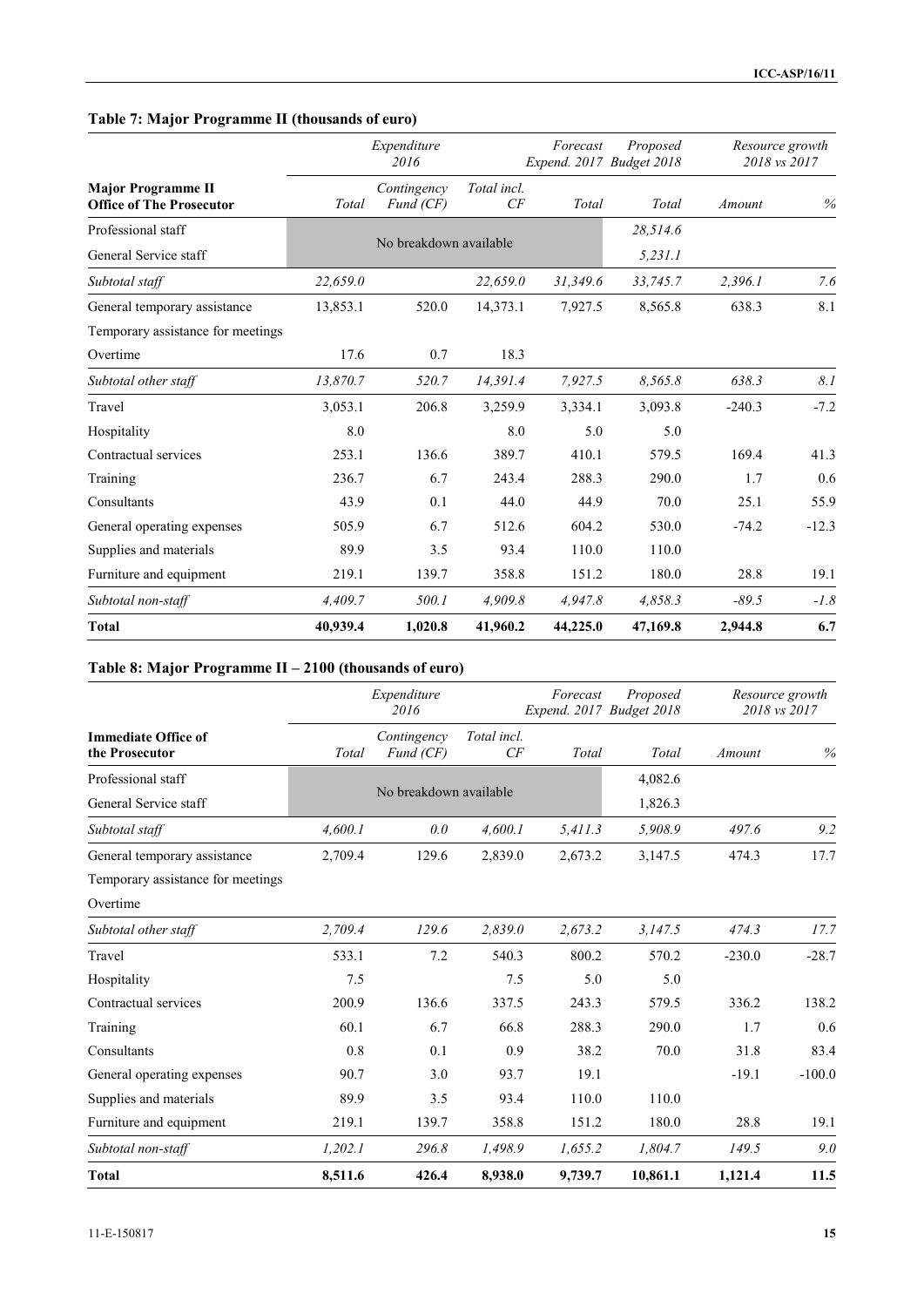## **Table 9: Major Programme II – 2110 (thousands of euro)**

| <b>Immediate Office of</b>                          |         | Expenditure<br>2016      |                   | Forecast<br>Expend. 2017 Budget 2018 | Proposed |         | Resource growth<br>2018 vs 2017 |
|-----------------------------------------------------|---------|--------------------------|-------------------|--------------------------------------|----------|---------|---------------------------------|
| the Prosecutor and<br><b>Legal Advisory Section</b> | Total   | Contingency<br>Fund (CF) | Total incl.<br>CF | Total                                | Total    | Amount  | $\%$                            |
| Professional staff                                  |         |                          |                   |                                      | 1,615.3  |         |                                 |
| General Service staff                               |         | No breakdown available   |                   |                                      | 283.0    |         |                                 |
| Subtotal staff                                      | 1,548.7 |                          | 1,548.7           | 1,641.4                              | 1,898.3  | 256.9   | 15.7                            |
| General temporary assistance                        | 159.1   |                          | 159.1             | 211.6                                | 218.8    | 7.2     | 3.4                             |
| Temporary assistance for meetings                   |         |                          |                   |                                      |          |         |                                 |
| Overtime                                            |         |                          |                   |                                      |          |         |                                 |
| Subtotal other staff                                | 159.1   |                          | 159.1             | 211.6                                | 218.8    | 7.2     | 3.4                             |
| Travel                                              | 137.9   |                          | 137.9             | 216.8                                | 184.6    | $-32.2$ | $-14.8$                         |
| Hospitality                                         | 7.5     |                          | 7.5               | 5.0                                  | 5.0      |         |                                 |
| Contractual services                                | 34.3    |                          | 34.3              | $-40.0$                              | 30.0     | 70.0    | $-175.1$                        |
| Training                                            | 41.8    |                          | 41.8              | 288.3                                | 290.0    | 1.7     | 0.6                             |
| Consultants                                         | 0.7     |                          | 0.7               | 33.4                                 | 70.0     | 36.6    | 109.5                           |
| General operating expenses                          |         |                          |                   |                                      |          |         |                                 |
| Supplies and materials                              |         |                          |                   |                                      |          |         |                                 |
| Furniture and equipment                             |         |                          |                   |                                      |          |         |                                 |
| Subtotal non-staff                                  | 222.2   |                          | 222.2             | 503.5                                | 579.6    | 76.1    | 15.1                            |
| <b>Total</b>                                        | 1,930.0 |                          | 1,930.0           | 2,356.5                              | 2,696.7  | 340.2   | 14.4                            |

#### **Table 10: Major Programme II – 2120 (thousands of euro)**

|                                   |         | Expenditure<br>2016      |                   |         | Proposed<br>Expend. 2017 Budget 2018 |          | Resource growth<br>2018 vs 2017 |
|-----------------------------------|---------|--------------------------|-------------------|---------|--------------------------------------|----------|---------------------------------|
| <b>Services Section</b>           | Total   | Contingency<br>Fund (CF) | Total incl.<br>CF | Total   | Total                                | Amount   | %                               |
| Professional staff                |         |                          |                   |         | 2,467.3                              |          |                                 |
| General Service staff             |         | No breakdown available   |                   |         | 1,543.3                              |          |                                 |
| Subtotal staff                    | 3,050.7 | 0.7                      | 3,051.4           | 3,770.0 | 4,010.6                              | 240.6    | 6.4                             |
| General temporary assistance      | 2,551.1 | 128.9                    | 2,680.0           | 2,461.6 | 2,928.7                              | 467.1    | 19.0                            |
| Temporary assistance for meetings |         |                          |                   |         |                                      |          |                                 |
| Overtime                          |         |                          |                   |         |                                      |          |                                 |
| Subtotal other staff              | 2,551.1 | 128.9                    | 2,680.0           | 2,461.6 | 2,928.7                              | 467.1    | 19.0                            |
| Travel                            | 395.1   | 7.2                      | 402.3             | 583.4   | 385.6                                | $-197.8$ | $-33.9$                         |
| Hospitality                       |         |                          |                   |         |                                      |          |                                 |
| Contractual services              | 166.6   | 136.6                    | 303.2             | 283.2   | 549.5                                | 266.3    | 94.0                            |
| Training                          | 18.3    | 6.7                      | 25.0              |         |                                      |          |                                 |
| Consultants                       | 0.1     | 0.1                      | 0.2               | 4.8     |                                      | $-4.8$   | $-100.0$                        |
| General operating expenses        | 90.7    | 3.0                      | 93.7              | 19.1    |                                      | $-19.1$  | $-100.0$                        |
| Supplies and materials            | 89.9    | 3.5                      | 93.4              | 110.0   | 110.0                                |          |                                 |
| Furniture and equipment           | 219.1   | 139.7                    | 358.8             | 151.2   | 180.0                                | 28.8     | 19.1                            |
| Subtotal non-staff                | 979.8   | 296.8                    | 1,276.6           | 1,151.6 | 1,225.1                              | 73.5     | 6.4                             |
| <b>Total</b>                      | 6,581.6 | 426.4                    | 7,008.0           | 7,383.2 | 8,164.4                              | 781.2    | 10.6                            |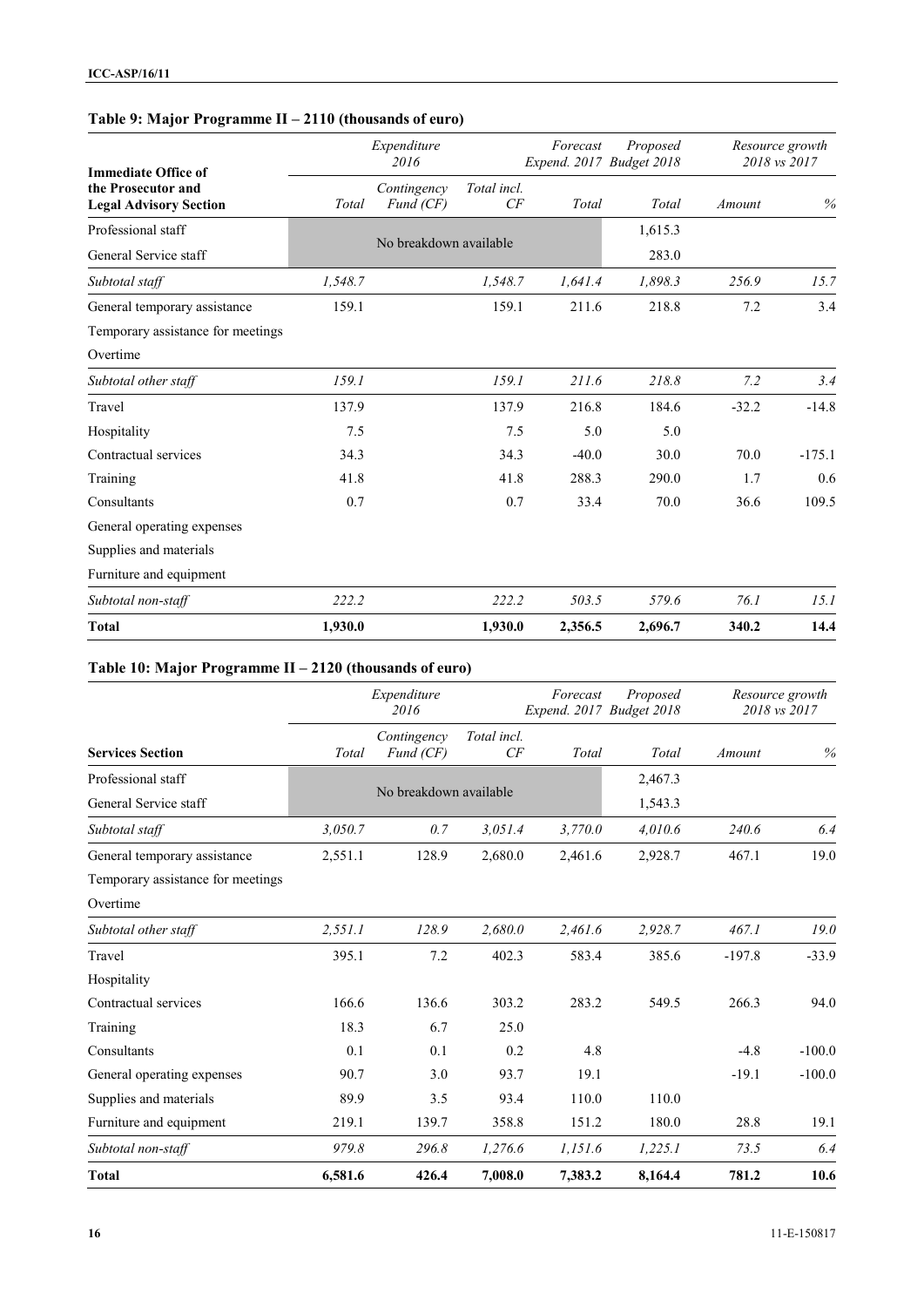## **Table 11: Major Programme II – 2200 (thousands of euro)**

|                                                                  |         | Expenditure<br>2016      |                   |         | Proposed<br>Expend. 2017 Budget 2018 |          | Resource growth<br>2018 vs 2017 |
|------------------------------------------------------------------|---------|--------------------------|-------------------|---------|--------------------------------------|----------|---------------------------------|
| <b>Jurisdiction, Complementarity</b><br>and Cooperation Division | Total   | Contingency<br>Fund (CF) | Total incl.<br>CF | Total   | Total                                | Amount   | $\%$                            |
| Professional staff                                               |         |                          |                   |         | 2,961.9                              |          |                                 |
| General Service staff                                            |         | No breakdown available   |                   |         | 335.5                                |          |                                 |
| Subtotal staff                                                   | 2,125.5 |                          | 2,125.5           | 3,109.9 | 3,297.4                              | 187.5    | 6.0                             |
| General temporary assistance                                     | 1,242.4 |                          | 1,242.4           | 462.9   | 304.0                                | $-158.9$ | $-34.3$                         |
| Temporary assistance for meetings                                |         |                          |                   |         |                                      |          |                                 |
| Overtime                                                         |         |                          |                   |         |                                      |          |                                 |
| Subtotal other staff                                             | 1,242.4 |                          | 1,242.4           | 462.9   | 304.0                                | $-158.9$ | $-34.3$                         |
| Travel                                                           | 332.8   | 6.2                      | 339.0             | 267.7   | 441.0                                | 173.3    | 64.7                            |
| Hospitality                                                      |         |                          |                   |         |                                      |          |                                 |
| Contractual services                                             | 5.3     |                          | 5.3               | 17.9    |                                      | $-17.9$  | $-100.0$                        |
| Training                                                         | 5.3     |                          | 5.3               |         |                                      |          |                                 |
| Consultants                                                      |         |                          |                   |         |                                      |          |                                 |
| General operating expenses                                       |         |                          |                   |         |                                      |          |                                 |
| Supplies and materials                                           |         |                          |                   |         |                                      |          |                                 |
| Furniture and equipment                                          |         |                          |                   |         |                                      |          |                                 |
| Subtotal non-staff                                               | 343.4   | 6.2                      | 349.6             | 285.6   | 441.0                                | 155.4    | 54.4                            |
| <b>Total</b>                                                     | 3,711.3 | 6.2                      | 3,717.5           | 3,858.4 | 4,042.4                              | 184.0    | 4.8                             |

#### **Table 12: Major Programme II – 2300 (thousands of euro)**

|                                   |          | Expenditure<br>2016      |                   | Forecast<br>Expend. 2017 Budget 2018 | Proposed |          | Resource growth<br>2018 vs 2017 |
|-----------------------------------|----------|--------------------------|-------------------|--------------------------------------|----------|----------|---------------------------------|
| <b>Investigation Division</b>     | Total    | Contingency<br>Fund (CF) | Total incl.<br>CF | Total                                | Total    | Amount   | %                               |
| Professional staff                |          |                          |                   |                                      | 11,770.1 |          |                                 |
| General Service staff             |          | No breakdown available   |                   |                                      | 2,532.5  |          |                                 |
| Subtotal staff                    | 10,491.1 |                          | 10,491.1          | 13,535.9                             | 14,302.6 | 766.7    | 5.7                             |
| General temporary assistance      | 5,244.0  | 259.8                    | 5,503.8           | 3,285.1                              | 3,810.2  | 525.1    | 16.0                            |
| Temporary assistance for meetings |          |                          |                   |                                      |          |          |                                 |
| Overtime                          | 17.6     | 0.7                      | 18.3              |                                      |          |          |                                 |
| Subtotal other staff              | 5,261.6  | 260.5                    | 5,522.1           | 3,285.1                              | 3,810.2  | 525.1    | 16.0                            |
| Travel                            | 1,994.2  | 190.8                    | 2,185.0           | 2,080.2                              | 1,708.5  | $-371.7$ | $-17.9$                         |
| Hospitality                       | 0.5      |                          | 0.5               |                                      |          |          |                                 |
| Contractual services              | 1.7      |                          | 1.7               | 80.2                                 |          | $-80.2$  | $-100.0$                        |
| Training                          | 144.9    |                          | 144.9             |                                      |          |          |                                 |
| Consultants                       | 41.3     |                          | 41.3              |                                      |          |          |                                 |
| General operating expenses        | 415.2    | 3.7                      | 418.9             | 585.1                                | 530.0    | $-55.1$  | $-9.4$                          |
| Supplies and materials            |          |                          |                   |                                      |          |          |                                 |
| Furniture and equipment           |          |                          |                   |                                      |          |          |                                 |
| Subtotal non-staff                | 2,597.8  | 194.5                    | 2,792.3           | 2,745.5                              | 2,238.5  | $-507.0$ | $-18.5$                         |
| <b>Total</b>                      | 18,350.5 | 455.0                    | 18,805.5          | 19,566.5                             | 20,351.3 | 784.8    | 4.0                             |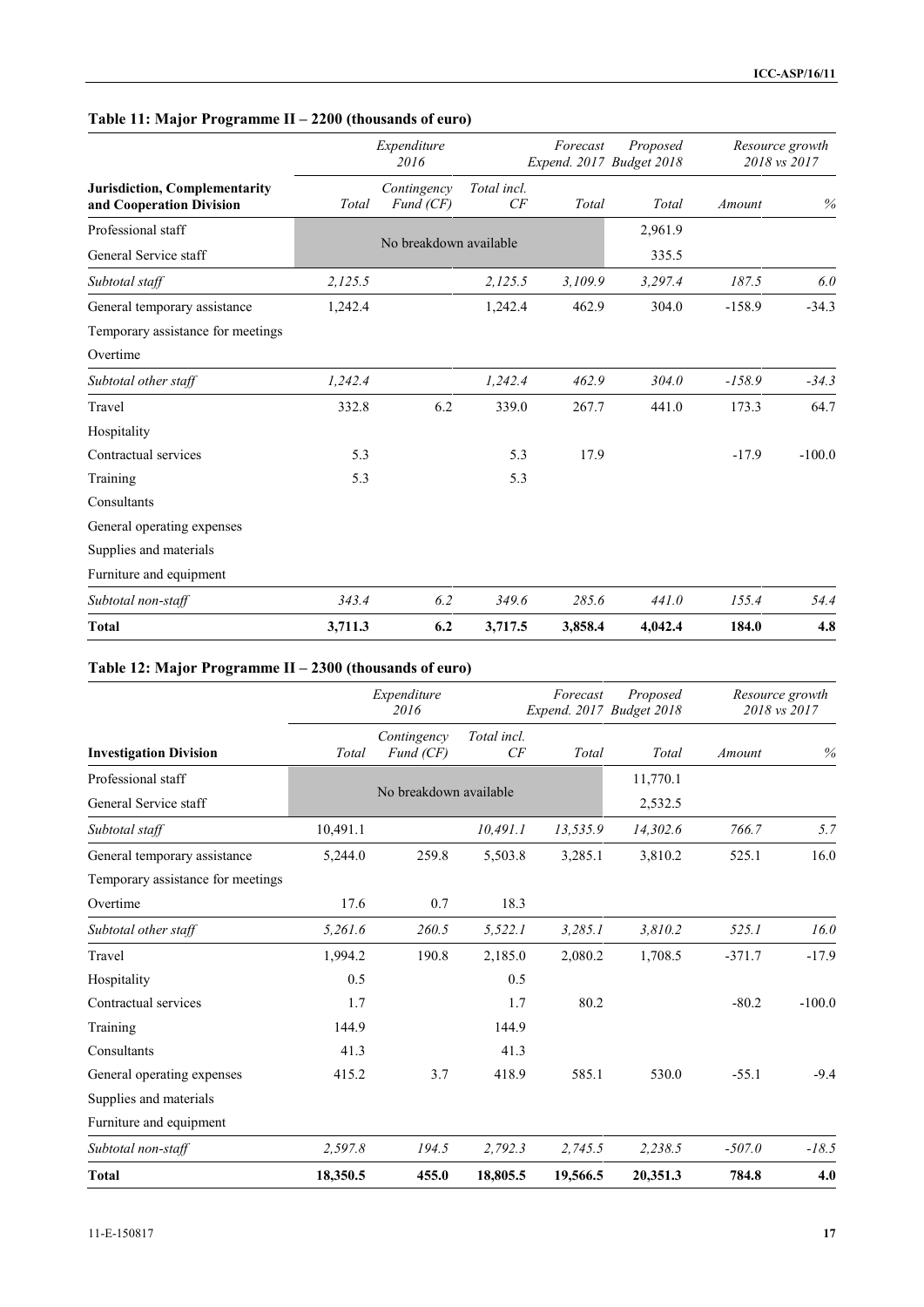## **Table 13: Major Programme II – 2400 (thousands of euro)**

|                                   |          | Expenditure<br>2016      |                   |          | Proposed<br>Expend. 2017 Budget 2018 |          | Resource growth<br>2018 vs 2017 |
|-----------------------------------|----------|--------------------------|-------------------|----------|--------------------------------------|----------|---------------------------------|
| <b>Prosecution Division</b>       | Total    | Contingency<br>Fund (CF) | Total incl.<br>CF | Total    | Total                                | Amount   | $\%$                            |
| Professional staff                |          |                          |                   |          | 9,700.0                              |          |                                 |
| General Service staff             |          | No breakdown available   |                   |          | 536.8                                |          |                                 |
| Subtotal staff                    | 5,442.4  |                          | 5,442.4           | 9,292.5  | 10,236.8                             | 944.3    | 10.2                            |
| General temporary assistance      | 4,657.2  | 130.6                    | 4,787.8           | 1,506.2  | 1,304.1                              | $-202.1$ | $-13.4$                         |
| Temporary assistance for meetings |          |                          |                   |          |                                      |          |                                 |
| Overtime                          |          |                          |                   |          |                                      |          |                                 |
| Subtotal other staff              | 4,657.2  | 130.6                    | 4,787.8           | 1,506.2  | 1,304.1                              | $-202.1$ | $-13.4$                         |
| Travel                            | 193.0    | 2.6                      | 195.6             | 186.1    | 374.1                                | 188.0    | 101.0                           |
| Hospitality                       |          |                          |                   |          |                                      |          |                                 |
| Contractual services              | 45.2     |                          | 45.2              | 68.8     |                                      | $-68.8$  | $-100.0$                        |
| Training                          | 26.4     |                          | 26.4              |          |                                      |          |                                 |
| Consultants                       | 1.8      |                          | 1.8               | 6.7      |                                      | $-6.7$   | $-100.0$                        |
| General operating expenses        |          |                          |                   |          |                                      |          |                                 |
| Supplies and materials            |          |                          |                   |          |                                      |          |                                 |
| Furniture and equipment           |          |                          |                   |          |                                      |          |                                 |
| Subtotal non-staff                | 266.4    | 2.6                      | 269.0             | 261.6    | 374.1                                | 112.5    | 43.0                            |
| <b>Total</b>                      | 10,366.0 | 133.2                    | 10,499.2          | 11,060.3 | 11,915.0                             | 854.7    | 7.7                             |

## **Table 14: Major Programme III (thousands of euro)**

|                                               |          | Expenditure<br>2016      |                  | Forecast<br>Expend. 2017 Budget 2018 | Proposed | Resource growth<br>2018 vs 2017 |         |
|-----------------------------------------------|----------|--------------------------|------------------|--------------------------------------|----------|---------------------------------|---------|
| <b>Major Programme III</b><br><b>Registry</b> | Total    | Contingency<br>Fund (CF) | Total<br>incl.CF | Total                                | Total    | Amount                          | $\%$    |
| Professional staff                            |          |                          |                  |                                      | 27,894.8 |                                 |         |
| General Service staff                         |          | No breakdown available   |                  |                                      | 18,645.4 |                                 |         |
| Subtotal staff                                | 40,824.0 |                          | 40,824.0         | 46,225.6                             | 46,540.2 | 314.6                           | 0.7     |
| General temporary assistance                  | 1,749.5  | 379.8                    | 2,129.3          | 2,814.8                              | 3,504.8  | 690.0                           | 24.5    |
| Temporary assistance for meetings             | 1,328.6  | 69.2                     | 1,397.8          | 1,226.8                              | 1,162.7  | $-64.1$                         | $-5.2$  |
| Overtime                                      | 449.0    | 9.1                      | 458.1            | 326.3                                | 322.8    | $-3.5$                          | $-1.1$  |
| Subtotal other staff                          | 3,527.1  | 458.1                    | 3,985.2          | 4,367.9                              | 4,990.3  | 622.4                           | 14.2    |
| Travel                                        | 1,383.5  | 95.9                     | 1,479.4          | 2,017.5                              | 2,016.5  | $-1.0$                          | $-0.1$  |
| Hospitality                                   | 19.7     |                          | 19.7             | 8.7                                  | 4.0      | $-4.7$                          | $-54.2$ |
| Contractual services                          | 2,257.8  | 196.0                    | 2,453.8          | 2,235.0                              | 2,286.8  | 51.8                            | 2.3     |
| Training                                      | 593.4    | 7.1                      | 600.5            | 495.5                                | 623.2    | 127.7                           | 25.8    |
| Consultants                                   | 570.0    | 100.6                    | 670.6            | 536.2                                | 395.4    | $-140.8$                        | $-26.3$ |
| Counsel for defence                           | 4,950.0  |                          | 4,950.0          | 4,633.6                              | 3,723.0  | $-910.6$                        | $-19.7$ |
| Counsel for victims                           | 1,344.7  |                          | 1,344.7          | 1,291.7                              | 1,165.0  | $-126.7$                        | $-9.8$  |
| General operating expenses                    | 12,509.0 | 131.7                    | 12,640.7         | 12,720.0                             | 15,153.6 | 2,433.6                         | 19.1    |
| Supplies and materials                        | 1,154.8  | 3.5                      | 1,158.3          | 888.2                                | 895.3    | 7.1                             | 0.8     |
| Furniture and equipment                       | 2,563.7  | 588.1                    | 3,151.8          | 1,305.8                              | 1,385.8  | 80.0                            | 6.1     |
| Subtotal non-staff                            | 27,346.6 | 1,122.9                  | 28,469.5         | 26,132.4                             | 27,648.6 | 1,516.2                         | 5.8     |
| <b>Total</b>                                  | 71,697.7 | 1,581.0                  | 73,278.7         | 76,726.0                             | 79,179.1 | 2,453.1                         | 3.2     |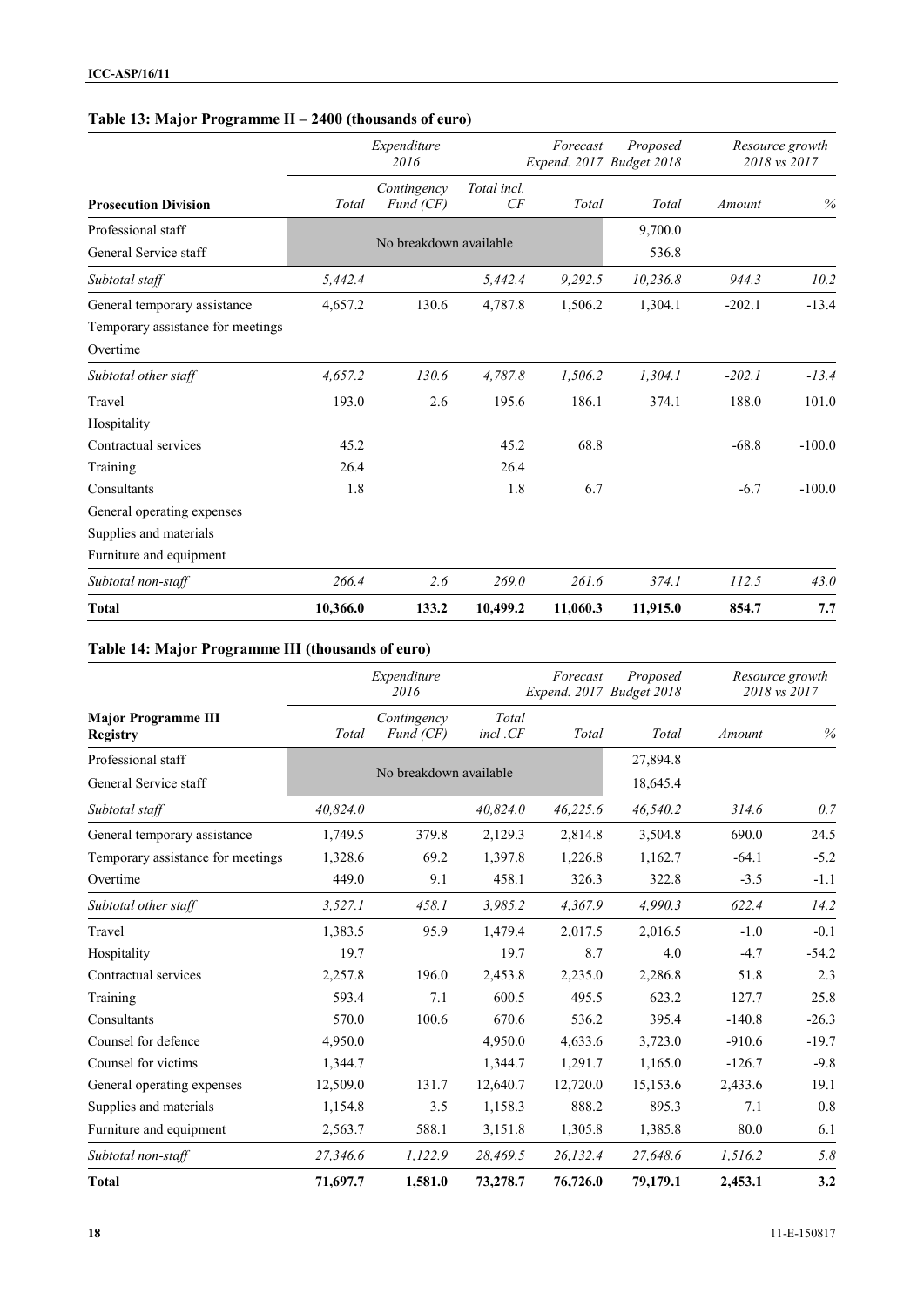## **Table 15: Major Programme III – 3100 (thousands of euro)**

|                                   |         | Expenditure<br>2016      |                   |         | Proposed<br>Expend. 2017 Budget 2018 |          | Resource growth<br>2018 vs 2017 |
|-----------------------------------|---------|--------------------------|-------------------|---------|--------------------------------------|----------|---------------------------------|
| <b>Office of the Registrar</b>    | Total   | Contingency<br>Fund (CF) | Total incl.<br>CF | Total   | Total                                | Amount   | $\%$                            |
| Professional staff                |         |                          |                   |         | 1,492.5                              |          |                                 |
| General Service staff             |         | No breakdown available   |                   |         | 145.5                                |          |                                 |
| Subtotal staff                    | 1,272.0 |                          | 1,272.0           | 1,943.7 | 1,638.0                              | $-305.7$ | $-15.7$                         |
| General temporary assistance      | 259.3   |                          | 259.3             | 4.8     |                                      | $-4.8$   | $-100.0$                        |
| Temporary assistance for meetings |         |                          |                   |         |                                      |          |                                 |
| Overtime                          |         |                          |                   |         |                                      |          |                                 |
| Subtotal other staff              | 259.3   |                          | 259.3             | 4.8     |                                      | $-4.8$   | $-100.0$                        |
| Travel                            | 44.6    |                          | 44.6              | 86.1    | 58.2                                 | $-27.9$  | $-32.4$                         |
| Hospitality                       | 19.1    |                          | 19.1              | 8.7     | 4.0                                  | $-4.7$   | $-54.2$                         |
| Contractual services              | 55.6    |                          | 55.6              | 69.8    |                                      | $-69.8$  | $-100.0$                        |
| Training                          |         |                          |                   | 19.4    | 21.4                                 | 2.0      | 10.4                            |
| Consultants                       | 40.0    |                          | 40.0              |         | 5.0                                  | 5.0      |                                 |
| General operating expenses        |         |                          |                   |         |                                      |          |                                 |
| Supplies and materials            | 1.3     |                          | 1.3               | 0.5     |                                      | $-0.5$   | $-100.0$                        |
| Furniture and equipment           |         |                          |                   |         |                                      |          |                                 |
| Subtotal non-staff                | 160.6   |                          | 160.6             | 184.5   | 88.6                                 | $-95.9$  | $-52.0$                         |
| <b>Total</b>                      | 1,691.9 |                          | 1,691.9           | 2,133.1 | 1,726.6                              | $-406.5$ | $-19.1$                         |

#### **Table 16: Major Programme III – 3110 (thousands of euro)**

|                                          | Expenditure<br>2016 |                          |                   | Forecast<br>Expend. 2017 Budget 2018 | Proposed |          | Resource growth<br>2018 vs 2017 |  |
|------------------------------------------|---------------------|--------------------------|-------------------|--------------------------------------|----------|----------|---------------------------------|--|
| <b>Immediate Office of the Registrar</b> | Total               | Contingency<br>Fund (CF) | Total incl.<br>CF | Total                                | Total    | Amount   | %                               |  |
| Professional staff                       |                     |                          |                   |                                      | 703.0    |          |                                 |  |
| General Service staff                    |                     | No breakdown available   |                   |                                      | 79.9     |          |                                 |  |
| Subtotal staff                           | 636.5               |                          | 636.5             | 991.3                                | 782.9    | $-208.4$ | $-21.0$                         |  |
| General temporary assistance             | 163.7               |                          | 163.7             |                                      |          |          |                                 |  |
| Temporary assistance for meetings        |                     |                          |                   |                                      |          |          |                                 |  |
| Overtime                                 |                     |                          |                   |                                      |          |          |                                 |  |
| Subtotal other staff                     | 163.7               |                          | 163.7             |                                      |          |          |                                 |  |
| Travel                                   | 38.6                |                          | 38.6              | 62.3                                 | 33.3     | $-29.0$  | $-46.6$                         |  |
| Hospitality                              | 19.1                |                          | 19.1              | 8.7                                  | 4.0      | $-4.7$   | $-54.2$                         |  |
| Contractual services                     | 9.8                 |                          | 9.8               | 67.0                                 |          | $-67.0$  | $-100.0$                        |  |
| Training                                 |                     |                          |                   | 2.4                                  |          | $-2.4$   | $-100.0$                        |  |
| Consultants                              | 40.0                |                          | 40.0              |                                      |          |          |                                 |  |
| General operating expenses               |                     |                          |                   |                                      |          |          |                                 |  |
| Supplies and materials                   |                     |                          |                   |                                      |          |          |                                 |  |
| Furniture and equipment                  |                     |                          |                   |                                      |          |          |                                 |  |
| Subtotal non-staff                       | 107.5               |                          | 107.5             | 140.4                                | 37.3     | $-103.1$ | $-73.4$                         |  |
| <b>Total</b>                             | 907.7               |                          | 907.7             | 1,131.6                              | 820.2    | $-311.4$ | $-27.5$                         |  |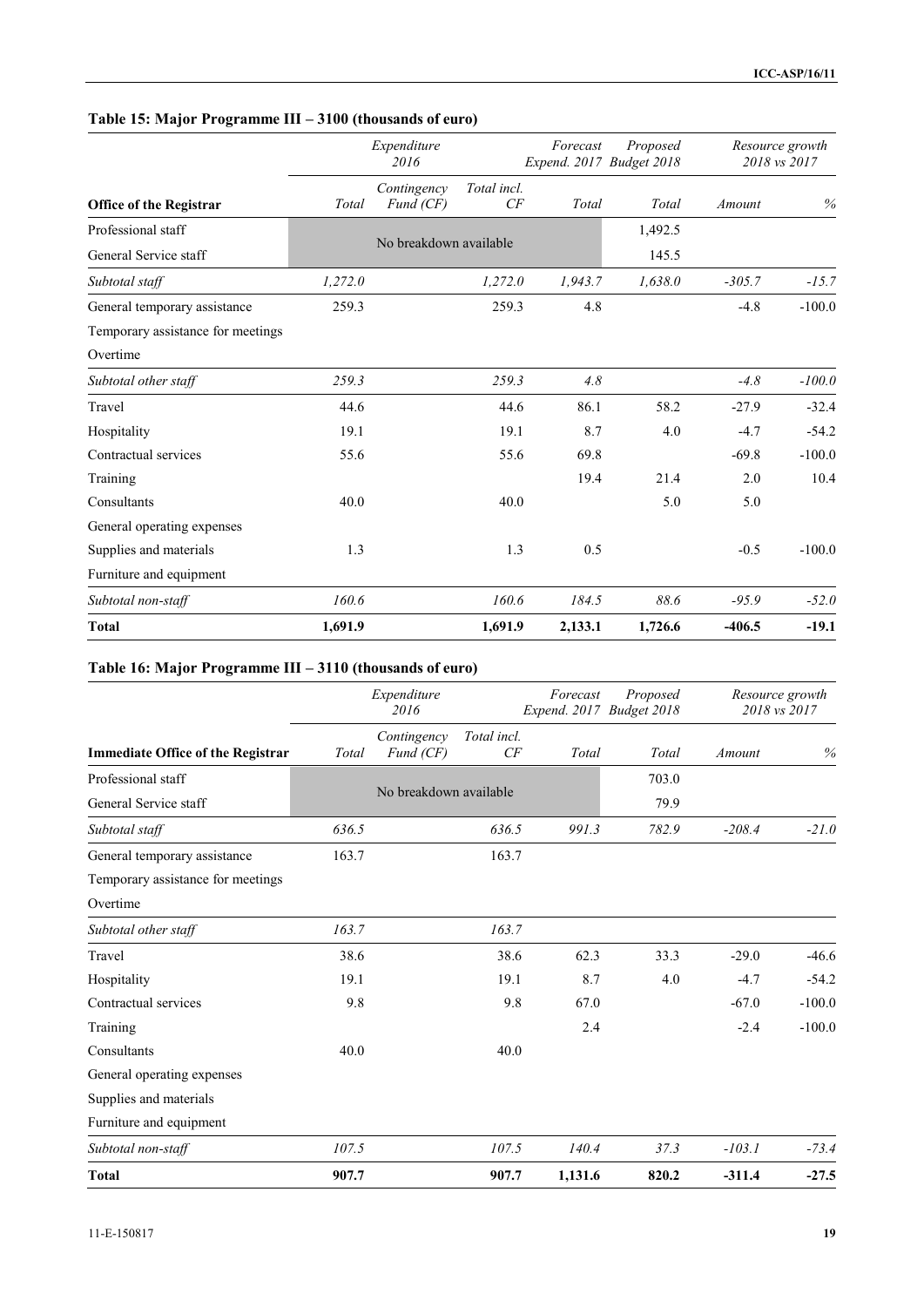## **Table 17: Major Programme III – 3130 (thousands of euro)**

|                                   | Expenditure<br>2016 |                          |                        | Forecast<br>Expend. 2017 Budget 2018 | Proposed |         | Resource growth<br>2018 vs 2017 |  |
|-----------------------------------|---------------------|--------------------------|------------------------|--------------------------------------|----------|---------|---------------------------------|--|
| <b>Legal Office</b>               | Total               | Contingency<br>Fund (CF) | Total incl.<br>CF      | Total                                | Total    | Amount  | %                               |  |
| Professional staff                |                     |                          |                        |                                      | 789.5    |         |                                 |  |
| General Service staff             |                     |                          | No breakdown available |                                      | 65.6     |         |                                 |  |
| Subtotal staff                    | 635.5               |                          | 635.5                  | 952.5                                | 855.1    | $-97.4$ | $-10.2$                         |  |
| General temporary assistance      | 95.6                |                          | 95.6                   | 4.8                                  |          | $-4.8$  | $-100.0$                        |  |
| Temporary assistance for meetings |                     |                          |                        |                                      |          |         |                                 |  |
| Overtime                          |                     |                          |                        |                                      |          |         |                                 |  |
| Subtotal other staff              | 95.6                |                          | 95.6                   | 4.8                                  |          | $-4.8$  | $-100.0$                        |  |
| Travel                            | 6.0                 |                          | 6.0                    | 23.8                                 | 24.9     | 1.1     | 4.6                             |  |
| Hospitality                       |                     |                          |                        |                                      |          |         |                                 |  |
| Contractual services              | 45.8                |                          | 45.8                   | 2.9                                  |          | $-2.9$  | $-100.0$                        |  |
| Training                          |                     |                          |                        | 17.0                                 | 21.4     | 4.4     | 25.9                            |  |
| Consultants                       |                     |                          |                        |                                      | 5.0      | 5.0     |                                 |  |
| General operating expenses        |                     |                          |                        |                                      |          |         |                                 |  |
| Supplies and materials            | 1.3                 |                          | 1.3                    | 0.5                                  |          | $-0.5$  | $-100.0$                        |  |
| Furniture and equipment           |                     |                          |                        |                                      |          |         |                                 |  |
| Subtotal non-staff                | 53.1                |                          | 53.1                   | 44.1                                 | 51.3     | 7.2     | 16.3                            |  |
| <b>Total</b>                      | 784.2               |                          | 784.2                  | 1,001.4                              | 906.4    | $-95.0$ | $-9.5$                          |  |

#### **Table 18: Major Programme III – 3200 (thousands of euro)**

|                                                 | Expenditure<br>2016 |                          |                        | Forecast | Proposed<br>Expend. 2017 Budget 2018 | Resource growth<br>2018 vs 2017 |         |
|-------------------------------------------------|---------------------|--------------------------|------------------------|----------|--------------------------------------|---------------------------------|---------|
| <b>Division of Management Services</b><br>(DMS) | Total               | Contingency<br>Fund (CF) | Total incl.<br>CF      | Total    | Total                                | Amount                          | $\%$    |
| Professional staff                              |                     |                          |                        |          | 3,826.5                              |                                 |         |
| General Service staff                           |                     |                          | No breakdown available |          | 9,228.8                              |                                 |         |
| Subtotal staff                                  | 12,314.6            |                          | 12,314.6               | 13,306.3 | 13,055.3                             | $-251.0$                        | $-1.9$  |
| General temporary assistance                    | 107.0               | 29.3                     | 136.3                  | 375.8    | 605.6                                | 229.8                           | 61.2    |
| Temporary assistance for meetings               |                     |                          |                        |          | 20.0                                 | 20.0                            |         |
| Overtime                                        | 347.8               |                          | 347.8                  | 299.5    | 307.8                                | 8.3                             | 2.8     |
| Subtotal other staff                            | 454.8               | 29.3                     | 484.1                  | 675.2    | 933.4                                | 258.2                           | 38.2    |
| Travel                                          | 121.1               |                          | 121.1                  | 195.4    | 170.1                                | $-25.3$                         | $-13.0$ |
| Hospitality                                     |                     |                          |                        |          |                                      |                                 |         |
| Contractual services                            | 546.3               |                          | 546.3                  | 540.5    | 643.5                                | 103.0                           | 19.1    |
| Training                                        | 479.7               |                          | 479.7                  | 338.6    | 362.7                                | 24.1                            | 7.1     |
| Consultants                                     | 264.1               |                          | 264.1                  | 38.0     | 12.0                                 | $-26.0$                         | $-68.4$ |
| General operating expenses                      | 3,190.0             |                          | 3,190.0                | 3,431.6  | 3,259.9                              | $-171.7$                        | $-5.0$  |
| Supplies and materials                          | 419.2               |                          | 419.2                  | 256.8    | 304.8                                | 48.0                            | 18.7    |
| Furniture and equipment                         | 773.3               | 193.2                    | 966.5                  | 497.6    | 366.0                                | $-131.6$                        | $-26.4$ |
| Subtotal non-staff                              | 5,793.7             | 193.2                    | 5,986.9                | 5,298.6  | 5,119.0                              | $-179.6$                        | $-3.4$  |
| <b>Total</b>                                    | 18,563.1            | 222.5                    | 18,785.6               | 19,280.1 | 19,107.7                             | $-172.4$                        | $-0.9$  |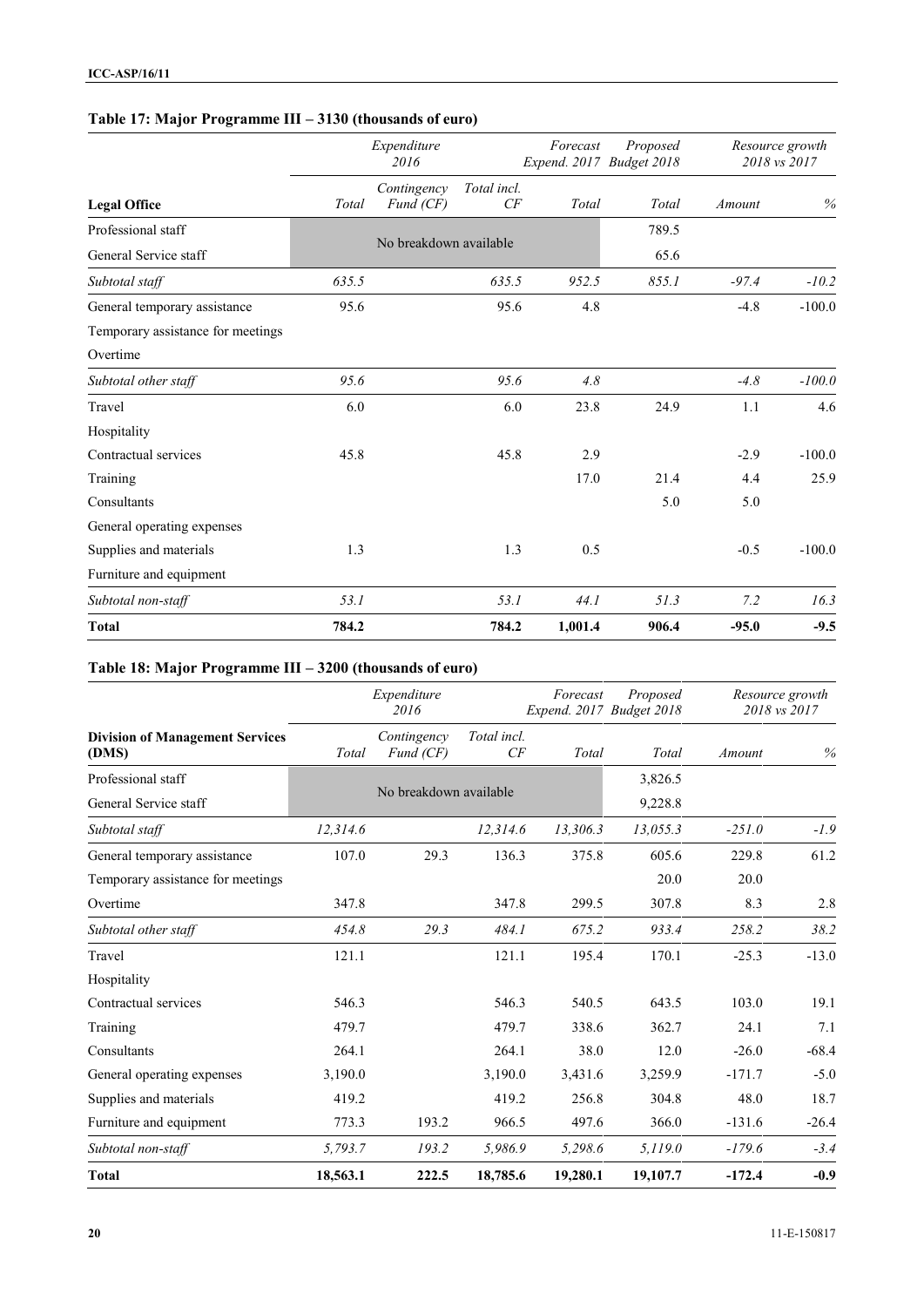## **Table 19: Major Programme III – 3210 (thousands of euro)**

|                                   |         | Expenditure<br>2016      |                   |         | Proposed<br>Expend. 2017 Budget 2018 |          | Resource growth<br>2018 vs 2017 |  |
|-----------------------------------|---------|--------------------------|-------------------|---------|--------------------------------------|----------|---------------------------------|--|
| <b>Office of the Director DMS</b> | Total   | Contingency<br>Fund (CF) | Total incl.<br>CF | Total   | Total                                | Amount   | %                               |  |
| Professional staff                |         |                          |                   |         | 721.6                                |          |                                 |  |
| General Service staff             |         | No breakdown available   |                   |         | 393.6                                |          |                                 |  |
| Subtotal staff                    | 1,201.7 |                          | 1,201.7           | 1,316.8 | 1,115.2                              | $-201.6$ | $-15.3$                         |  |
| General temporary assistance      |         |                          |                   | 37.3    | 100.0                                | 62.7     | 167.8                           |  |
| Temporary assistance for meetings |         |                          |                   |         |                                      |          |                                 |  |
| Overtime                          |         |                          |                   |         |                                      |          |                                 |  |
| Subtotal other staff              |         |                          |                   | 37.3    | 100.0                                | 62.7     | 167.8                           |  |
| Travel                            | 3.4     |                          | 3.4               | 12.4    | 11.3                                 | $-1.1$   | $-8.9$                          |  |
| Hospitality                       |         |                          |                   |         |                                      |          |                                 |  |
| Contractual services              | 110.3   |                          | 110.3             | 220.2   | 224.9                                | 4.7      | 2.1                             |  |
| Training                          | 4.1     |                          | 4.1               | 5.8     | 11.8                                 | 6.0      | 103.4                           |  |
| Consultants                       | 0.4     |                          | 0.4               | 8.0     | 8.0                                  |          |                                 |  |
| General operating expenses        | 292.3   |                          | 292.3             | 315.1   | 323.5                                | 8.4      | 2.7                             |  |
| Supplies and materials            |         |                          |                   |         |                                      |          |                                 |  |
| Furniture and equipment           |         |                          |                   |         |                                      |          |                                 |  |
| Subtotal non-staff                | 410.5   |                          | 410.5             | 561.5   | 579.5                                | 18.0     | 3.2                             |  |
| <b>Total</b>                      | 1,612.2 |                          | 1,612.2           | 1,915.6 | 1,794.7                              | $-120.9$ | $-6.3$                          |  |

#### **Table 20: Major Programme III – 3220 (thousands of euro)**

|                                   | Expenditure<br>2016 |                          |                   | Forecast<br>Expend. 2017 Budget 2018 | Proposed | Resource growth<br>2018 vs 2017 |         |
|-----------------------------------|---------------------|--------------------------|-------------------|--------------------------------------|----------|---------------------------------|---------|
| <b>Human Resources Section</b>    | Total               | Contingency<br>Fund (CF) | Total incl.<br>CF | Total                                | Total    | Amount                          | $\%$    |
| Professional staff                |                     |                          |                   |                                      | 1,069.6  |                                 |         |
| General Service staff             |                     | No breakdown available   |                   |                                      | 1,063.9  |                                 |         |
| Subtotal staff                    | 2,183.5             |                          | 2,183.5           | 2,270.3                              | 2,133.5  | $-136.8$                        | $-6.0$  |
| General temporary assistance      | 1.7                 | 24.2                     | 25.9              |                                      |          |                                 |         |
| Temporary assistance for meetings |                     |                          |                   |                                      |          |                                 |         |
| Overtime                          | 0.2                 |                          | 0.2               |                                      |          |                                 |         |
| Subtotal other staff              | 1.9                 | 24.2                     | 26.1              |                                      |          |                                 |         |
| Travel                            | 6.4                 |                          | 6.4               | 10.7                                 | 10.5     | $-0.2$                          | $-2.2$  |
| Hospitality                       |                     |                          |                   |                                      |          |                                 |         |
| Contractual services              | 137.6               |                          | 137.6             | 20.5                                 | 9.2      | $-11.3$                         | $-55.0$ |
| Training                          | 377.3               |                          | 377.3             | 188.0                                | 209.0    | 21.0                            | 11.2    |
| Consultants                       | 149.1               |                          | 149.1             | 30.0                                 | 4.0      | $-26.0$                         | $-86.7$ |
| General operating expenses        |                     |                          |                   |                                      |          |                                 |         |
| Supplies and materials            |                     |                          |                   |                                      |          |                                 |         |
| Furniture and equipment           |                     |                          |                   |                                      |          |                                 |         |
| Subtotal non-staff                | 670.4               |                          | 670.4             | 249.2                                | 232.7    | $-16.5$                         | $-6.6$  |
| <b>Total</b>                      | 2,855.8             | 24.2                     | 2,880.0           | 2,519.5                              | 2,366.2  | $-153.3$                        | $-6.1$  |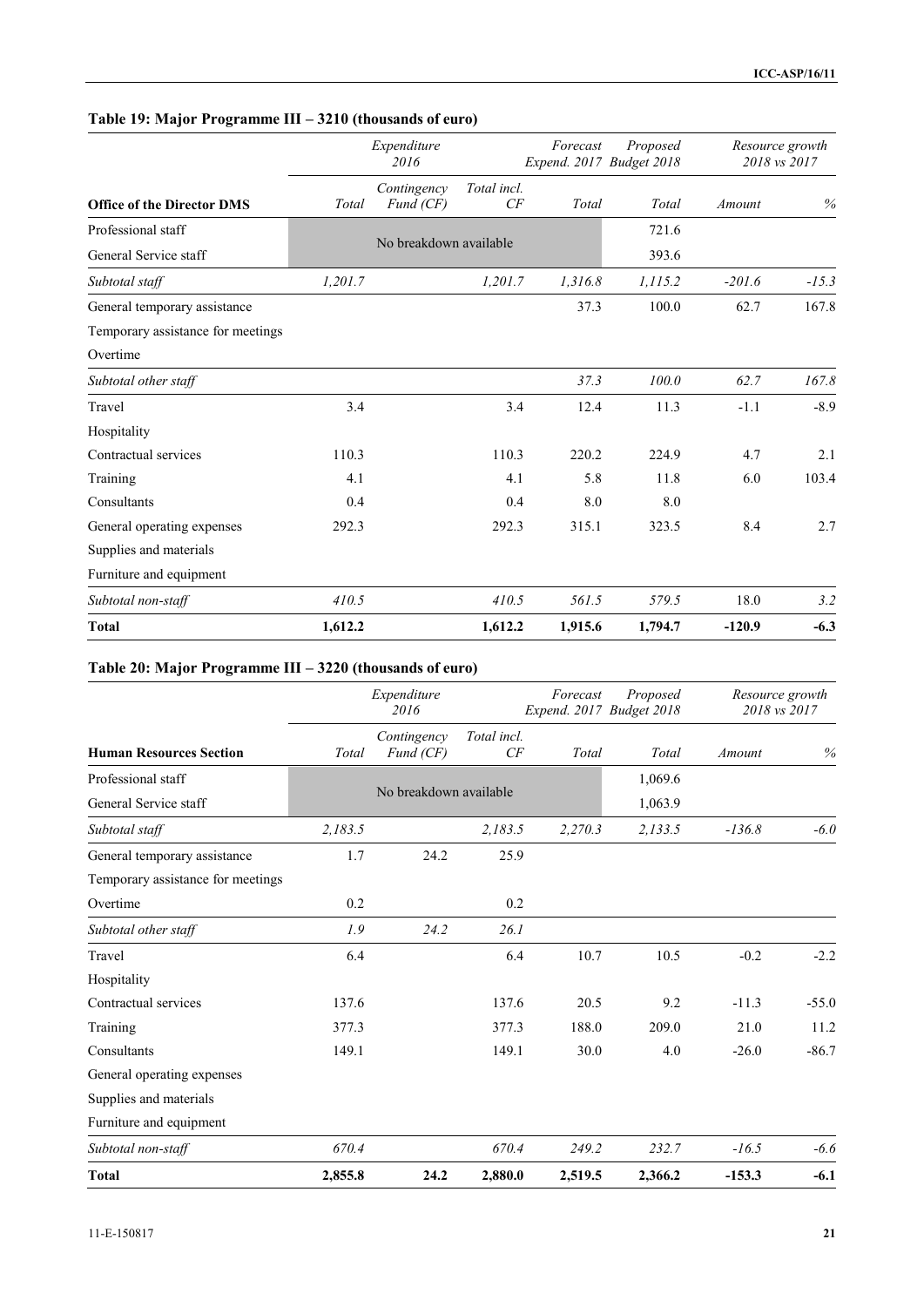## **Table 21: Major Programme III – 3230 (thousands of euro)**

|                                   | Expenditure<br>2016 |                          |                   | Forecast<br>Expend. 2017 Budget 2018 | Proposed |         | Resource growth<br>2018 vs 2017 |  |
|-----------------------------------|---------------------|--------------------------|-------------------|--------------------------------------|----------|---------|---------------------------------|--|
| <b>Budget Section</b>             | Total               | Contingency<br>Fund (CF) | Total incl.<br>CF | Total                                | Total    | Amount  | $\%$                            |  |
| Professional staff                |                     |                          |                   |                                      | 371.3    |         |                                 |  |
| General Service staff             |                     | No breakdown available   |                   |                                      | 196.8    |         |                                 |  |
| Subtotal staff                    | 466.1               |                          | 466.1             | 606.3                                | 568.1    | $-38.2$ | $-6.3$                          |  |
| General temporary assistance      | 3.7                 |                          | 3.7               |                                      |          |         |                                 |  |
| Temporary assistance for meetings |                     |                          |                   |                                      |          |         |                                 |  |
| Overtime                          | 3.3                 |                          | 3.3               | 1.5                                  | 1.5      |         |                                 |  |
| Subtotal other staff              | 7.0                 |                          | 7.0               | 1.5                                  | 1.5      |         |                                 |  |
| Travel                            |                     |                          |                   | 6.4                                  | 2.6      | $-3.8$  | $-59.4$                         |  |
| Hospitality                       |                     |                          |                   |                                      |          |         |                                 |  |
| Contractual services              | 46.3                |                          | 46.3              | 6.2                                  |          | $-6.2$  | $-100.0$                        |  |
| Training                          |                     |                          |                   |                                      | 5.2      | 5.2     |                                 |  |
| Consultants                       | 114.6               |                          | 114.6             |                                      |          |         |                                 |  |
| General operating expenses        |                     |                          |                   |                                      |          |         |                                 |  |
| Supplies and materials            | 0.1                 |                          | 0.1               |                                      |          |         |                                 |  |
| Furniture and equipment           |                     |                          |                   |                                      |          |         |                                 |  |
| Subtotal non-staff                | 161.0               |                          | 161.0             | 12.6                                 | 7.8      | $-4.8$  | $-38.2$                         |  |
| <b>Total</b>                      | 634.1               |                          | 634.1             | 620.4                                | 577.4    | $-43.0$ | $-6.9$                          |  |

#### **Table 22: Major Programme III – 3240 (thousands of euro)**

|                                   | Expenditure<br>2016 |                          |                   | Forecast<br>Expend. 2017 Budget 2018 | Proposed | Resource growth<br>2018 vs 2017 |          |
|-----------------------------------|---------------------|--------------------------|-------------------|--------------------------------------|----------|---------------------------------|----------|
| <b>Finance Section</b>            | Total               | Contingency<br>Fund (CF) | Total incl.<br>CF | Total                                | Total    | Amount                          | $\%$     |
| Professional staff                |                     |                          |                   |                                      | 458.2    |                                 |          |
| General Service staff             |                     | No breakdown available   |                   |                                      | 852.8    |                                 |          |
| Subtotal staff                    | 1,381.2             |                          | 1,381.2           | 1,377.9                              | 1,311.0  | $-66.9$                         | $-4.9$   |
| General temporary assistance      | 1.4                 |                          | 1.4               | 61.0                                 |          | $-61.0$                         | $-100.0$ |
| Temporary assistance for meetings |                     |                          |                   |                                      |          |                                 |          |
| Overtime                          | 12.5                |                          | 12.5              | 10.6                                 | 5.0      | $-5.6$                          | $-52.9$  |
| Subtotal other staff              | 13.9                |                          | 13.9              | 71.6                                 | 5.0      | $-66.6$                         | $-93.0$  |
| Travel                            | 2.4                 |                          | 2.4               | 4.8                                  | 4.8      |                                 |          |
| Hospitality                       |                     |                          |                   |                                      |          |                                 |          |
| Contractual services              | 77.8                |                          | 77.8              | 87.2                                 | 119.4    | 32.2                            | 36.9     |
| Training                          | 2.7                 |                          | 2.7               | 10.0                                 | 8.0      | $-2.0$                          | $-20.0$  |
| Consultants                       |                     |                          |                   |                                      |          |                                 |          |
| General operating expenses        | 52.9                |                          | 52.9              | 67.7                                 | 70.0     | 2.3                             | 3.3      |
| Supplies and materials            |                     |                          |                   |                                      |          |                                 |          |
| Furniture and equipment           |                     |                          |                   |                                      |          |                                 |          |
| Subtotal non-staff                | 135.8               |                          | 135.8             | 169.8                                | 202.2    | 32.4                            | 19.1     |
| <b>Total</b>                      | 1,530.9             |                          | 1,530.9           | 1,619.3                              | 1,518.2  | $-101.1$                        | $-6.2$   |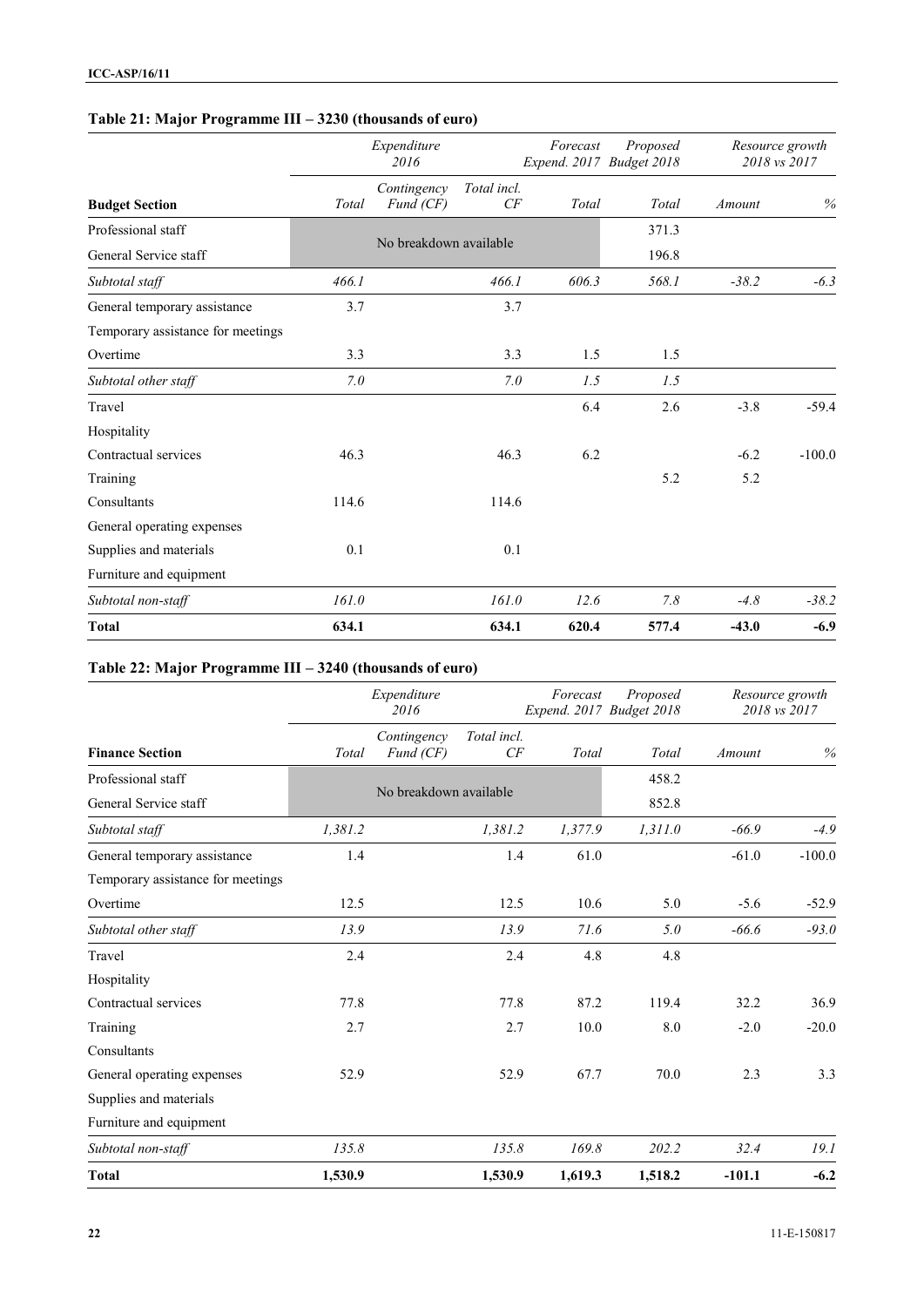## **Table 23: Major Programme III – 3250 (thousands of euro)**

|                                   |         | Expenditure<br>2016      |                   |         | Forecast<br>Proposed<br>Expend. 2017 Budget 2018 | Resource growth | 2018 vs 2017 |
|-----------------------------------|---------|--------------------------|-------------------|---------|--------------------------------------------------|-----------------|--------------|
| <b>General Services Section</b>   | Total   | Contingency<br>Fund (CF) | Total incl.<br>CF | Total   | Total                                            | Amount          | $\%$         |
| Professional staff                |         |                          |                   |         | 792.6                                            |                 |              |
| General Service staff             |         | No breakdown available   |                   |         | 2,601.3                                          |                 |              |
| Subtotal staff                    | 3,040.6 |                          | 3.040.6           | 3,161.4 | 3,393.9                                          | 232.5           | 7.4          |
| General temporary assistance      | 68.7    | 5.1                      | 73.8              | 67.9    | 145.8                                            | 77.9            | 114.8        |
| Temporary assistance for meetings |         |                          |                   |         | 20.0                                             | 20.0            |              |
| Overtime                          | 109.4   |                          | 109.4             | 103.3   | 120.0                                            | 16.7            | 16.1         |
| Subtotal other staff              | 178.1   | 5.1                      | 183.2             | 171.2   | 285.8                                            | 114.6           | 66.9         |
| Travel                            | 28.1    |                          | 28.1              | 57.8    | 33.0                                             | $-24.8$         | $-42.9$      |
| Hospitality                       |         |                          |                   |         |                                                  |                 |              |
| Contractual services              | 96.9    |                          | 96.9              | 124.4   | 224.5                                            | 100.1           | 80.4         |
| Training                          | 13.1    |                          | 13.1              | 18.5    | 16.3                                             | $-2.2$          | $-12.0$      |
| Consultants                       |         |                          |                   |         |                                                  |                 |              |
| General operating expenses        | 2,728.3 |                          | 2,728.3           | 2,933.8 | 2,756.4                                          | $-177.4$        | $-6.0$       |
| Supplies and materials            | 315.6   |                          | 315.6             | 192.0   | 241.2                                            | 49.2            | 25.6         |
| Furniture and equipment           | 770.7   | 193.2                    | 963.9             | 497.6   | 366.0                                            | $-131.6$        | $-26.4$      |
| Subtotal non-staff                | 3,952.7 | 193.2                    | 4,145.9           | 3,824.2 | 3,637.4                                          | $-186.8$        | $-4.9$       |
| <b>Total</b>                      | 7,171.4 | 198.3                    | 7,369.7           | 7,156.8 | 7,317.1                                          | 160.3           | 2.2          |

#### **Table 24: Major Programme III – 3290 (thousands of euro)**

|                                    | Expenditure<br>2016 |                          |                   | Forecast<br>Expend. 2017 Budget 2018 | Proposed | Resource growth<br>2018 vs 2017 |         |
|------------------------------------|---------------------|--------------------------|-------------------|--------------------------------------|----------|---------------------------------|---------|
| <b>Security and Safety Section</b> | Total               | Contingency<br>Fund (CF) | Total incl.<br>CF | Total                                | Total    | Amount                          | $\%$    |
| Professional staff                 |                     |                          |                   |                                      | 413.2    |                                 |         |
| General Service staff              |                     | No breakdown available   |                   |                                      | 4,120.4  |                                 |         |
| Subtotal staff                     | 4,041.5             |                          | 4,041.5           | 4,573.6                              | 4,533.6  | $-40.0$                         | $-0.9$  |
| General temporary assistance       | 31.5                |                          | 31.5              | 209.6                                | 359.8    | 150.2                           | 71.7    |
| Temporary assistance for meetings  |                     |                          |                   |                                      |          |                                 |         |
| Overtime                           | 222.4               |                          | 222.4             | 184.0                                | 181.3    | $-2.7$                          | $-1.5$  |
| Subtotal other staff               | 253.9               |                          | 253.9             | 393.6                                | 541.1    | 147.5                           | 37.5    |
| Travel                             | 80.8                |                          | 80.8              | 103.3                                | 107.9    | 4.6                             | 4.5     |
| Hospitality                        |                     |                          |                   |                                      |          |                                 |         |
| Contractual services               | 77.4                |                          | 77.4              | 82.0                                 | 65.5     | $-16.5$                         | $-20.1$ |
| Training                           | 82.5                |                          | 82.5              | 116.3                                | 112.4    | $-3.9$                          | $-3.4$  |
| Consultants                        |                     |                          |                   |                                      |          |                                 |         |
| General operating expenses         | 116.5               |                          | 116.5             | 115.0                                | 110.0    | $-5.0$                          | $-4.3$  |
| Supplies and materials             | 103.5               |                          | 103.5             | 64.7                                 | 63.6     | $-1.1$                          | $-1.7$  |
| Furniture and equipment            | 2.6                 |                          | 2.6               |                                      |          |                                 |         |
| Subtotal non-staff                 | 463.3               |                          | 463.3             | 481.3                                | 459.4    | $-21.9$                         | $-4.5$  |
| <b>Total</b>                       | 4,758.7             |                          | 4,758.7           | 5,448.5                              | 5,534.1  | 85.6                            | 1.6     |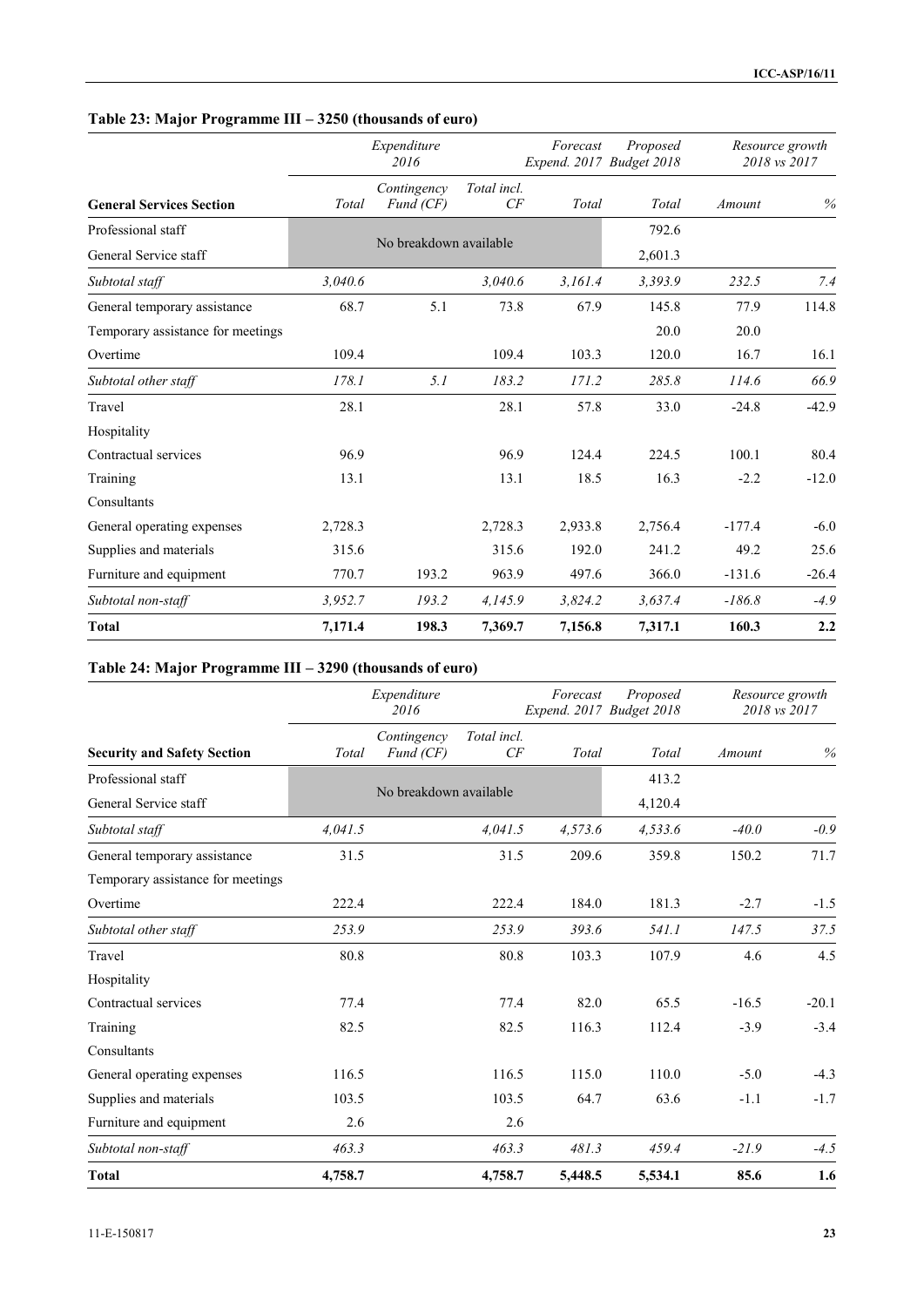#### **Table 25: Major Programme III -3300 (thousands of euro)**

|                                               | Expenditure<br>2016 |                          |                   | Forecast<br>Expend. 2017 Budget 2018 | Proposed            | Resource growth<br>2018 vs 2017 |         |
|-----------------------------------------------|---------------------|--------------------------|-------------------|--------------------------------------|---------------------|---------------------------------|---------|
| <b>Division of Judicial Services</b><br>(DJS) | Total               | Contingency<br>Fund (CF) | Total incl.<br>CF | Total                                | Total               | Amount                          | %       |
| Professional staff<br>General Service staff   |                     | No breakdown available   |                   |                                      | 12,091.2<br>5,079.8 |                                 |         |
| Subtotal staff                                | 15,994.8            |                          | 15,994.8          | 17,400.3                             | 17,171.0            | $-229.3$                        | $-1.3$  |
| General temporary assistance                  | 837.1               | 326.9                    | 1,164.0           | 1,540.8                              | 1,800.8             | 260.0                           | 16.9    |
| Temporary assistance for meetings             | 1,040.1             | 69.2                     | 1,109.3           | 907.4                                | 826.9               | $-80.5$                         | $-8.9$  |
| Overtime                                      | 12.7                | 9.1                      | 21.8              | 15.1                                 | 15.0                | $-0.1$                          | $-0.5$  |
| Subtotal other staff                          | 1,889.9             | 405.2                    | 2,295.1           | 2,463.3                              | 2,642.7             | 179.4                           | 7.3     |
| Travel                                        | 357.3               | 38.6                     | 395.9             | 385.2                                | 397.7               | 12.5                            | 3.2     |
| Hospitality                                   | 0.2                 |                          | 0.2               |                                      |                     |                                 |         |
| Contractual services                          | 507.8               | 53.2                     | 561.0             | 305.2                                | 440.4               | 135.2                           | 44.3    |
| Training                                      | 86.3                |                          | 86.3              | 92.9                                 | 91.1                | $-1.8$                          | $-1.9$  |
| Consultants                                   | 263.8               | 89.3                     | 353.1             | 466.4                                | 378.4               | $-88.0$                         | $-18.9$ |
| Counsel for defence                           | 4,950.0             |                          | 4,950.0           | 4,633.6                              | 3,723.0             | $-910.6$                        | $-19.7$ |
| Counsel for victims                           | 1,344.7             |                          | 1,344.7           | 1,285.0                              | 1,165.0             | $-120.0$                        | $-9.3$  |
| Furniture and equipment                       | 5,326.5             | 97.4                     | 5,423.9           | 6,011.6                              | 6,289.7             | 278.1                           | 4.6     |
| Supplies and materials                        | 524.4               |                          | 524.4             | 322.2                                | 266.4               | $-55.8$                         | $-17.3$ |
| Furniture and equipment                       | 1,455.0             | 394.9                    | 1,849.9           | 722.0                                | 1,010.0             | 288.0                           | 39.9    |
| Subtotal non-staff                            | 14,816.0            | 673.4                    | 15,489.4          | 14,224.1                             | 13,761.7            | $-462.4$                        | $-3.3$  |
| <b>Total</b>                                  | 32,700.7            | 1,078.6                  | 33,779.3          | 34,087.6                             | 33,575.4            | $-512.2$                        | $-1.5$  |

# **Table 26: Major Programme III – 3310 (thousands of euro)**

|                                   | Expenditure<br>2016 |                          |                   | Forecast<br>Expend. 2017 Budget 2018 | Proposed | Resource growth<br>2018 vs 2017 |          |
|-----------------------------------|---------------------|--------------------------|-------------------|--------------------------------------|----------|---------------------------------|----------|
| <b>Office of the Director DJS</b> | Total               | Contingency<br>Fund (CF) | Total incl.<br>CF | Total                                | Total    | Amount                          | $\%$     |
| Professional staff                |                     |                          |                   |                                      | 370.9    |                                 |          |
| General Service staff             |                     | No breakdown available   |                   |                                      | 65.6     |                                 |          |
| Subtotal staff                    | 392.0               |                          | 392.0             | 590.7                                | 436.5    | $-154.2$                        | $-26.1$  |
| General temporary assistance      | 65.5                |                          | 65.5              | 59.6                                 |          | $-59.6$                         | $-100.0$ |
| Temporary assistance for meetings |                     |                          |                   |                                      |          |                                 |          |
| Overtime                          |                     |                          |                   |                                      |          |                                 |          |
| Subtotal other staff              | 65.5                |                          | 65.5              | 59.6                                 |          | $-59.6$                         | $-100.0$ |
| Travel                            | 1.8                 |                          | 1.8               | 10.3                                 | 5.2      | $-5.1$                          | $-49.6$  |
| Hospitality                       |                     |                          |                   |                                      |          |                                 |          |
| Contractual services              | 5.3                 |                          | 5.3               | 0.7                                  |          | $-0.7$                          | $-100.0$ |
| Training                          |                     |                          |                   | 4.1                                  | 3.9      | $-0.2$                          | $-4.9$   |
| Consultants                       | 26.2                |                          | 26.2              | 84.6                                 | 5.0      | $-79.6$                         | $-94.1$  |
| General operating expenses        |                     |                          |                   | 13.1                                 |          | $-13.1$                         | $-100.0$ |
| Supplies and materials            |                     |                          |                   |                                      |          |                                 |          |
| Furniture and equipment           |                     |                          |                   |                                      |          |                                 |          |
| Subtotal non-staff                | 33.3                |                          | 33.3              | 112.8                                | 14.1     | $-98.7$                         | $-87.5$  |
| <b>Total</b>                      | 490.8               |                          | 490.8             | 763.1                                | 450.6    | $-312.5$                        | $-41.0$  |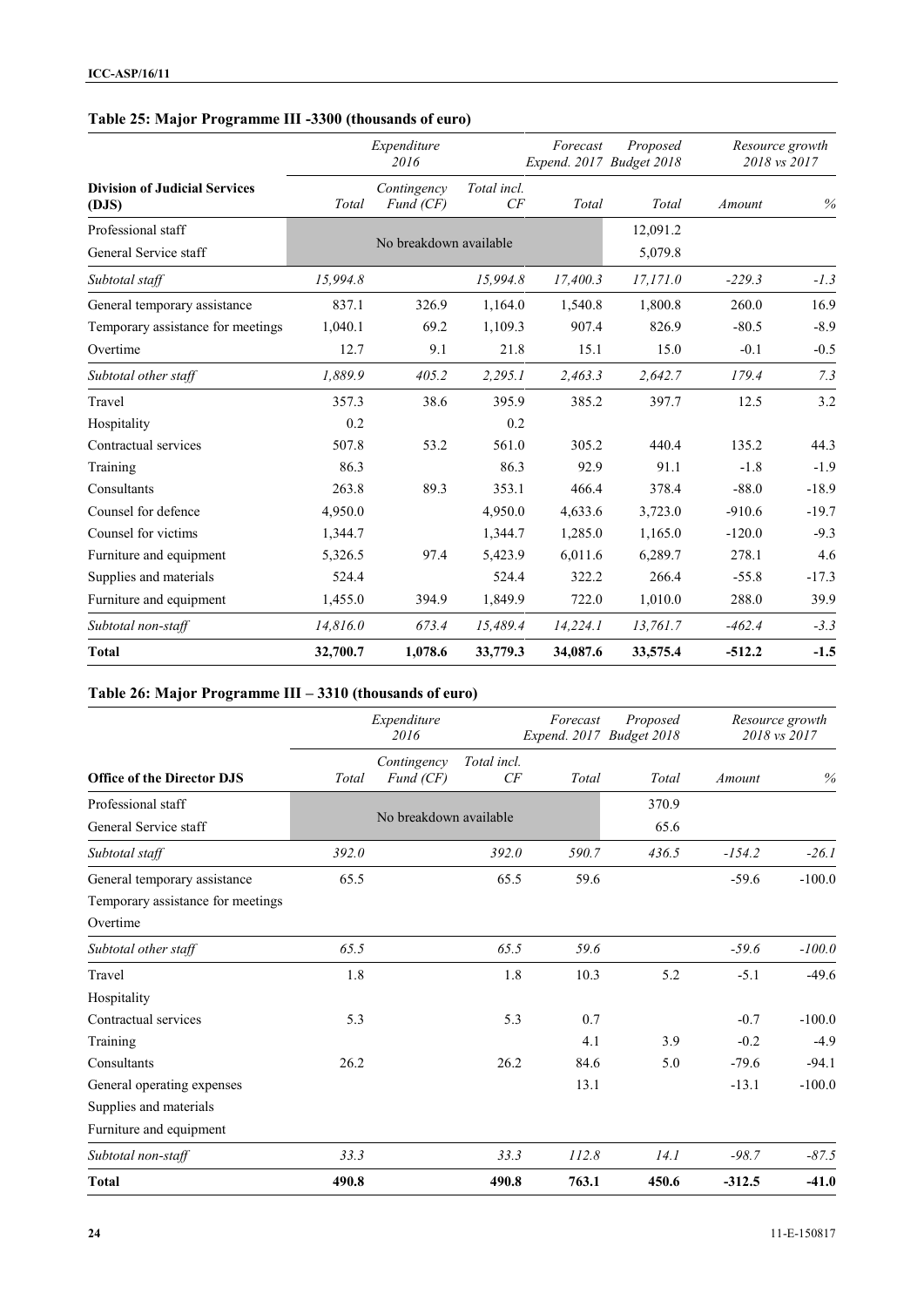|  | Table 27: Major Programme III – 3320 (thousands of euro) |  |
|--|----------------------------------------------------------|--|
|  |                                                          |  |

|                                   | Expenditure<br>2016 |                          |                   | Forecast<br>Expend. 2017 Budget 2018 | Proposed |          | Resource growth<br>2018 vs 2017 |
|-----------------------------------|---------------------|--------------------------|-------------------|--------------------------------------|----------|----------|---------------------------------|
| <b>Court Management Section</b>   | Total               | Contingency<br>Fund (CF) | Total incl.<br>CF | Total                                | Total    | Amount   | $\%$                            |
| Professional staff                |                     |                          |                   |                                      | 1,448.2  |          |                                 |
| General Service staff             |                     | No breakdown available   |                   |                                      | 1,195.1  |          |                                 |
| Subtotal staff                    | 2,807.5             |                          | 2,807.5           | 2,792.5                              | 2,643.3  | $-149.2$ | $-5.3$                          |
| General temporary assistance      | 73.2                |                          | 73.2              | 224.4                                | 465.2    | 240.8    | 107.3                           |
| Temporary assistance for meetings |                     |                          |                   | 22.3                                 | 144.6    | 122.3    | 548.4                           |
| Overtime                          | 1.1                 |                          | 1.1               |                                      |          |          |                                 |
| Subtotal other staff              | 74.3                |                          | 74.3              | 246.7                                | 609.8    | 363.1    | 147.1                           |
| Travel                            | 68.1                |                          | 68.1              | 25.2                                 | 20.9     | $-4.3$   | $-17.1$                         |
| Hospitality                       |                     |                          |                   |                                      |          |          |                                 |
| Contractual services              | 131.5               |                          | 131.5             | 50.3                                 |          | $-50.3$  | $-100.0$                        |
| Training                          |                     |                          |                   | 5.5                                  | 5.5      |          |                                 |
| Consultants                       |                     |                          |                   |                                      |          |          |                                 |
| General operating expenses        | 0.4                 |                          | 0.4               |                                      |          |          |                                 |
| Supplies and materials            | 28.1                |                          | 28.1              | 22.7                                 | 22.7     |          |                                 |
| Furniture and equipment           | 203.0               |                          | 203.0             |                                      |          |          |                                 |
| Subtotal non-staff                | 431.1               |                          | 431.1             | 103.7                                | 49.1     | $-54.6$  | $-52.7$                         |
| <b>Total</b>                      | 3,312.9             |                          | 3,312.9           | 3,142.9                              | 3,302.2  | 159.3    | 5.1                             |

#### **Table 28: Major Programme III – 3325 (thousands of euro)**

|                                                          | Expenditure<br>2016 |                          |                   | Forecast | Proposed<br>Expend. 2017 Budget 2018 |         | Resource growth<br>2018 vs 2017 |  |
|----------------------------------------------------------|---------------------|--------------------------|-------------------|----------|--------------------------------------|---------|---------------------------------|--|
| <b>Information Management</b><br><b>Services Section</b> | Total               | Contingency<br>Fund (CF) | Total incl.<br>CF | Total    | Total                                | Amount  | %                               |  |
| Professional staff                                       |                     |                          |                   |          | 2,095.3                              |         |                                 |  |
| General Service staff                                    |                     | No breakdown available   |                   |          | 2,361.6                              |         |                                 |  |
| Subtotal staff                                           | 3,741.1             |                          | 3,741.1           | 4,398.4  | 4,456.9                              | 58.5    | 1.3                             |  |
| General temporary assistance                             | $-2.5$              |                          | $-2.5$            |          | 72.9                                 | 72.9    |                                 |  |
| Temporary assistance for meetings                        |                     |                          |                   |          | 10.0                                 | 10.0    |                                 |  |
| Overtime                                                 | 11.6                |                          | 11.6              | 15.1     | 15.0                                 | $-0.1$  | $-0.5$                          |  |
| Subtotal other staff                                     | 9.1                 |                          | 9.1               | 15.1     | 97.9                                 | 82.8    | 549.3                           |  |
| Travel                                                   | 71.9                | 1.5                      | 73.4              | 63.1     | 21.4                                 | $-41.7$ | $-66.1$                         |  |
| Hospitality                                              |                     |                          |                   |          |                                      |         |                                 |  |
| Contractual services                                     | 288.2               | 53.2                     | 341.4             | 193.9    | 320.0                                | 126.1   | 65.0                            |  |
| Training                                                 | 82.6                |                          | 82.6              | 60.7     | 59.0                                 | $-1.7$  | $-2.8$                          |  |
| Consultants                                              |                     |                          |                   |          |                                      |         |                                 |  |
| General operating expenses                               | 3,608.6             | 84.5                     | 3,693.1           | 3,922.9  | 4,248.6                              | 325.7   | 8.3                             |  |
| Supplies and materials                                   | 487.5               |                          | 487.5             | 288.0    | 226.0                                | $-62.0$ | $-21.5$                         |  |
| Furniture and equipment                                  | 1,246.0             | 394.9                    | 1,640.9           | 721.6    | 1,010.0                              | 288.4   | 40.0                            |  |
| Subtotal non-staff                                       | 5,784.8             | 534.1                    | 6,318.9           | 5,250.2  | 5,885.0                              | 634.8   | 12.1                            |  |
| <b>Total</b>                                             | 9,535.0             | 534.1                    | 10,069.1          | 9,663.7  | 10,439.8                             | 776.1   | 8.0                             |  |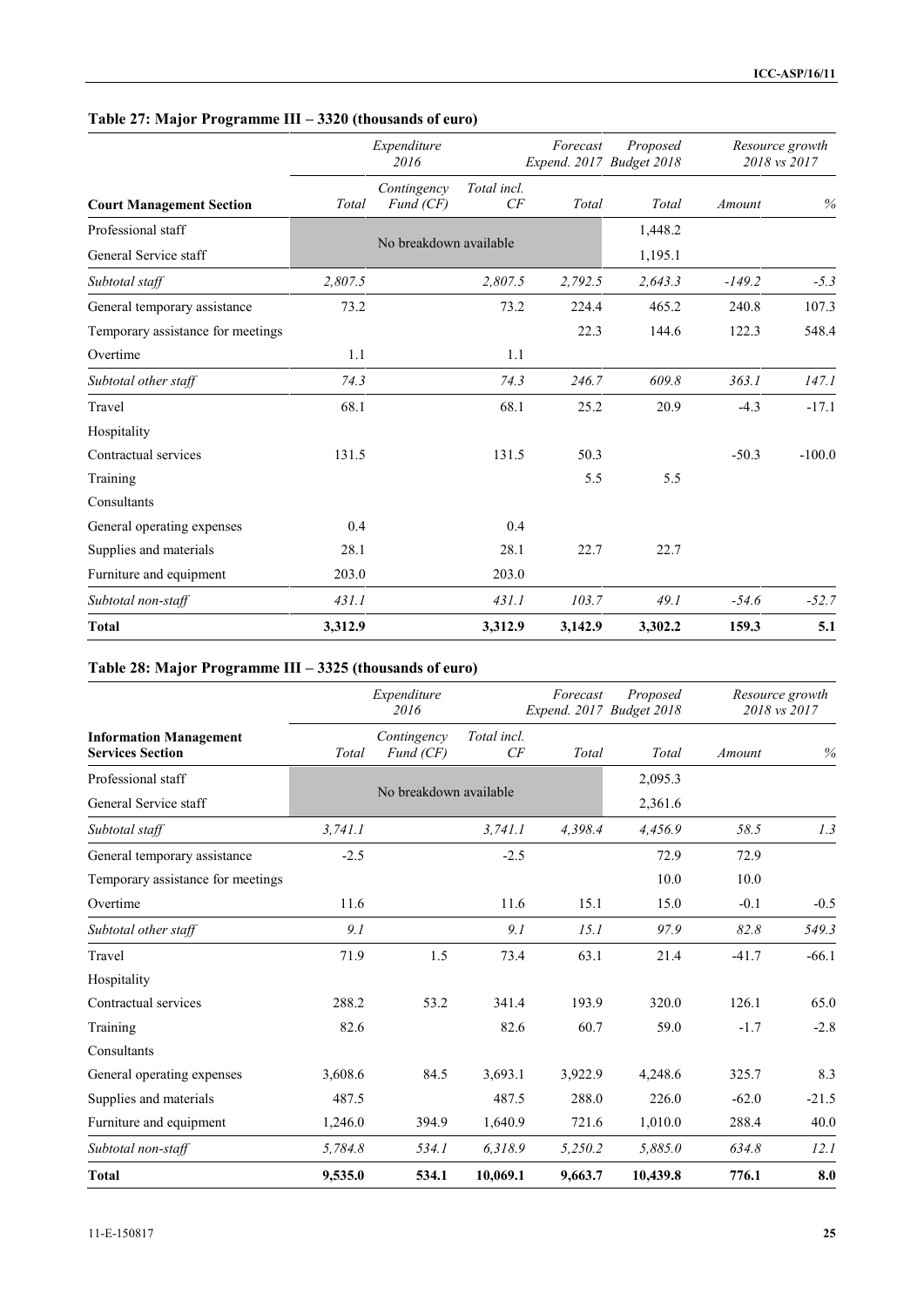## **Table 29: Major Programme III – 3330 (thousands of euro)**

| <b>Detention Section</b>          |         | Expenditure<br>2016      |                   | Forecast | Proposed<br>Expend. 2017 Budget 2018 | Resource growth<br>2018 vs 2017 |        |
|-----------------------------------|---------|--------------------------|-------------------|----------|--------------------------------------|---------------------------------|--------|
|                                   | Total   | Contingency<br>Fund (CF) | Total incl.<br>CF | Total    | Total                                | Amount                          | %      |
| Professional staff                |         |                          |                   |          | 311.9                                |                                 |        |
| General Service staff             |         | No breakdown available   |                   |          | 131.2                                |                                 |        |
| Subtotal staff                    | 401.5   |                          | 401.5             | 487.6    | 443.1                                | $-44.5$                         | $-9.1$ |
| General temporary assistance      |         |                          |                   |          |                                      |                                 |        |
| Temporary assistance for meetings |         |                          |                   |          |                                      |                                 |        |
| Overtime                          |         |                          |                   |          |                                      |                                 |        |
| Subtotal other staff              |         |                          |                   |          |                                      |                                 |        |
| Travel                            | 1.1     |                          | 1.1               | 3.9      | 3.8                                  | $-0.1$                          | $-2.6$ |
| Hospitality                       |         |                          |                   |          |                                      |                                 |        |
| Contractual services              |         |                          |                   |          |                                      |                                 |        |
| Training                          |         |                          |                   | 16.8     | 16.8                                 |                                 |        |
| Consultants                       | 13.3    |                          | 13.3              | 6.0      | 6.0                                  |                                 |        |
| General operating expenses        | 1,689.1 |                          | 1,689.1           | 2,016.6  | 2,027.1                              | 10.5                            | 0.5    |
| Supplies and materials            | 3.5     |                          | 3.5               | 3.8      | 7.5                                  | 3.7                             | 96.6   |
| Furniture and equipment           |         |                          |                   |          |                                      |                                 |        |
| Subtotal non-staff                | 1,707.0 |                          | 1,707.0           | 2,047.1  | 2,061.2                              | 14.1                            | 0.7    |
| <b>Total</b>                      | 2,108.5 |                          | 2,108.5           | 2,534.7  | 2,504.3                              | $-30.4$                         | $-1.2$ |

#### **Table 30: Major Programme III – 3340 (thousands of euro)**

|                                   | Expenditure<br>2016 |                          |                   | Forecast<br>Expend. 2017 Budget 2018 | Proposed | Resource growth<br>2018 vs 2017 |          |
|-----------------------------------|---------------------|--------------------------|-------------------|--------------------------------------|----------|---------------------------------|----------|
| <b>Language Services Section</b>  | Total               | Contingency<br>Fund (CF) | Total incl.<br>CF | Total                                | Total    | Amount                          | $\%$     |
| Professional staff                |                     |                          |                   |                                      | 4,662.7  |                                 |          |
| General Service staff             |                     | No breakdown available   |                   |                                      | 539.1    |                                 |          |
| Subtotal staff                    | 5,066.6             |                          | 5,066.6           | 5,239.0                              | 5,201.8  | $-37.2$                         | $-0.7$   |
| General temporary assistance      | 604.6               | 161.8                    | 766.4             | 910.7                                | 868.1    | $-42.6$                         | $-4.7$   |
| Temporary assistance for meetings | 1,040.1             | 69.2                     | 1,109.3           | 885.1                                | 672.3    | $-212.8$                        | $-24.0$  |
| Overtime                          |                     | 9.1                      | 9.1               |                                      |          |                                 |          |
| Subtotal other staff              | 1,644.7             | 240.1                    | 1,884.8           | 1,795.7                              | 1,540.4  | $-255.3$                        | $-14.2$  |
| Travel                            | 75.4                |                          | 75.4              | 53.0                                 | 141.1    | 88.1                            | 166.3    |
| Hospitality                       | 0.2                 |                          | 0.2               |                                      |          |                                 |          |
| Contractual services              | 62.2                |                          | 62.2              | 45.2                                 | 38.4     | $-6.8$                          | $-15.0$  |
| Training                          | 3.3                 |                          | 3.3               | 0.5                                  |          | $-0.5$                          | $-100.0$ |
| Consultants                       | 6.7                 |                          | 6.7               | 15.0                                 | 4.9      | $-10.1$                         | $-67.3$  |
| General operating expenses        | 1.0                 |                          | 1.0               |                                      |          |                                 |          |
| Supplies and materials            | 5.2                 |                          | 5.2               | 7.2                                  | 8.2      | 1.0                             | 13.9     |
| Furniture and equipment           | 1.4                 |                          | 1.4               |                                      |          |                                 |          |
| Subtotal non-staff                | 155.4               |                          | 155.4             | 120.8                                | 192.6    | $71.8\,$                        | 59.4     |
| <b>Total</b>                      | 6,866.7             | 240.1                    | 7,106.8           | 7,155.5                              | 6,934.8  | $-220.7$                        | $-3.1$   |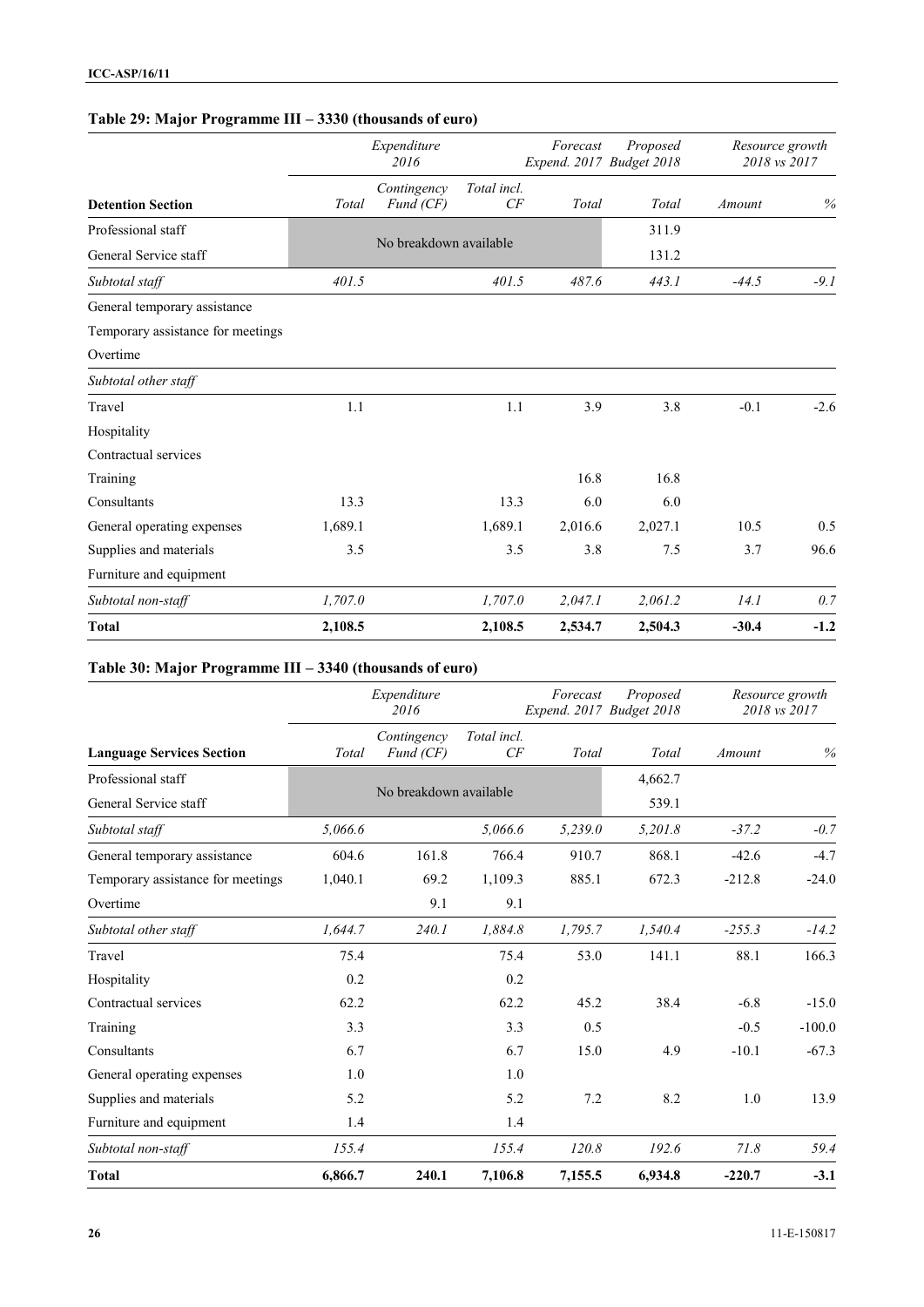|  | Table 31: Major Programme III – 3360 (thousands of euro) |  |
|--|----------------------------------------------------------|--|
|  |                                                          |  |

|                                                                |         | Expenditure<br>2016      |                   | Forecast | Proposed<br>Expend. 2017 Budget 2018 |        | Resource growth<br>2018 vs 2017 |
|----------------------------------------------------------------|---------|--------------------------|-------------------|----------|--------------------------------------|--------|---------------------------------|
| <b>Victims Participation and</b><br><b>Reparations Section</b> | Total   | Contingency<br>Fund (CF) | Total incl.<br>CF | Total    | Total                                | Amount | $\%$                            |
| Professional staff                                             |         |                          |                   |          | 998.2                                |        |                                 |
| General Service staff                                          |         | No breakdown available   |                   |          | 393.6                                |        |                                 |
| Subtotal staff                                                 | 1,104.3 |                          | 1,104.3           | 1,374.4  | 1,391.8                              | 17.4   | 1.3                             |
| General temporary assistance                                   | 18.7    | 165.1                    | 183.8             | 115.3    | 173.0                                | 57.7   | 50.0                            |
| Temporary assistance for meetings                              |         |                          |                   |          |                                      |        |                                 |
| Overtime                                                       |         |                          |                   |          |                                      |        |                                 |
| Subtotal other staff                                           | 18.7    | 165.1                    | 183.8             | 115.3    | 173.0                                | 57.7   | 50.0                            |
| Travel                                                         | 61.6    | 1.9                      | 63.5              | 34.2     | 37.8                                 | 3.6    | 10.5                            |
| Hospitality                                                    |         |                          |                   |          |                                      |        |                                 |
| Contractual services                                           | 15.3    |                          | 15.3              | 15.0     | 32.0                                 | 17.0   | 112.7                           |
| Training                                                       | 0.4     |                          | 0.4               | 5.3      | 5.3                                  |        |                                 |
| Consultants                                                    | 22.4    | 38.1                     | 60.5              | 10.0     | 5.0                                  | $-5.0$ | $-50.0$                         |
| General operating expenses                                     |         |                          |                   |          |                                      |        |                                 |
| Supplies and materials                                         | 0.1     |                          | 0.1               | 0.5      | 2.0                                  | 1.5    | 300.0                           |
| Furniture and equipment                                        | 4.6     |                          | 4.6               |          |                                      |        |                                 |
| Subtotal non-staff                                             | 104.4   | 40.0                     | 144.4             | 65.1     | 82.1                                 | 17.0   | 26.2                            |
| <b>Total</b>                                                   | 1,227.4 | 205.1                    | 1,432.5           | 1,554.8  | 1,646.9                              | 92.1   | 5.9                             |

#### **Table 32: Major Programme III – 3370 (thousands of euro)**

|                                                    | Expenditure<br>2016 |                          |                   | Forecast<br>Expend. 2017 Budget 2018 | Proposed | Resource growth<br>2018 vs 2017 |         |
|----------------------------------------------------|---------------------|--------------------------|-------------------|--------------------------------------|----------|---------------------------------|---------|
| <b>Office of Public Counsel</b><br>for the Defence | Total               | Contingency<br>Fund (CF) | Total incl.<br>CF | Total                                | Total    | Amount                          | %       |
| Professional staff                                 |                     |                          |                   |                                      | 461.3    |                                 |         |
| General Service staff                              |                     | No breakdown available   |                   |                                      | 65.6     |                                 |         |
| Subtotal staff                                     | 519.1               |                          | 519.1             | 535.8                                | 526.9    | $-8.9$                          | $-1.7$  |
| General temporary assistance                       | 24.5                |                          | 24.5              | 83.2                                 | 121.6    | 38.4                            | 46.2    |
| Temporary assistance for meetings                  |                     |                          |                   |                                      |          |                                 |         |
| Overtime                                           |                     |                          |                   |                                      |          |                                 |         |
| Subtotal other staff                               | 24.5                |                          | 24.5              | 83.2                                 | 121.6    | 38.4                            | 46.2    |
| Travel                                             | 6.6                 |                          | 6.6               | 10.7                                 | 4.3      | $-6.4$                          | $-59.7$ |
| Hospitality                                        |                     |                          |                   |                                      |          |                                 |         |
| Contractual services                               | 5.3                 |                          | 5.3               |                                      |          |                                 |         |
| Training                                           |                     |                          |                   |                                      | 0.6      | 0.6                             |         |
| Consultants                                        | $8.8\,$             |                          | 8.8               | 13.7                                 | 20.0     | 6.3                             | 46.0    |
| General operating expenses                         |                     |                          |                   |                                      |          |                                 |         |
| Supplies and materials                             |                     |                          |                   |                                      |          |                                 |         |
| Furniture and equipment                            |                     |                          |                   |                                      |          |                                 |         |
| Subtotal non-staff                                 | 20.7                |                          | 20.7              | 24.4                                 | 24.9     | 0.5                             | 2.2     |
| <b>Total</b>                                       | 564.3               |                          | 564.3             | 643.3                                | 673.4    | 30.1                            | 4.7     |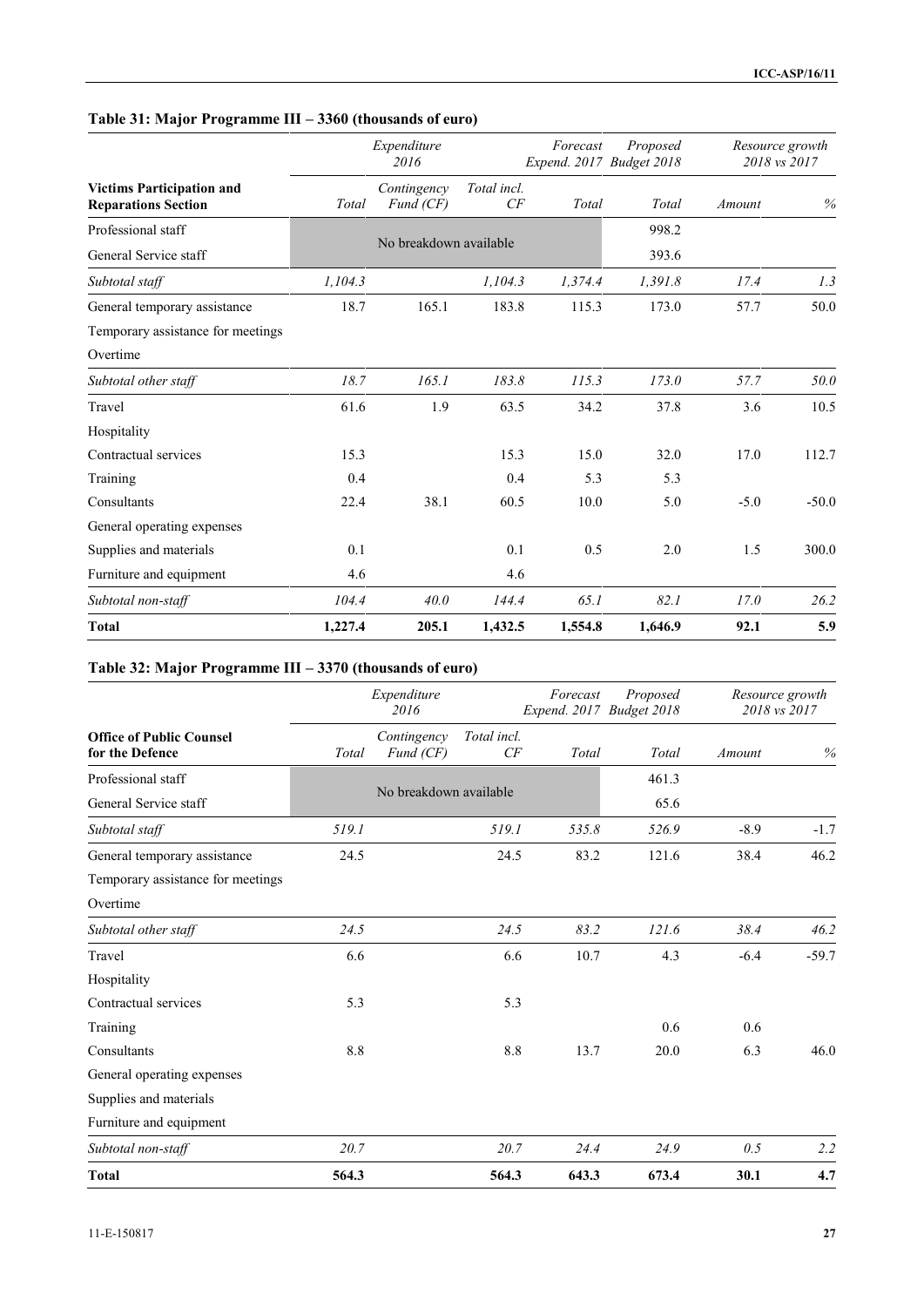#### **Table 33: Major Programme III – 3380 (thousands of euro)**

|                                                | Expenditure<br>2016 |                          |                       | Forecast | Proposed<br>Expend. 2017 Budget 2018 | Resource growth<br>2018 vs 2017 |         |
|------------------------------------------------|---------------------|--------------------------|-----------------------|----------|--------------------------------------|---------------------------------|---------|
| <b>Office of Public Counsel</b><br>for Victims | Total               | Contingency<br>Fund (CF) | Total incl.<br>$C\!F$ | Total    | Total                                | Amount                          | $\%$    |
| Professional staff                             |                     |                          |                       |          | 1,191.4                              |                                 |         |
| General Service staff                          |                     | No breakdown available   |                       |          | 65.6                                 |                                 |         |
| Subtotal staff                                 | 1,257.8             |                          | 1,257.8               | 1,258.6  | 1,257.0                              | $-1.6$                          | $-0.1$  |
| General temporary assistance                   | 53.1                |                          | 53.1                  | 147.7    | 100.0                                | $-47.7$                         | $-32.3$ |
| Temporary assistance for meetings              |                     |                          |                       |          |                                      |                                 |         |
| Overtime                                       |                     |                          |                       |          |                                      |                                 |         |
| Subtotal other staff                           | 53.1                |                          | 53.1                  | 147.7    | 100.0                                | $-47.7$                         | $-32.3$ |
| Travel                                         | 66.6                | 35.2                     | 101.8                 | 166.7    | 137.4                                | $-29.3$                         | $-17.6$ |
| Hospitality                                    |                     |                          |                       |          |                                      |                                 |         |
| Contractual services                           |                     |                          |                       |          | 50.0                                 | 50.0                            |         |
| Training                                       |                     |                          |                       |          |                                      |                                 |         |
| Consultants                                    | 186.4               | 51.2                     | 237.6                 | 337.2    | 337.5                                | 0.3                             | 0.1     |
| General operating expenses                     | 27.4                | 12.9                     | 40.3                  | 51.9     | 11.0                                 | $-40.9$                         | $-78.8$ |
| Supplies and materials                         |                     |                          |                       |          |                                      |                                 |         |
| Furniture and equipment                        |                     |                          |                       |          |                                      |                                 |         |
| Subtotal non-staff                             | 280.4               | 99.3                     | 379.7                 | 555.8    | 535.9                                | $-19.9$                         | $-3.6$  |
| <b>Total</b>                                   | 1,591.3             | 99.3                     | 1,690.6               | 1,962.1  | 1,892.9                              | $-69.2$                         | $-3.5$  |

## **Table 34: Major Programme III – 3390 (thousands of euro)**

|                                   | Expenditure<br>2016 |                          |                   | Forecast | Proposed<br>Expend. 2017 Budget 2018 |            | Resource growth<br>2018 vs 2017 |
|-----------------------------------|---------------------|--------------------------|-------------------|----------|--------------------------------------|------------|---------------------------------|
| <b>Counsel Support Section</b>    | Total               | Contingency<br>Fund (CF) | Total incl.<br>CF | Total    | Total                                | Amount     | $\%$                            |
| Professional staff                |                     |                          |                   |          | 551.3                                |            |                                 |
| General Service staff             |                     | No breakdown available   |                   |          | 262.4                                |            |                                 |
| Subtotal staff                    | 704.9               |                          | 704.9             | 723.3    | 813.7                                | 90.4       | 12.5                            |
| General temporary assistance      |                     |                          |                   |          |                                      |            |                                 |
| Temporary assistance for meetings |                     |                          |                   |          |                                      |            |                                 |
| Overtime                          |                     |                          |                   |          |                                      |            |                                 |
| Subtotal other staff              |                     |                          |                   |          |                                      |            |                                 |
| Travel                            | 4.2                 |                          | 4.2               | 18.2     | 25.8                                 | 7.6        | 42.0                            |
| Hospitality                       |                     |                          |                   |          |                                      |            |                                 |
| Contractual services              |                     |                          |                   |          |                                      |            |                                 |
| Training                          |                     |                          |                   |          |                                      |            |                                 |
| Consultants                       |                     |                          |                   |          |                                      |            |                                 |
| Counsel for defence               | 4,950.0             |                          | 4,950.0           | 4,633.6  | 3,723.0                              | $-910.6$   | $-19.7$                         |
| Counsel for victims               | 1,344.7             |                          | 1,344.7           | 1,285.0  | 1,165.0                              | $-120.0$   | $-9.3$                          |
| General operating expenses        |                     |                          |                   | 7.0      | 3.0                                  | $-4.0$     | $-57.1$                         |
| Supplies and materials            |                     |                          |                   |          |                                      |            |                                 |
| Furniture and equipment           |                     |                          |                   | 0.4      |                                      | $-0.4$     | $-100.0$                        |
| Subtotal non-staff                | 6,298.9             |                          | 6,298.9           | 5,944.1  | 4,916.8                              | $-1,027.3$ | $-17.3$                         |
| <b>Total</b>                      | 7,003.8             |                          | 7,003.8           | 6,667.5  | 5,730.5                              | $-937.0$   | $-14.1$                         |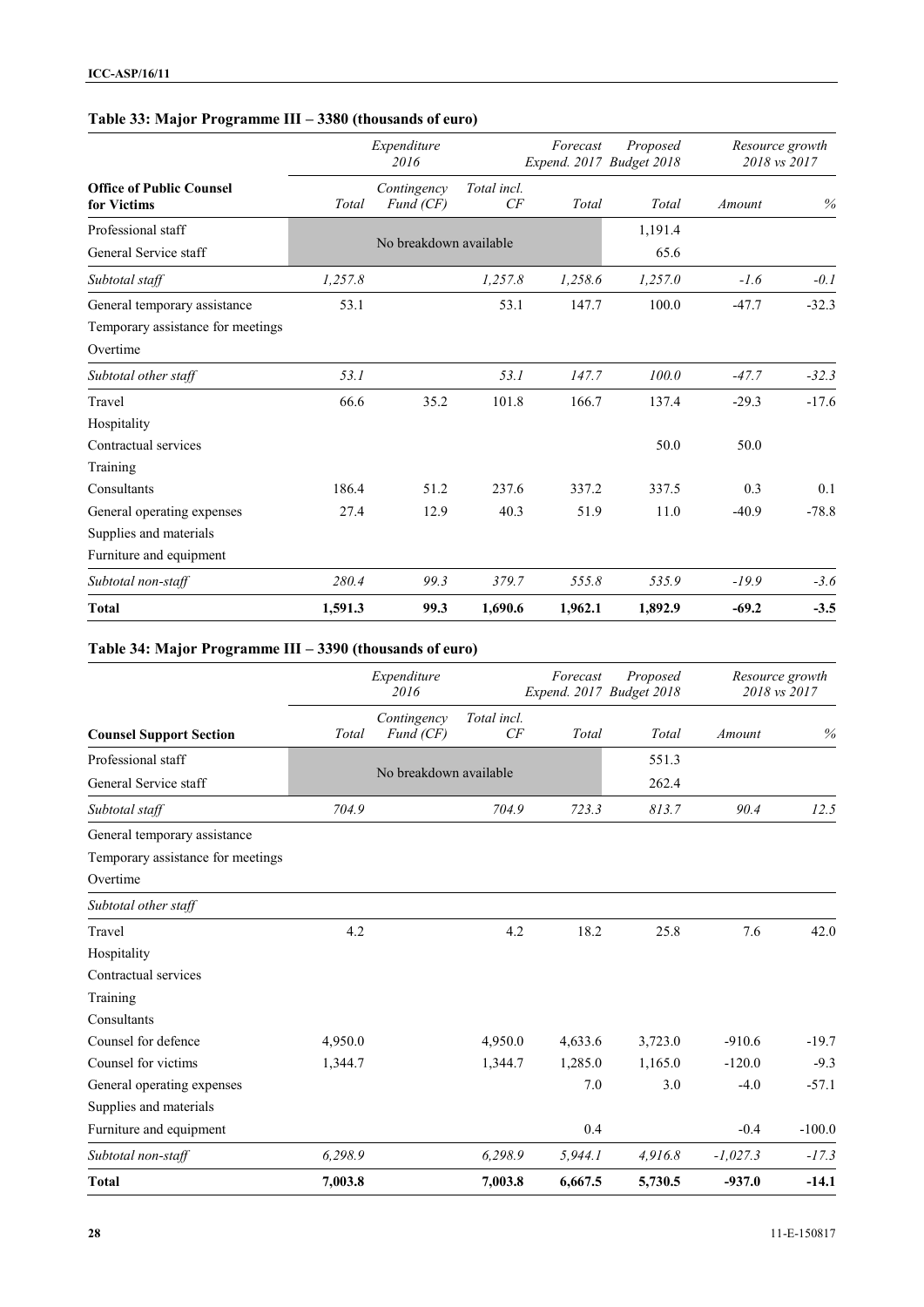## **Table 35: Major Programme III – 3800 (thousands of euro)**

|                                                 |          | Expenditure<br>2016      |                   | Forecast<br>Expend. 2017 Budget 2018 | Proposed |          | Resource growth<br>2018 vs 2017 |
|-------------------------------------------------|----------|--------------------------|-------------------|--------------------------------------|----------|----------|---------------------------------|
| <b>Division of External Operations</b><br>(DEO) | Total    | Contingency<br>Fund (CF) | Total incl.<br>CF | Total                                | Total    | Amount   | %                               |
| Professional staff                              |          |                          |                   |                                      | 10,484.6 |          |                                 |
| General Service staff                           |          | No breakdown available   |                   |                                      | 4,191.3  |          |                                 |
| Subtotal staff                                  | 11,242.6 |                          | 11,242.6          | 13,575.3                             | 14,675.9 | 1,100.6  | 8.1                             |
| General temporary assistance                    | 546.1    | 23.6                     | 569.7             | 893.3                                | 1,098.4  | 205.1    | 23.0                            |
| Temporary assistance for meetings               | 288.5    |                          | 288.5             | 319.4                                | 315.8    | $-3.6$   | $-1.1$                          |
| Overtime                                        | 88.5     |                          | 88.5              | 11.8                                 |          | $-11.8$  | $-100.0$                        |
| Subtotal other staff                            | 923.1    | 23.6                     | 946.7             | 1,224.5                              | 1,414.2  | 189.7    | 15.5                            |
| Travel                                          | 860.5    | 57.3                     | 917.8             | 1,350.7                              | 1,390.5  | 39.8     | 2.9                             |
| Hospitality                                     | 0.4      |                          | 0.4               |                                      |          |          |                                 |
| Contractual services                            | 1,148.1  | 142.8                    | 1,290.9           | 1,319.5                              | 1,202.9  | $-116.6$ | $-8.8$                          |
| Training                                        | 27.4     | 7.1                      | 34.5              | 44.6                                 | 148.0    | 103.4    | 231.8                           |
| Consultants                                     | 2.1      | 11.3                     | 13.4              | 31.8                                 |          | $-31.8$  | $-100.0$                        |
| Counsel for victims                             |          |                          |                   | 6.8                                  |          | $-6.8$   | $-100.0$                        |
| General operating expenses                      | 3,992.5  | 34.3                     | 4,026.8           | 3,276.9                              | 5,604.0  | 2,327.1  | 71.0                            |
| Supplies and materials                          | 209.9    | 3.5                      | 213.4             | 308.8                                | 324.1    | 15.3     | 4.9                             |
| Furniture and equipment                         | 335.4    |                          | 335.4             | 86.2                                 | 9.8      | $-76.4$  | $-88.6$                         |
| Subtotal non-staff                              | 6,576.3  | 256.3                    | 6,832.6           | 6,425.3                              | 8,679.3  | 2,254.0  | 35.1                            |
| <b>Total</b>                                    | 18,742.0 | 279.9                    | 19,021.9          | 21,225.1                             | 24,769.4 | 3,544.3  | 16.7                            |

## **Table 36: Major Programme III – 3810 (thousands of euro)**

|                                   | Expenditure<br>2016 |                          |                   | Forecast    | Proposed<br>Expend. 2017 Budget 2018 | Resource growth<br>2018 vs 2017 |          |
|-----------------------------------|---------------------|--------------------------|-------------------|-------------|--------------------------------------|---------------------------------|----------|
| <b>Office of the Director DEO</b> | Total               | Contingency<br>Fund (CF) | Total incl.<br>CF | Total       | Total                                | Amount                          | %        |
| Professional staff                |                     |                          |                   |             | 340.9                                |                                 |          |
| General Service staff             |                     | No breakdown available   |                   |             | 65.6                                 |                                 |          |
| Subtotal staff                    | 459.5               |                          | 459.5             | 384.6       | 406.5                                | 21.9                            | 5.7      |
| General temporary assistance      |                     |                          |                   | 27.0        |                                      | $-27.0$                         | $-100.0$ |
| Temporary assistance for meetings |                     |                          |                   |             |                                      |                                 |          |
| Overtime                          |                     |                          |                   |             |                                      |                                 |          |
| Subtotal other staff              |                     |                          |                   | <i>27.0</i> |                                      | $-27.0$                         | $-100.0$ |
| Travel                            | 40.7                |                          | 40.7              | 73.5        | 75.7                                 | 2.2                             | 3.0      |
| Hospitality                       |                     |                          |                   |             |                                      |                                 |          |
| Contractual services              |                     |                          |                   |             |                                      |                                 |          |
| Training                          |                     |                          |                   |             |                                      |                                 |          |
| Consultants                       |                     |                          |                   |             |                                      |                                 |          |
| General operating expenses        | 15.7                |                          | 15.7              | 2.5         |                                      | $-2.5$                          | $-100.0$ |
| Supplies and materials            |                     |                          |                   |             |                                      |                                 |          |
| Furniture and equipment           |                     |                          |                   |             |                                      |                                 |          |
| Subtotal non-staff                | 56.4                |                          | 56.4              | 76.0        | 75.7                                 | $-0.3$                          | $-0.4$   |
| <b>Total</b>                      | 515.9               |                          | 515.9             | 487.6       | 482.2                                | $-5.4$                          | $-1.1$   |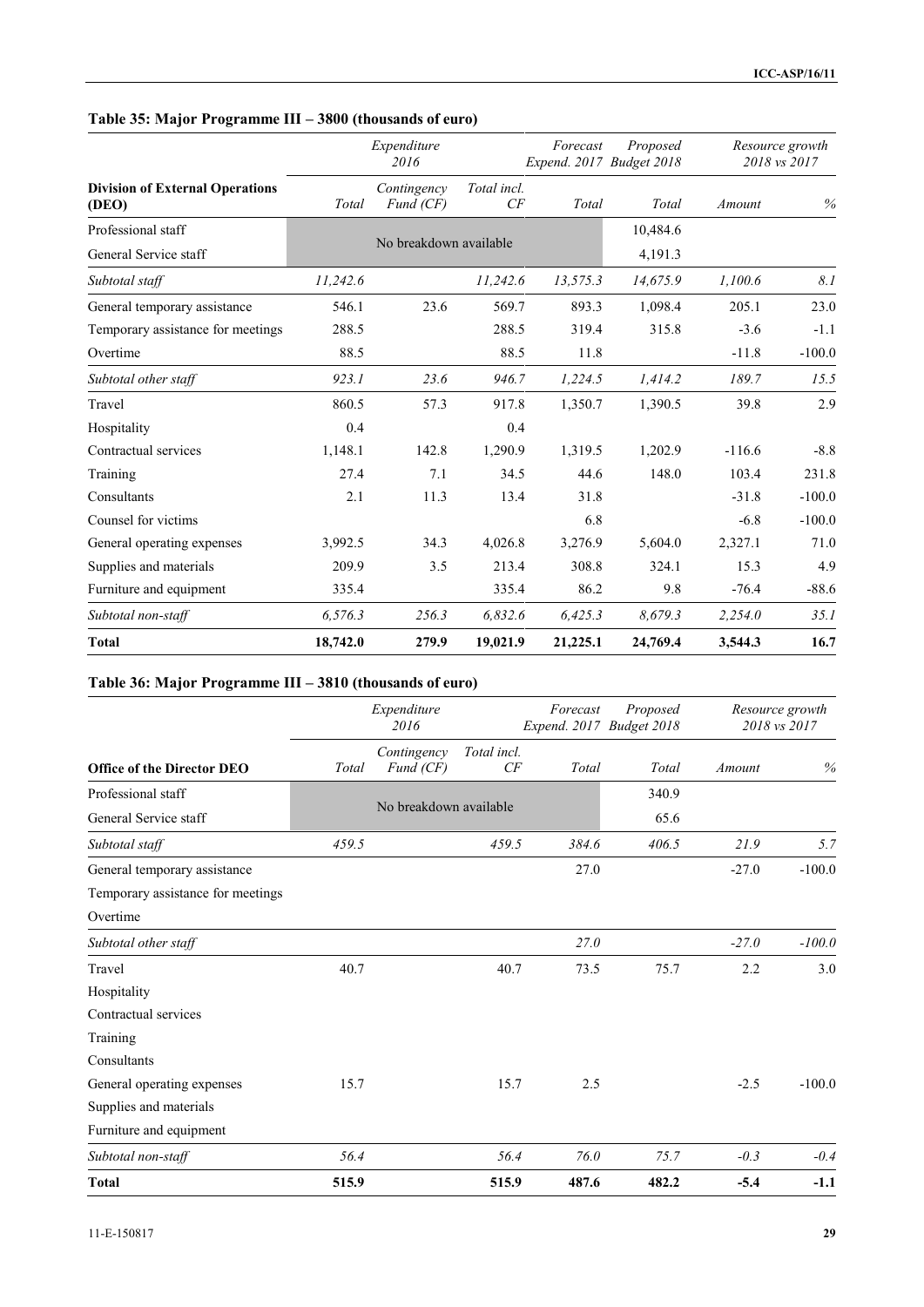## **Table 37: Major Programme III – 3820 (thousands of euro)**

|                                                      |         | Expenditure<br>2016      |                   |         | Forecast<br>Proposed<br>Expend. 2017 Budget 2018 |          | Resource growth<br>2018 vs 2017 |
|------------------------------------------------------|---------|--------------------------|-------------------|---------|--------------------------------------------------|----------|---------------------------------|
| <b>External Operations</b><br><b>Support Section</b> | Total   | Contingency<br>Fund (CF) | Total incl.<br>CF | Total   | Total                                            | Amount   | $\%$                            |
| Professional staff                                   |         |                          |                   |         | 1,854.0                                          |          |                                 |
| General Service staff                                |         | No breakdown available   |                   |         | 459.2                                            |          |                                 |
| Subtotal staff                                       | 1,745.2 |                          | 1,745.2           | 2,164.1 | 2,313.2                                          | 149.1    | 6.9                             |
| General temporary assistance                         | 34.8    |                          | 34.8              | 69.9    | 81.1                                             | 11.2     | 16.0                            |
| Temporary assistance for meetings                    |         |                          |                   |         |                                                  |          |                                 |
| Overtime                                             |         |                          |                   | 0.2     |                                                  | $-0.2$   | $-100.0$                        |
| Subtotal other staff                                 | 34.8    |                          | 34.8              | 70.2    | 81.1                                             | 10.9     | 15.6                            |
| Travel                                               | 52.7    | 2.9                      | 55.6              | 98.2    | 51.9                                             | $-46.3$  | $-47.2$                         |
| Hospitality                                          |         |                          |                   |         |                                                  |          |                                 |
| Contractual services                                 | 135.6   | 20.8                     | 156.4             | 195.7   | 5.0                                              | $-190.7$ | $-97.4$                         |
| Training                                             | 3.7     | 7.1                      | 10.8              | 19.0    | 25.2                                             | 6.2      | 32.4                            |
| Consultants                                          | 1.9     |                          | 1.9               | 31.8    |                                                  | $-31.8$  | $-100.0$                        |
| General operating expenses                           |         |                          |                   | 10.7    | 10.0                                             | $-0.7$   | $-6.8$                          |
| Supplies and materials                               | 3.5     |                          | 3.5               | 6.2     | 25.0                                             | 18.8     | 305.9                           |
| Furniture and equipment                              |         |                          |                   |         |                                                  |          |                                 |
| Subtotal non-staff                                   | 197.4   | 30.8                     | 228.2             | 361.7   | 117.1                                            | $-244.6$ | $-67.6$                         |
| <b>Total</b>                                         | 1,977.4 | 30.8                     | 2,008.2           | 2,595.9 | 2,511.4                                          | $-84.5$  | $-3.3$                          |

#### **Table 38: Major Programme III – 3830 (thousands of euro)**

|                                      |         | Expenditure<br>2016      |                   | Forecast<br>Expend. 2017 Budget 2018 | Proposed | Resource growth<br>2018 vs 2017 |          |
|--------------------------------------|---------|--------------------------|-------------------|--------------------------------------|----------|---------------------------------|----------|
| <b>Victims and Witnesses Section</b> | Total   | Contingency<br>Fund (CF) | Total incl.<br>CF | Total                                | Total    | Amount                          | %        |
| Professional staff                   |         |                          |                   |                                      | 3,449.8  |                                 |          |
| General Service staff                |         | No breakdown available   |                   |                                      | 1,460.0  |                                 |          |
| Subtotal staff                       | 3,923.0 |                          | 3,923.0           | 4,849.4                              | 4,909.8  | 60.4                            | 1.2      |
| General temporary assistance         | 267.8   | 2.4                      | 270.2             | 440.1                                | 519.6    | 79.5                            | 18.1     |
| Temporary assistance for meetings    | 288.5   |                          | 288.5             | 319.4                                | 315.8    | $-3.6$                          | $-1.1$   |
| Overtime                             | 6.9     |                          | 6.9               |                                      |          |                                 |          |
| Subtotal other staff                 | 563.2   | 2.4                      | 565.6             | 759.5                                | 835.4    | 75.9                            | 10.0     |
| Travel                               | 477.9   | 4.5                      | 482.4             | 865.3                                | 810.9    | $-54.4$                         | $-6.3$   |
| Hospitality                          | 0.4     |                          | 0.4               |                                      |          |                                 |          |
| Contractual services                 | 28.4    |                          | 28.4              | 7.9                                  | 5.2      | $-2.7$                          | $-34.6$  |
| Training                             | 23.7    |                          | 23.7              | 15.6                                 | 23.5     | 7.9                             | 50.9     |
| Consultants                          |         |                          |                   |                                      |          |                                 |          |
| General operating expenses           | 3,027.1 |                          | 3,027.1           | 2,221.7                              | 4,532.8  | 2,311.1                         | 104.0    |
| Supplies and materials               | 22.7    |                          | 22.7              | 26.4                                 | 4.5      | $-21.9$                         | $-82.9$  |
| Furniture and equipment              | 119.4   |                          | 119.4             | 20.8                                 |          | $-20.8$                         | $-100.0$ |
| Subtotal non-staff                   | 3,699.6 | 4.5                      | 3,704.1           | 3,157.6                              | 5,376.9  | 2,219.3                         | 70.3     |
| <b>Total</b>                         | 8,185.8 | 6.9                      | 8,192.7           | 8,766.5                              | 11,122.1 | 2,355.6                         | 26.9     |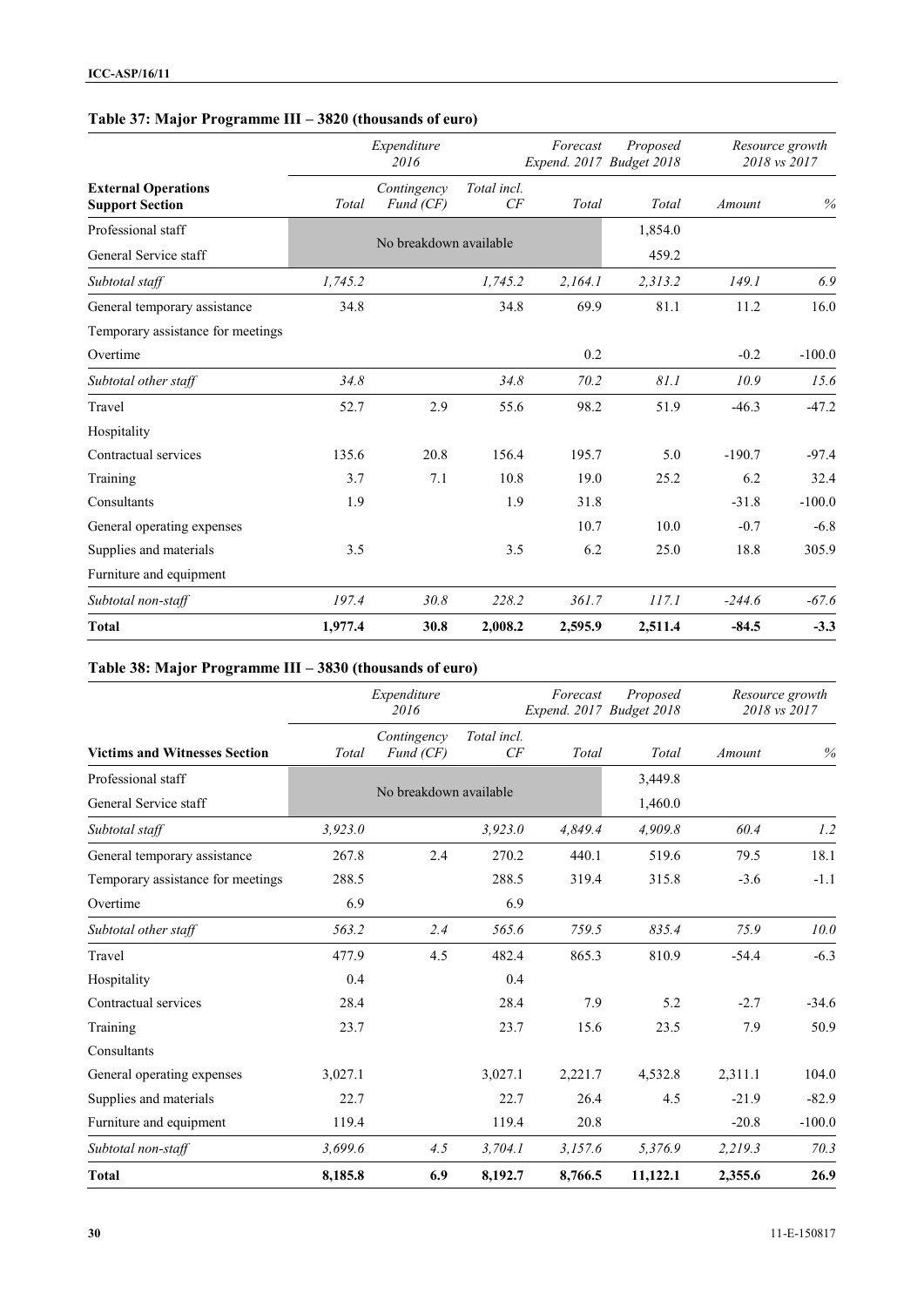## **Table 39: Major Programme III – 3840 (thousands of euro)**

|                                                          |         | Expenditure<br>2016      |                   | Forecast | Proposed<br>Expend. 2017 Budget 2018 | Resource growth<br>2018 vs 2017 |          |
|----------------------------------------------------------|---------|--------------------------|-------------------|----------|--------------------------------------|---------------------------------|----------|
| <b>Public Information and</b><br><b>Outreach Section</b> | Total   | Contingency<br>Fund (CF) | Total incl.<br>CF | Total    | Total                                | Amount                          | $\%$     |
| Professional staff                                       |         |                          |                   |          | 1,191.4                              |                                 |          |
| General Service staff                                    |         | No breakdown available   |                   |          | 998.3                                |                                 |          |
| Subtotal staff                                           | 1,552.5 |                          | 1,552.5           | 1,835.3  | 2,189.7                              | 354.4                           | 19.3     |
| General temporary assistance                             | $-0.4$  | 5.0                      | 4.6               |          |                                      |                                 |          |
| Temporary assistance for meetings                        |         |                          |                   |          |                                      |                                 |          |
| Overtime                                                 |         |                          |                   | 8.8      |                                      | $-8.8$                          | $-100.0$ |
| Subtotal other staff                                     | $-0.4$  | 5.0                      | 4.6               | 8.8      |                                      | $-8.8$                          | $-100.0$ |
| Travel                                                   | 27.8    | 10.6                     | 38.4              | 35.1     | 34.4                                 | $-0.7$                          | $-2.1$   |
| Hospitality                                              |         |                          |                   |          |                                      |                                 |          |
| Contractual services                                     | 445.5   | 22.1                     | 467.6             | 180.8    | 180.8                                |                                 |          |
| Training                                                 |         |                          |                   | 10.0     | 18.7                                 | 8.7                             | 87.0     |
| Consultants                                              | 0.2     | 11.3                     | 11.5              |          |                                      |                                 |          |
| General operating expenses                               | 10.0    |                          | 10.0              | 20.0     | 20.0                                 |                                 |          |
| Supplies and materials                                   | 6.4     |                          | 6.4               | 19.0     | 5.0                                  | $-14.0$                         | $-73.7$  |
| Furniture and equipment                                  | 117.0   |                          | 117.0             | 20.0     |                                      | $-20.0$                         | $-100.0$ |
| Subtotal non-staff                                       | 606.9   | 44.0                     | 650.9             | 284.9    | 258.9                                | $-26.0$                         | $-9.1$   |
| <b>Total</b>                                             | 2,159.0 | 49.0                     | 2,208.0           | 2,129.1  | 2,448.6                              | 319.5                           | 15.0     |

## **Table 40: Major Programme III – 3850 (thousands of euro)**

|                                   |         | Expenditure<br>2016      | Forecast<br>Proposed<br>Expend. 2017 Budget 2018 |         |         |         | Resource growth<br>2018 vs 2017 |  |
|-----------------------------------|---------|--------------------------|--------------------------------------------------|---------|---------|---------|---------------------------------|--|
| <b>Field Offices</b>              | Total   | Contingency<br>Fund (CF) | Total incl.<br>CF                                | Total   | Total   | Amount  | %                               |  |
| Professional staff                |         |                          |                                                  |         | 3,648.5 |         |                                 |  |
| General Service staff             |         | No breakdown available   |                                                  |         | 1,208.2 |         |                                 |  |
| Subtotal staff                    | 3,562.4 |                          | 3,562.4                                          | 4,341.9 | 4,856.7 | 514.8   | 11.9                            |  |
| General temporary assistance      | 243.9   | 16.2                     | 260.1                                            | 356.3   | 497.7   | 141.4   | 39.7                            |  |
| Temporary assistance for meetings |         |                          |                                                  |         |         |         |                                 |  |
| Overtime                          | 81.6    |                          | 81.6                                             | 2.8     |         | $-2.8$  | $-100.0$                        |  |
| Subtotal other staff              | 325.5   | 16.2                     | 341.7                                            | 359.1   | 497.7   | 138.6   | 38.6                            |  |
| Travel                            | 261.4   | 39.3                     | 300.7                                            | 278.6   | 417.6   | 139.0   | 49.9                            |  |
| Hospitality                       |         |                          |                                                  |         |         |         |                                 |  |
| Contractual services              | 538.6   | 99.9                     | 638.5                                            | 935.0   | 1,011.9 | 76.9    | 8.2                             |  |
| Training                          |         |                          |                                                  |         | 80.6    | 80.6    |                                 |  |
| Consultants                       |         |                          |                                                  |         |         |         |                                 |  |
| Counsel for victims               |         |                          |                                                  | 6.8     |         | $-6.8$  | $-100.0$                        |  |
| General operating expenses        | 939.7   | 34.3                     | 974.0                                            | 1,022.0 | 1,041.2 | 19.2    | 1.9                             |  |
| Supplies and materials            | 177.3   | 3.5                      | 180.8                                            | 257.3   | 289.6   | 32.3    | 12.6                            |  |
| Furniture and equipment           | 99.0    |                          | 99.0                                             | 45.4    | 9.8     | $-35.6$ | $-78.4$                         |  |
| Subtotal non-staff                | 2,016.0 | 177.0                    | 2,193.0                                          | 2,545.0 | 2,850.7 | 305.7   | 12.0                            |  |
| <b>Total</b>                      | 5,903.9 | 193.2                    | 6,097.1                                          | 7,246.0 | 8,205.1 | 959.1   | 13.2                            |  |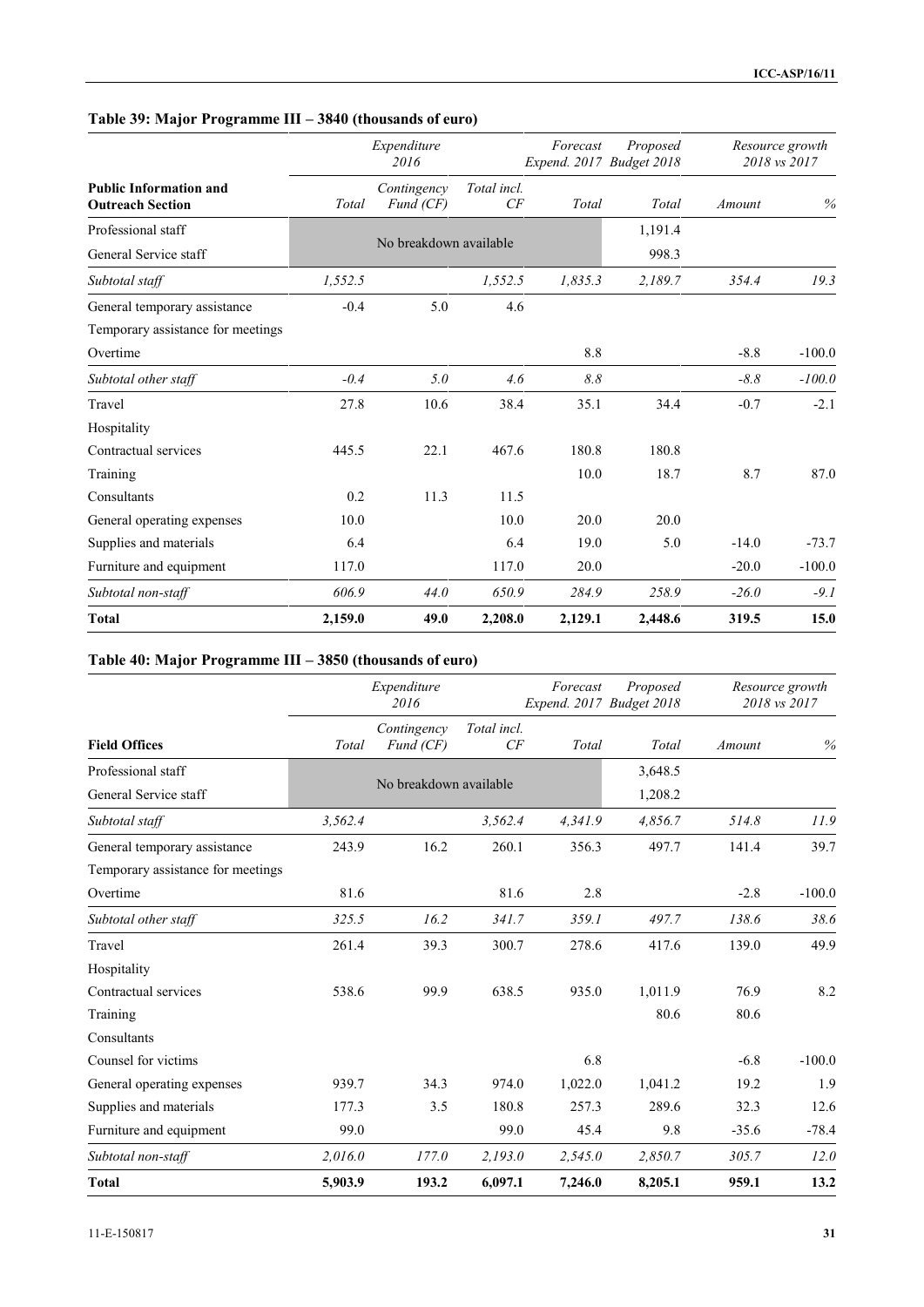## **Table 41: Major Programme IV (thousands of euro)**

| <b>Major Programme IV</b>                            | Expenditure<br>2016    | Forecast<br>Expend. 2017 | Proposed<br>Budget 2018 | Resource growth<br>2018 vs 2017 |         |
|------------------------------------------------------|------------------------|--------------------------|-------------------------|---------------------------------|---------|
| <b>Secretariat of the Assembly of States Parties</b> | Total                  | Total                    | Total                   | Amount                          | $\%$    |
| Professional staff                                   |                        |                          | 652.2                   |                                 |         |
| General Service staff                                | No breakdown available |                          | 291.0                   |                                 |         |
| Subtotal staff                                       | 747.2                  | 890.3                    | 943.2                   | 52.9                            | 5.9     |
| General temporary assistance                         | 420.5                  | 535.0                    | 604.0                   | 69.0                            | 12.9    |
| Temporary assistance for meetings                    | 310.5                  | 130.8                    | 140.0                   | 9.2                             | 7.0     |
| Overtime                                             | 32.7                   | 36.2                     | 38.0                    | 1.8                             | 4.9     |
| Subtotal other staff                                 | 763.7                  | 702.0                    | 782.0                   | 80.0                            | 11.4    |
| Travel                                               | 321.6                  | 496.2                    | 432.1                   | $-64.1$                         | $-12.9$ |
| Hospitality                                          | 3.6                    | 5.0                      | 5.0                     |                                 |         |
| Contractual services                                 | 894.5                  | 376.7                    | 501.7                   | 125.0                           | 33.2    |
| Training                                             |                        | 2.0                      | 10.1                    | 8.1                             | 405.0   |
| Consultants                                          |                        |                          |                         |                                 |         |
| General operating expenses                           | 7.5                    | 12.5                     | 24.4                    | 11.9                            | 95.2    |
| Supplies and materials                               | 2.4                    | 12.7                     | 14.7                    | 2.0                             | 16.0    |
| Furniture and equipment                              | 1.0                    | 5.7                      | 5.0                     | $-0.7$                          | $-12.7$ |
| Subtotal non-staff                                   | 1,230.6                | 910.8                    | 993.0                   | 82.2                            | 9.0     |
| <b>Total</b>                                         | 2,741.5                | 2,503.1                  | 2,718.2                 | 215.1                           | 8.6     |

#### **Table 42: Major Programme IV – 4100 (thousands of euro)**

|                                   | Expenditure<br>2016    | Forecast<br>Expend. 2017 | Proposed<br>Budget 2018 | Resource growth<br>2018 vs 2017 |          |
|-----------------------------------|------------------------|--------------------------|-------------------------|---------------------------------|----------|
| Conference                        | Total                  | Total                    | Total                   | Amount                          | $\%$     |
| Professional staff                |                        |                          |                         |                                 |          |
| General Service staff             | No breakdown available |                          |                         |                                 |          |
| Subtotal staff                    | 0.4                    |                          |                         |                                 |          |
| General temporary assistance      | 146.5                  | 235.6                    | 350.8                   | 115.2                           | 48.9     |
| Temporary assistance for meetings | 225.7                  | 64.9                     | 80.0                    | 15.1                            | 23.2     |
| Overtime                          | 17.9                   | 18.0                     | 20.0                    | 2.0                             | 11.1     |
| Subtotal other staff              | 390.1                  | 318.5                    | 450.8                   | 132.3                           | 41.5     |
| Travel                            | 29.8                   | 63.0                     |                         | $-63.0$                         | $-100.0$ |
| Hospitality                       |                        |                          |                         |                                 |          |
| Contractual services              | 813.3                  | 313.0                    | 413.0                   | 100.0                           | 32.0     |
| Training                          |                        |                          |                         |                                 |          |
| Consultants                       |                        |                          |                         |                                 |          |
| General operating expenses        | 7.5                    | 7.5                      | 11.0                    | 3.5                             | 46.7     |
| Supplies and materials            |                        | $8.0\,$                  | 10.0                    | 2.0                             | 25.0     |
| Furniture and equipment           |                        |                          |                         |                                 |          |
| Subtotal non-staff                | 850.6                  | 391.5                    | 434.0                   | 42.5                            | 10.9     |
| <b>Total</b>                      | 1,241.1                | 710.0                    | 884.8                   | 174.8                           | 24.6     |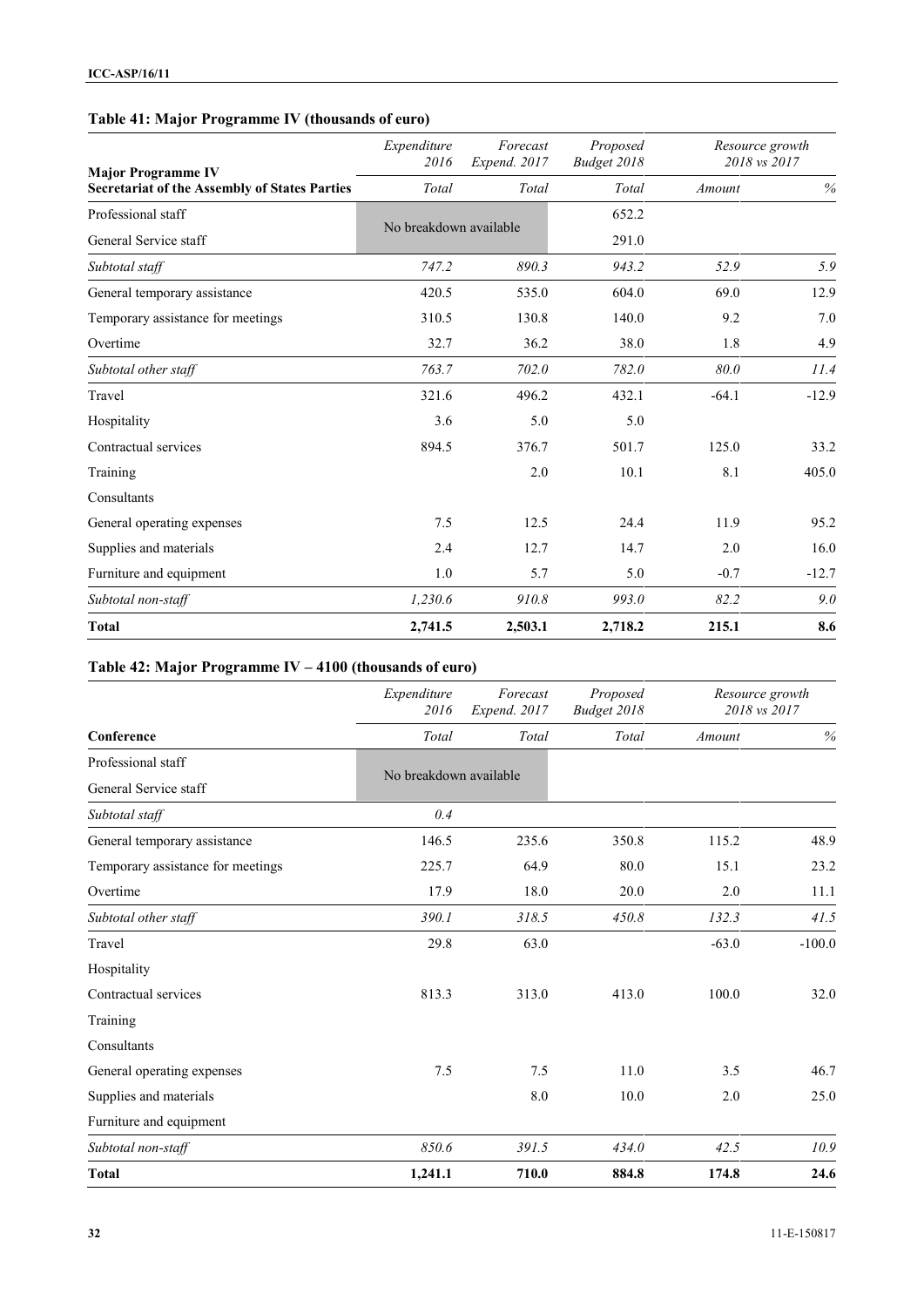| Table 43: Major Programme IV – 4200 (thousands of euro) |  |  |
|---------------------------------------------------------|--|--|
|                                                         |  |  |

|                                   | Expenditure<br>2016    | Forecast<br>Expend. 2017 | Proposed<br>Budget 2018 | Resource growth<br>2018 vs 2017 |          |
|-----------------------------------|------------------------|--------------------------|-------------------------|---------------------------------|----------|
| <b>Secretariat of ASP</b>         | Total                  | Total                    | Total                   | Amount                          | $\%$     |
| Professional staff                |                        |                          | 502.8                   |                                 |          |
| General Service staff             | No breakdown available |                          | 211.1                   |                                 |          |
| Subtotal staff                    | 529.5                  | 633.6                    | 713.9                   | 80.3                            | 12.7     |
| General temporary assistance      | 146.2                  | 78.3                     |                         | $-78.3$                         | $-100.0$ |
| Temporary assistance for meetings |                        |                          |                         |                                 |          |
| Overtime                          | 14.8                   | 18.2                     | 18.0                    | $-0.2$                          | $-1.3$   |
| Subtotal other staff              | 161.0                  | 96.5                     | 18.0                    | $-78.5$                         | $-81.3$  |
| Travel                            | 21.3                   | 48.7                     | 16.5                    | $-32.2$                         | $-66.1$  |
| Hospitality                       | 0.3                    | 1.0                      | 1.0                     |                                 |          |
| Contractual services              | 6.4                    |                          |                         |                                 |          |
| Training                          |                        | $2.0\,$                  | 5.5                     | 3.5                             | 175.0    |
| Consultants                       |                        |                          |                         |                                 |          |
| General operating expenses        |                        |                          |                         |                                 |          |
| Supplies and materials            | 2.4                    | 4.7                      | 4.7                     |                                 | 0.7      |
| Furniture and equipment           | 1.0                    | 5.7                      | 5.0                     | $-0.7$                          | $-12.7$  |
| Subtotal non-staff                | 31.4                   | 62.1                     | 32.7                    | $-29.4$                         | $-47.3$  |
| <b>Total</b>                      | 721.9                  | 792.2                    | 764.6                   | $-27.6$                         | $-3.5$   |

#### **Table 44: Major Programme IV – 4400 (thousands of euro)**

|                                         | Expenditure<br>2016    | Forecast<br>Expend. 2017 | Proposed<br>Budget 2018 | Resource growth<br>2018 vs 2017 |      |
|-----------------------------------------|------------------------|--------------------------|-------------------------|---------------------------------|------|
| Office of the President of the Assembly | Total                  | Total                    | Total                   | Amount                          | $\%$ |
| Professional staff                      |                        |                          |                         |                                 |      |
| General Service staff                   | No breakdown available |                          |                         |                                 |      |
| Subtotal staff                          |                        |                          |                         |                                 |      |
| General temporary assistance            | 59.6                   | 113.2                    | 121.5                   | 8.3                             | 7.4  |
| Temporary assistance for meetings       |                        |                          |                         |                                 |      |
| Overtime                                |                        |                          |                         |                                 |      |
| Subtotal other staff                    | 59.6                   | 113.2                    | 121.5                   | 8.3                             | 7.4  |
| Travel                                  | 56.8                   | 86.7                     | 99.9                    | 13.2                            | 15.2 |
| Hospitality                             |                        |                          |                         |                                 |      |
| Contractual services                    | 0.3                    |                          | 12.0                    | 12.0                            |      |
| Training                                |                        |                          |                         |                                 |      |
| Consultants                             |                        |                          |                         |                                 |      |
| General operating expenses              |                        |                          |                         |                                 |      |
| Supplies and materials                  |                        |                          |                         |                                 |      |
| Furniture and equipment                 |                        |                          |                         |                                 |      |
| Subtotal non-staff                      | 57.1                   | 86.7                     | 111.9                   | 25.2                            | 29.0 |
| <b>Total</b>                            | 116.7                  | 199.9                    | 233.4                   | 33.5                            | 16.8 |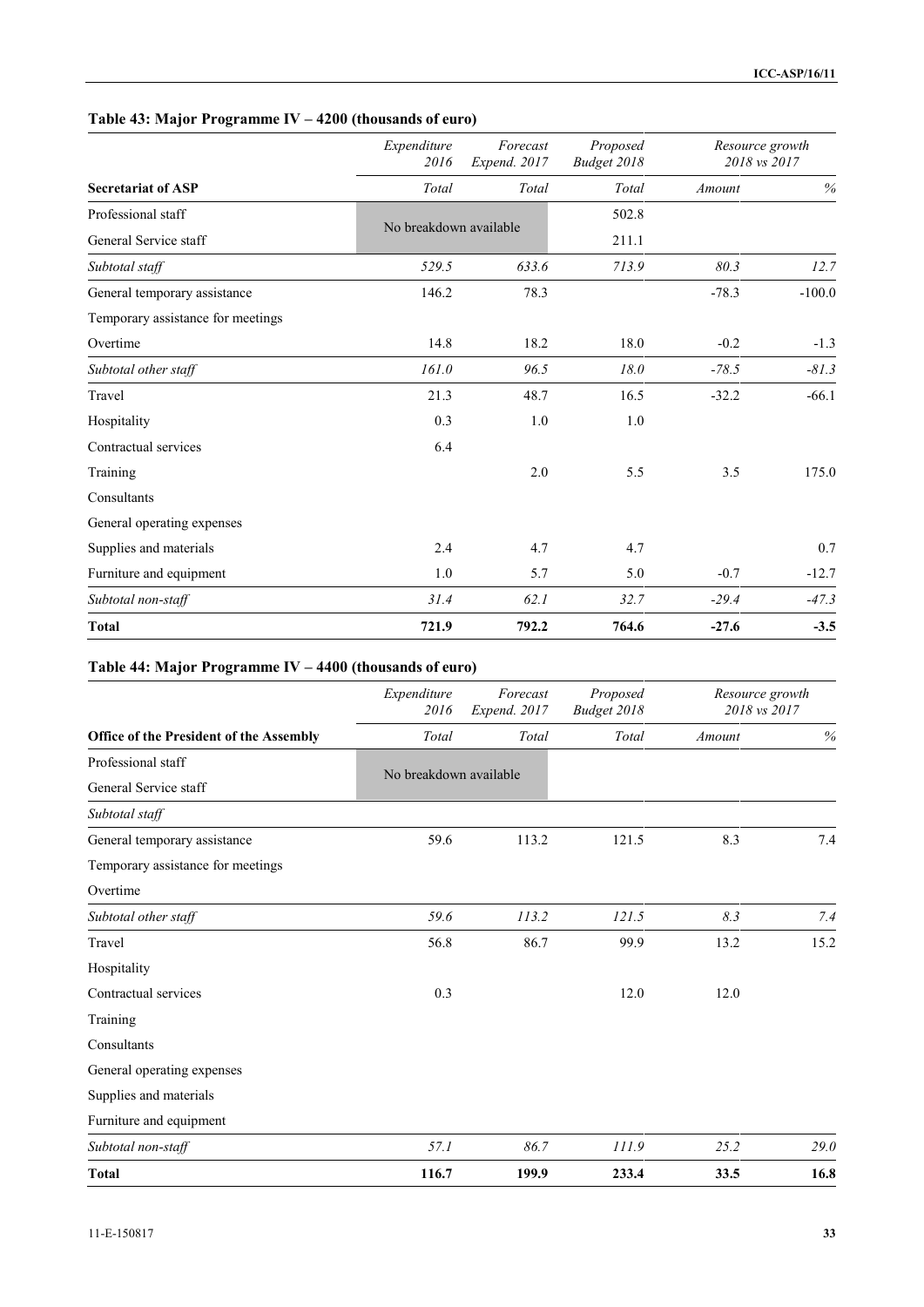### **Table 45: Major Programme IV – 4500 (thousands of euro)**

|                                        | Expenditure<br>2016    | Forecast<br>Expend. 2017 | Proposed<br>Budget 2018 | Resource growth<br>2018 vs 2017 |         |
|----------------------------------------|------------------------|--------------------------|-------------------------|---------------------------------|---------|
| <b>Committee on Budget and Finance</b> | Total                  | Total                    | Total                   | Amount                          | $\%$    |
| Professional staff                     |                        |                          | 149.4                   |                                 |         |
| General Service staff                  | No breakdown available |                          | 79.9                    |                                 |         |
| Subtotal staff                         | 217.3                  | 256.7                    | 229.3                   | $-27.4$                         | $-10.7$ |
| General temporary assistance           | 68.2                   | 108.0                    | 131.7                   | 23.7                            | 21.9    |
| Temporary assistance for meetings      | 84.8                   | 65.9                     | 60.0                    | $-5.9$                          | $-8.9$  |
| Overtime                               |                        |                          |                         |                                 |         |
| Subtotal other staff                   | 153.0                  | 173.9                    | 191.7                   | 17.8                            | 10.3    |
| Travel                                 | 213.7                  | 297.8                    | 315.7                   | 17.9                            | 6.0     |
| Hospitality                            | 3.3                    | 4.0                      | 4.0                     |                                 |         |
| Contractual services                   | 74.5                   | 63.7                     | 76.7                    | 13.0                            | 20.4    |
| Training                               |                        |                          | 4.6                     | 4.6                             |         |
| Consultants                            |                        |                          |                         |                                 |         |
| General operating expenses             |                        | 5.0                      | 13.4                    | 8.4                             | 168.0   |
| Supplies and materials                 |                        |                          |                         |                                 |         |
| Furniture and equipment                |                        |                          |                         |                                 |         |
| Subtotal non-staff                     | 291.5                  | 370.5                    | 414.4                   | 43.9                            | 11.8    |
| <b>Total</b>                           | 661.8                  | 801.1                    | 835.4                   | 34.3                            | 4.3     |

## **Table 46: Major Programme V (thousands of euro)**

| <b>Major Programme V</b>          | Expenditure<br>2016    | Forecast<br>Expend. 2017 | Proposed<br>Budget 2018 | Resource growth<br>2018 vs 2017 |      |
|-----------------------------------|------------------------|--------------------------|-------------------------|---------------------------------|------|
| <b>Premises</b>                   | Total                  | Total                    | Total                   | Amount                          | $\%$ |
| Professional staff                | No breakdown available |                          |                         |                                 |      |
| General Service staff             |                        |                          |                         |                                 |      |
| Subtotal staff                    |                        |                          |                         |                                 |      |
| General temporary assistance      |                        |                          |                         |                                 |      |
| Temporary assistance for meetings |                        |                          |                         |                                 |      |
| Overtime                          |                        |                          |                         |                                 |      |
| Subtotal other staff              |                        |                          |                         |                                 |      |
| Travel                            |                        |                          |                         |                                 |      |
| Hospitality                       |                        |                          |                         |                                 |      |
| Contractual services              |                        |                          |                         |                                 |      |
| Training                          |                        |                          |                         |                                 |      |
| Consultants                       |                        |                          |                         |                                 |      |
| General operating expenses        | 2,824.6                | 1,454.9                  | 1,498.5                 | 43.6                            | 3.0  |
| Supplies and materials            |                        |                          |                         |                                 |      |
| Furniture and equipment           |                        |                          |                         |                                 |      |
| Subtotal non-staff                | 2,824.6                | 1,454.9                  | 1,498.5                 | 43.6                            | 3.0  |
| <b>Total</b>                      | 2,824.6                | 1,454.9                  | 1,498.5                 | 43.6                            | 3.0  |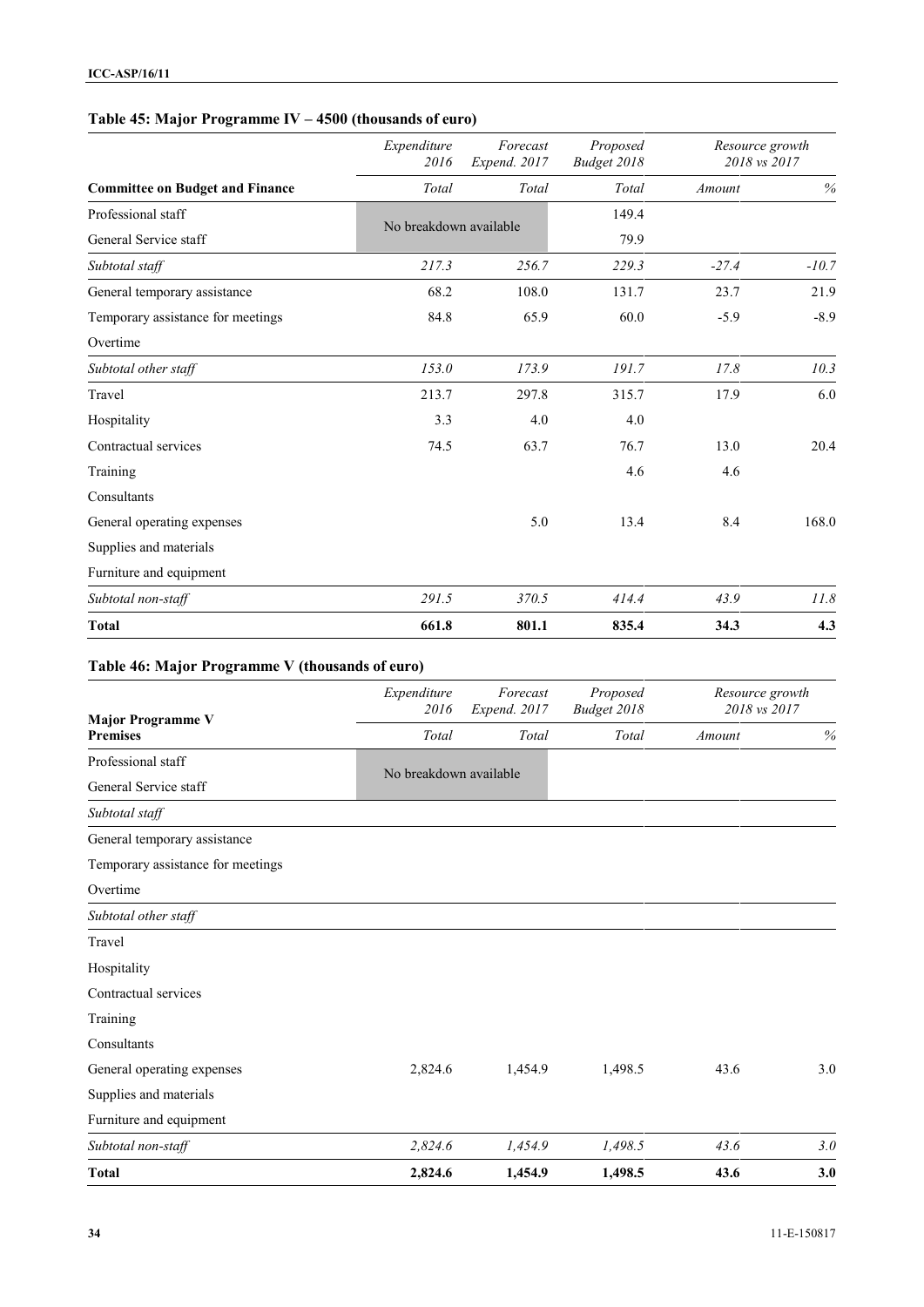## **Table 47: Major Programme VI (thousands of euro)**

| <b>Major Programme VI</b>                        | Expenditure<br>2016 | Forecast<br>Expend. 2017 | Proposed<br>Budget 2018 | Resource growth<br>2018 vs 2017 |          |
|--------------------------------------------------|---------------------|--------------------------|-------------------------|---------------------------------|----------|
| <b>Secretariat of the Trust Fund for Victims</b> | Total               | Total                    | Total                   | Amount                          | $\%$     |
| Professional staff                               |                     | No breakdown available   |                         |                                 |          |
| General Service staff                            |                     |                          | 131.2                   |                                 |          |
| Subtotal staff                                   | 1,048.6             | 780.8                    | 1,573.8                 | 793.0                           | 101.6    |
| General temporary assistance                     | 153.1               | 194.1                    | 502.5                   | 308.4                           | 158.8    |
| Temporary assistance for meetings                |                     |                          |                         |                                 |          |
| Overtime                                         | 13.3                | $-0.1$                   |                         | 0.1                             | $-100.0$ |
| Subtotal other staff                             | 166.4               | 194.0                    | 502.5                   | 308.5                           | 159.0    |
| Travel                                           | 163.2               | 299.5                    | 300.0                   | 0.5                             | 0.2      |
| Hospitality                                      | 1.9                 | 3.0                      | 3.0                     |                                 |          |
| Contractual services                             | 185.6               | 317.7                    | 187.0                   | $-130.7$                        | $-41.1$  |
| Training                                         | 7.1                 | 34.9                     | 32.2                    | $-2.7$                          | $-7.7$   |
| Consultants                                      | 65.5                | 120.0                    | 120.0                   |                                 |          |
| General operating expenses                       |                     | 20.0                     | 20.0                    |                                 |          |
| Supplies and materials                           | 0.7                 | 3.0                      | 3.0                     |                                 |          |
| Furniture and equipment                          | 1.7                 | 10.0                     |                         | $-10.0$                         | $-100.0$ |
| Subtotal non-staff                               | 425.7               | 808.0                    | 665.2                   | $-142.8$                        | $-17.7$  |
| <b>Total</b>                                     | 1,640.7             | 1,782.8                  | 2,741.5                 | 958.7                           | 53.8     |

# **Table 48: Major Programme VII-1 (thousands of euro)**

| <b>Major Programme VII-1</b>      | Expenditure<br>2016    | Forecast<br>Expend. 2017 | Proposed<br>Budget 2018 | Resource growth<br>2018 vs 2017 |      |
|-----------------------------------|------------------------|--------------------------|-------------------------|---------------------------------|------|
| <b>Project Director's Office</b>  | Total                  | Total                    | Total                   | Amount                          | $\%$ |
| Professional staff                |                        |                          |                         |                                 |      |
| General Service staff             | No breakdown available |                          |                         |                                 |      |
| Subtotal staff                    | 180.4                  |                          |                         |                                 |      |
| General temporary assistance      |                        |                          |                         |                                 |      |
| Temporary assistance for meetings |                        |                          |                         |                                 |      |
| Overtime                          |                        |                          |                         |                                 |      |
| Subtotal other staff              |                        |                          |                         |                                 |      |
| Travel                            | 1.3                    |                          |                         |                                 |      |
| Hospitality                       | 0.4                    |                          |                         |                                 |      |
| Contractual services              | 79.5                   |                          |                         |                                 |      |
| Training                          | 5.3                    |                          |                         |                                 |      |
| Consultants                       |                        |                          |                         |                                 |      |
| General operating expenses        |                        |                          |                         |                                 |      |
| Supplies and materials            |                        |                          |                         |                                 |      |
| Furniture and equipment           | $-2.0$                 |                          |                         |                                 |      |
| Subtotal non-staff                | 84.5                   |                          |                         |                                 |      |
| <b>Total</b>                      | 264.9                  |                          |                         |                                 |      |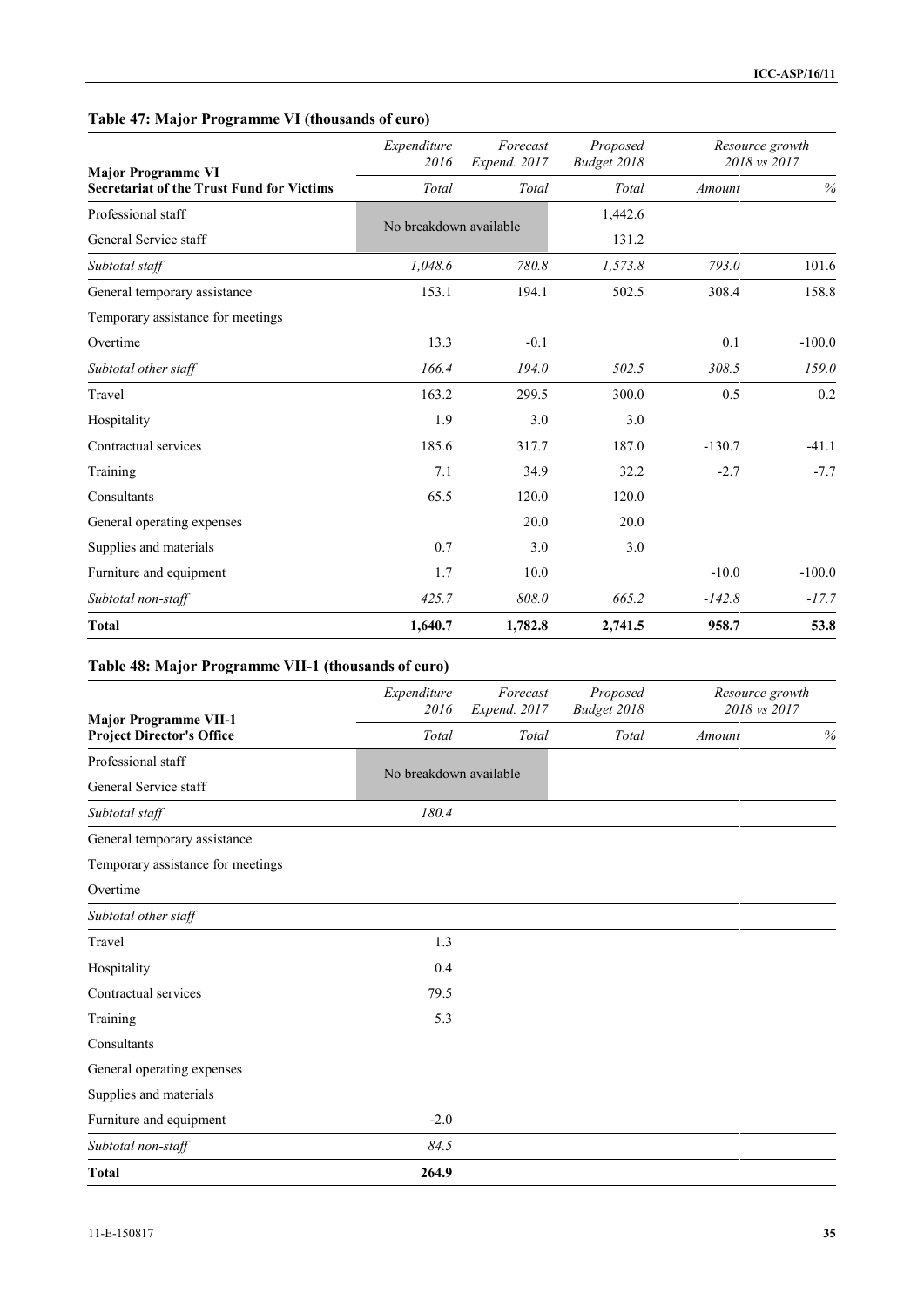#### **Table 49: Major Programme VII-2 (thousands of euro)**

| <b>Major Programme VII-2</b>      | Expenditure<br>2016    | Forecast<br>Expend. 2017 | Proposed<br>Budget 2018 | Resource growth<br>2018 vs 2017 |      |
|-----------------------------------|------------------------|--------------------------|-------------------------|---------------------------------|------|
| <b>Host State Loan</b>            | Total                  | Total                    | Total                   | Amount                          | $\%$ |
| Professional staff                | No breakdown available |                          |                         |                                 |      |
| General Service staff             |                        |                          |                         |                                 |      |
| Subtotal staff                    |                        |                          |                         |                                 |      |
| General temporary assistance      |                        |                          |                         |                                 |      |
| Temporary assistance for meetings |                        |                          |                         |                                 |      |
| Overtime                          |                        |                          |                         |                                 |      |
| Subtotal other staff              |                        |                          |                         |                                 |      |
| Travel                            |                        |                          |                         |                                 |      |
| Hospitality                       |                        |                          |                         |                                 |      |
| Contractual services              |                        |                          |                         |                                 |      |
| Training                          |                        |                          |                         |                                 |      |
| Consultants                       |                        |                          |                         |                                 |      |
| General operating expenses        | 2,185.7                | 2,983.6                  | 3,585.2                 | 601.6                           | 20.2 |
| Supplies and materials            |                        |                          |                         |                                 |      |
| Furniture and equipment           |                        |                          |                         |                                 |      |
| Subtotal non-staff                | 2,185.7                | 2,983.6                  | 3,585.2                 | 601.6                           | 20.2 |
| <b>Total</b>                      | 2,185.7                | 2,983.6                  | 3,585.2                 | 601.6                           | 20.2 |

## **Table 50: Major Programme VII-5 (thousands of euro)**

| <b>Major Programme VII-5</b>           | Expenditure<br>2016    | Forecast<br>Expend. 2017 | Proposed<br>Budget 2018 | Resource growth<br>2018 vs 2017 |          |
|----------------------------------------|------------------------|--------------------------|-------------------------|---------------------------------|----------|
| <b>Independent Oversight Mechanism</b> | Total                  | Total                    | Total                   | Amount                          | $\%$     |
| Professional staff                     | No breakdown available |                          | 412.5                   |                                 |          |
| General Service staff                  |                        |                          | 72.9                    |                                 |          |
| Subtotal staff                         | 178.4                  | 444.7                    | 485.4                   | 40.7                            | 9.2      |
| General temporary assistance           |                        |                          |                         |                                 |          |
| Temporary assistance for meetings      |                        |                          |                         |                                 |          |
| Overtime                               |                        |                          |                         |                                 |          |
| Subtotal other staff                   |                        |                          |                         |                                 |          |
| Travel                                 | 3.1                    | 31.3                     | 10.6                    | $-20.7$                         | $-66.1$  |
| Hospitality                            |                        |                          |                         |                                 |          |
| Contractual services                   |                        | 1.0                      |                         | $-1.0$                          | $-100.0$ |
| Training                               | 0.6                    | 5.3                      | 11.5                    | 6.2                             | 115.8    |
| Consultants                            |                        |                          | 40.0                    | 40.0                            |          |
| General operating expenses             |                        |                          | 2.0                     | 2.0                             |          |
| Supplies and materials                 |                        |                          |                         |                                 |          |
| Furniture and equipment                |                        | 0.7                      | 5.0                     | 4.3                             | 626.6    |
| Subtotal non-staff                     | 3.7                    | 38.3                     | 69.1                    | 30.8                            | 80.4     |
| <b>Total</b>                           | 182.1                  | 483.0                    | 554.5                   | 71.5                            | 14.8     |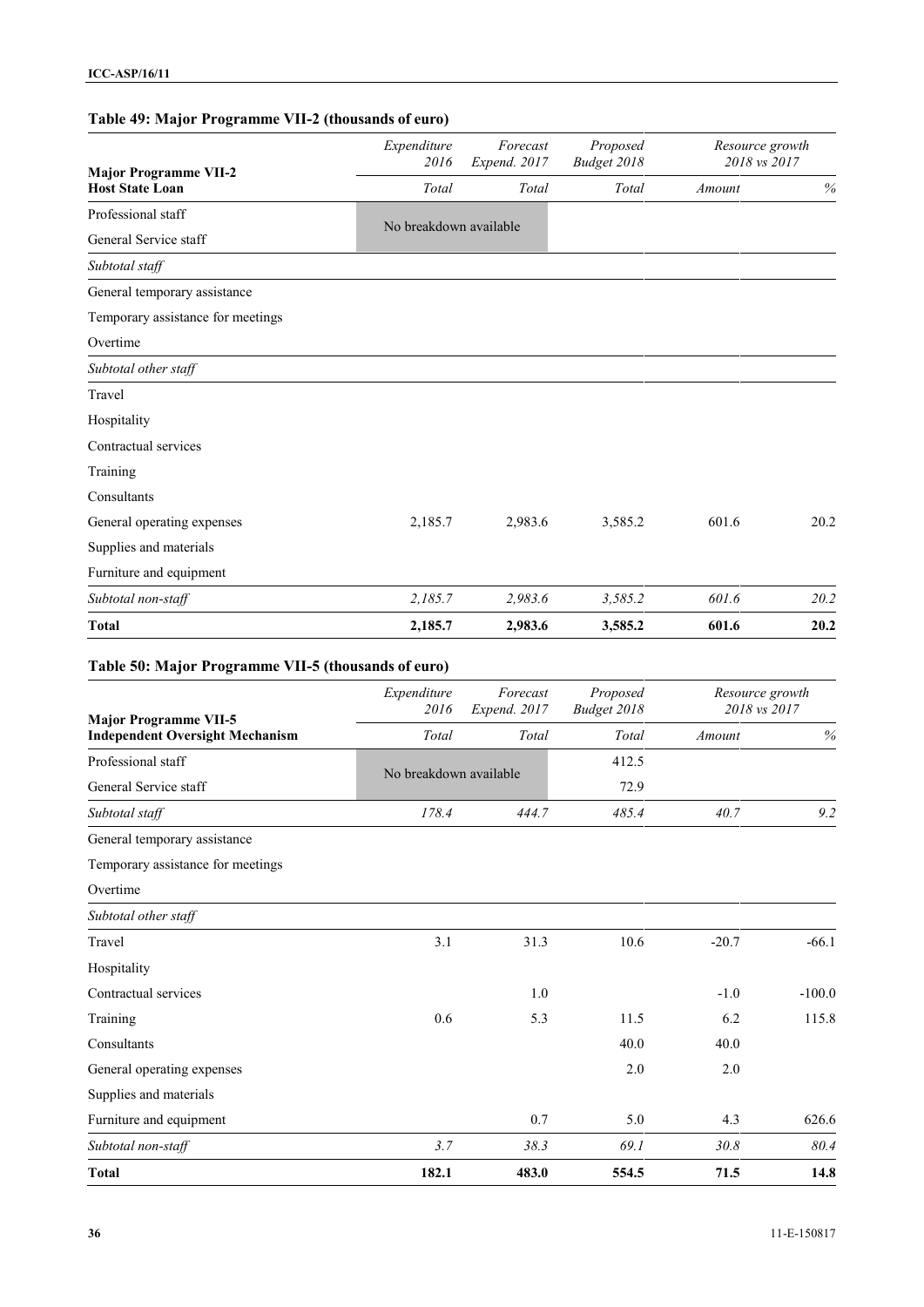## **Table 51: Major Programme VII-6 (thousands of euro)**

| <b>Major Programme VII-6</b>      | Expenditure<br>2016 | Forecast<br>Expend. 2017 | Proposed<br>Budget 2018 | Resource growth<br>2018 vs 2017 |        |
|-----------------------------------|---------------------|--------------------------|-------------------------|---------------------------------|--------|
| <b>Office of Internal Audit</b>   | Total               | Total                    | Total                   | Amount                          | $\%$   |
| Professional staff                |                     | No breakdown available   |                         |                                 |        |
| General Service staff             |                     |                          |                         |                                 |        |
| Subtotal staff                    | 522.1               | 573.7                    | 531.5                   | $-42.2$                         | $-7.4$ |
| General temporary assistance      | 57.1                | 96.5                     | 121.6                   | 25.1                            | 26.0   |
| Temporary assistance for meetings |                     |                          |                         |                                 |        |
| Overtime                          |                     |                          |                         |                                 |        |
| Subtotal other staff              | 57.1                | 96.5                     | 121.6                   | 25.1                            | 26.0   |
| Travel                            | 12.3                | 6.3                      | 10.2                    | 3.9                             | 61.5   |
| Hospitality                       |                     |                          |                         |                                 |        |
| Contractual services              |                     |                          |                         |                                 |        |
| Training                          | 19.7                | 23.4                     | 24.0                    | 0.6                             | 2.6    |
| Consultants                       |                     |                          | 20.0                    | 20.0                            |        |
| General operating expenses        |                     |                          |                         |                                 |        |
| Supplies and materials            |                     |                          |                         |                                 |        |
| Furniture and equipment           |                     |                          |                         |                                 |        |
| Subtotal non-staff                | 32.0                | 29.7                     | 54.2                    | 24.5                            | 82.4   |
| <b>Total</b>                      | 611.2               | 699.9                    | 707.3                   | 7.4                             | 1.1    |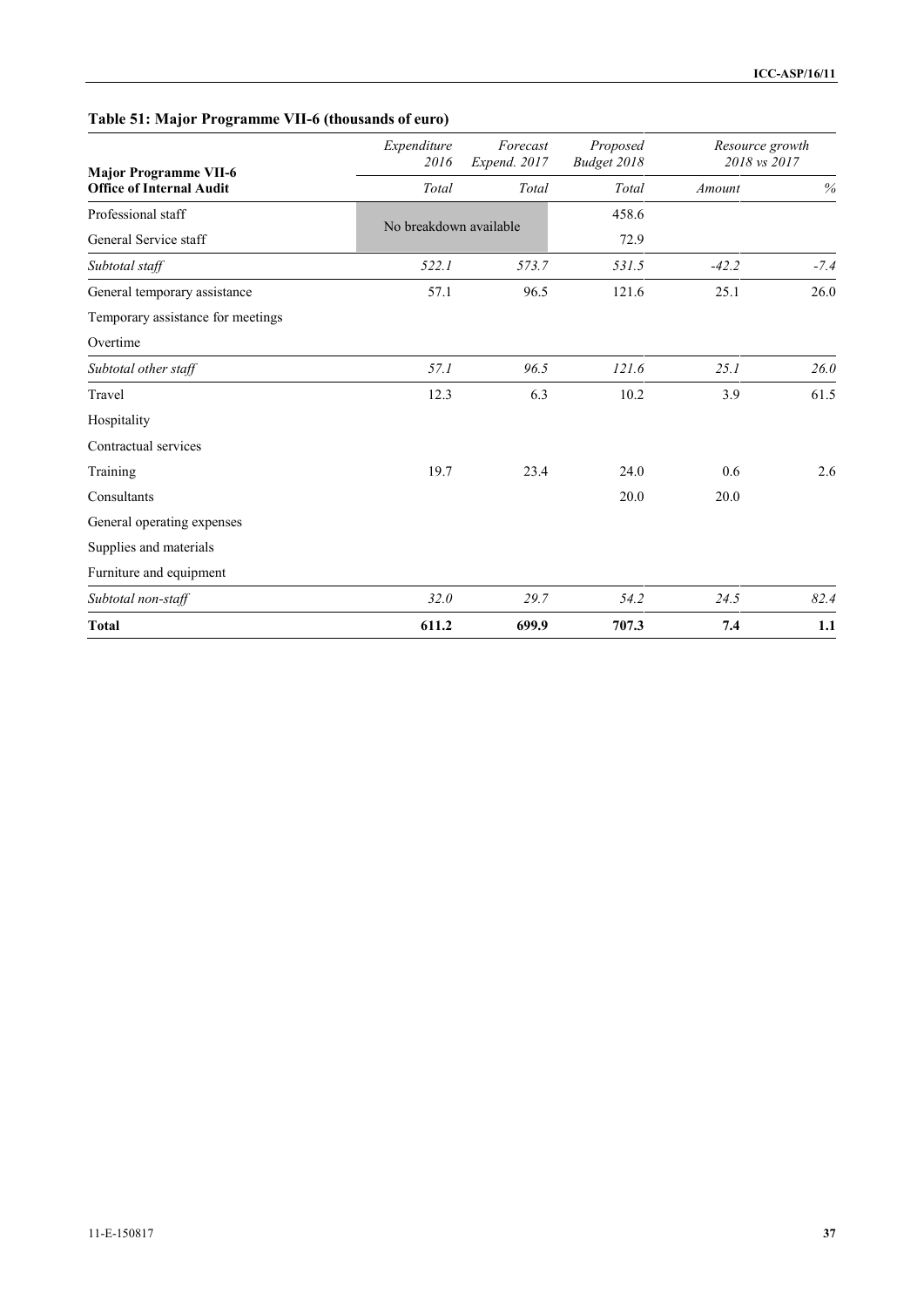#### **Table 52: Status of Contributions as at 30 June 2017**

|    |                                     |                                   | Prior Years              |                           |                     |                                       | 2017               |                          |                                             |                          |                          |                                                |
|----|-------------------------------------|-----------------------------------|--------------------------|---------------------------|---------------------|---------------------------------------|--------------------|--------------------------|---------------------------------------------|--------------------------|--------------------------|------------------------------------------------|
|    |                                     | Outstanding Host State<br>Regular | Outstanding<br>Loan      | Total<br>Outstan-<br>ding | Assessed<br>Regular | Assessed<br><b>Host State</b><br>Loan | Total<br>Assessed  | Outstan-<br>ding         | Outstan-<br>ding Host<br>Regular State Loan | Outstan-<br>ding         | ding<br>Contri-          | Total Outstan- Grand Total<br>Outstan-<br>ding |
|    | <b>State Party</b>                  | Contri-<br>butions                | Contri-<br>bution        | Contri-<br>butions        | Contri-<br>butions  | Contri-<br>bution                     | Contri-<br>butions | Contri-<br>butions       | Contri-<br>bution                           | Contri-<br>butions       | butions<br>CF            | Contri-<br>butions                             |
|    | 1 Afghanistan                       | ÷,                                |                          | ä,                        | 14,160              | 588                                   | 14,748             | $\sim$                   |                                             |                          |                          |                                                |
| 2  | Albania                             |                                   |                          |                           | 19,258              | $\overline{\phantom{a}}$              | 19,258             |                          |                                             |                          |                          |                                                |
|    | 3 Andorra                           |                                   |                          |                           | 14,443              | $\overline{\phantom{a}}$              | 14,443             |                          |                                             |                          |                          |                                                |
|    | Antigua and Barbuda                 | 6,874                             |                          | 6,874                     | 4,814               | 155                                   | 4,969              | 4,814                    |                                             | 4,814                    |                          | 11,688                                         |
|    | 5 Argentina                         |                                   |                          | $\blacksquare$            | 2,151,329           | $\overline{\phantom{a}}$              | 2,151,329          | 2,146,569                |                                             | 2,146,569                |                          | 2,146,569                                      |
|    | 6 Australia                         | L.                                |                          | $\blacksquare$            | 5,636,246           | $\overline{\phantom{a}}$              | 5,636,246          |                          |                                             |                          |                          |                                                |
|    | 7 Austria                           |                                   |                          | $\overline{a}$            | 1,736,441           | 94,285                                | 1,830,726          |                          |                                             |                          |                          |                                                |
| 8  | Bangladesh                          |                                   |                          | $\overline{\phantom{a}}$  | 14,160              | 744                                   | 14,904             |                          |                                             |                          |                          |                                                |
| 9  | Barbados                            |                                   |                          | $\overline{\phantom{a}}$  | 16,850              | $\overline{\phantom{a}}$              | 16,850             | 16,850                   |                                             | 16,850                   |                          | 16,850                                         |
| 10 | Belgium                             |                                   |                          | ä,                        | 2,134,478           | 117,912                               | 2,252,390          | $\sim$                   | ÷,                                          |                          | ä,                       |                                                |
| 11 | Belize                              | L.                                | L.                       | $\overline{a}$            | 2,407               | 119                                   | 2,526              | 115                      | ä,                                          | 115                      | ÷,                       | 115                                            |
| 12 | Benin                               | 21,071                            | 327                      | 21,398                    | 7,222               | 355                                   | 7,577              | 7,222                    | 355                                         | 7,577                    | 24                       | 28,999                                         |
| 13 | Bolivia (Plurinational<br>State of) |                                   |                          |                           | 28,886              | $\overline{\phantom{a}}$              | 28,886             | 28,886                   | $\overline{a}$                              | 28,886                   | $\sim$                   | 28,886                                         |
|    | 14 Bosnia and<br>Herzegovina        |                                   |                          |                           | 31,294              |                                       | 31,294             |                          |                                             |                          |                          |                                                |
| 15 | Botswana                            |                                   |                          |                           | 33,701              | 1,888                                 | 35,589             |                          |                                             |                          |                          |                                                |
|    | 16 Brazil                           | 6,973,575                         | $\overline{\phantom{a}}$ | 6,973,575                 | 9,220,142           | 346,652                               | 9,566,794          | 9,220,142                | 346,652                                     | 9,566,794                | $\overline{\phantom{a}}$ | 16,540,369                                     |
| 17 | Bulgaria                            |                                   |                          | $\overline{\phantom{a}}$  | 108,466             | 5,553                                 | 114,019            | $\overline{\phantom{a}}$ | ÷,                                          |                          |                          |                                                |
| 18 | Burkina Faso                        | 3,579                             | ÷,                       | 3,579                     | 9,629               | 137                                   | 9,766              | 9,629                    | 137                                         | 9,766                    |                          | 13,345                                         |
| 19 | Burundi                             | 2,695                             | 81                       | 2,776                     | 2,407               | 119                                   | 2,526              | 2,407                    | 119                                         | 2,526                    |                          | 5,302                                          |
| 20 | Cabo Verde                          | 6,212                             | 109                      | 6,321                     | 2,407               | 119                                   | 2,526              | 2,407                    | 119                                         | 2,526                    |                          | 8,847                                          |
| 21 | Cambodia                            | ä,                                | ÷,                       | $\overline{\phantom{a}}$  | 9,629               | 367                                   | 9,996              | ÷,                       | ÷,                                          |                          |                          |                                                |
| 22 | Canada                              |                                   | ä,                       | $\blacksquare$            | 7,044,742           | $\overline{\phantom{a}}$              | 7,044,742          | $\overline{a}$           | ÷,                                          | ÷,                       |                          |                                                |
| 23 | Central African Republic 3,117      |                                   | 81                       | 3,198                     | 2,407               | 119                                   | 2,526              | 2,407                    | 119                                         | 2,526                    |                          | 5,724                                          |
| 24 | Chad                                | 12,307                            | 87                       | 12,394                    | 12,036              | 128                                   | 12,164             | 12,036                   | 128                                         | 12,164                   |                          | 24,558                                         |
| 25 | Chile                               | $\bar{\phantom{a}}$               | $\bar{\phantom{a}}$      | $\omega$                  | 962,314             | $\sim$                                | 962,314            | $\overline{\phantom{a}}$ | $\omega$                                    | $\blacksquare$           | ä,                       | ÷,                                             |
| 26 | Colombia                            | 1,062,679                         | 4,751                    | 1,067,430                 | 776,534             | $\overline{\phantom{a}}$              | 776,534            | 776,534                  | $\overline{\phantom{a}}$                    | 776,534                  | $\blacksquare$           | 1,843,964                                      |
| 27 | Comoros                             | 16,732                            | 109                      | 16,841                    | 2,407               | 119                                   | 2,526              | 2,407                    | 119                                         | 2,526                    | 46                       | 19,413                                         |
| 28 | Congo                               | 46,821                            | 538                      | 47,359                    | 14,443              | 588                                   | 15,031             | 14,443                   | 588                                         | 15,031                   | 73                       | 62,463                                         |
|    | 29 Cook Islands                     | $\sim$                            | $\overline{\phantom{a}}$ | $\overline{\phantom{a}}$  | 2,407               | 119                                   | 2,526              |                          | $\overline{\phantom{a}}$                    |                          | $\overline{\phantom{a}}$ |                                                |
|    | 30 Costa Rica                       |                                   |                          |                           | 113,422             | $\overline{\phantom{a}}$              | 113,422            |                          |                                             |                          |                          |                                                |
| 31 | Côte d'Ivoire                       |                                   |                          | ٠                         | 21,665              | 1,302                                 | 22,967             |                          |                                             |                          |                          |                                                |
| 32 | Croatia                             |                                   |                          | $\frac{1}{2}$             | 238,738             | 14,883                                | 253,621            |                          |                                             |                          |                          |                                                |
| 33 | Cyprus                              |                                   |                          | $\overline{\phantom{a}}$  | 103,651             | $\overline{\phantom{a}}$              | 103,651            |                          |                                             |                          |                          |                                                |
| 34 | Czech Republic                      |                                   |                          | ٠                         | 829,634             | $\overline{\phantom{a}}$              | 829,634            |                          |                                             |                          |                          |                                                |
| 35 | Democratic Republic<br>of the Congo | 13,659                            | 19                       | 13,678                    | 14,160              | 27                                    | 14,187             | 14,160                   | 27                                          | 14,187                   | $\blacksquare$           | 27,865                                         |
|    | 36 Denmark                          | $\blacksquare$                    | $\overline{\phantom{a}}$ | $\overline{\phantom{a}}$  | 1,408,495           | $\ddot{\phantom{a}}$                  | 1,408,495          | $\overline{\phantom{a}}$ | $\overline{\phantom{a}}$                    | $\blacksquare$           | $\blacksquare$           |                                                |
| 37 | Djibouti                            | 4,314                             | 107                      | 4,421                     | 2,407               | 119                                   | 2,526              | 2,407                    | 119                                         | 2,526                    | $\overline{\phantom{a}}$ | 6,947                                          |
| 38 | Dominica                            | 8,012                             | 109                      | 8,121                     | 2,407               | 119                                   | 2,526              | 2,407                    | 119                                         | 2,526                    | 8                        | 10,655                                         |
| 39 | Dominican Republic                  | 259,540                           | 4,764                    | 264,304                   | 110,873             | 5,314                                 | 116,187            | 110,873                  | 5,314                                       | 116,187                  | $\overline{\phantom{a}}$ | 380,491                                        |
| 40 | Ecuador                             | $\blacksquare$                    | $\overline{\phantom{a}}$ | $\blacksquare$            | 161,566             | $\blacksquare$                        | 161,566            | $\blacksquare$           | $\overline{\phantom{a}}$                    | $\overline{\phantom{a}}$ | $\overline{\phantom{a}}$ |                                                |
| 41 | El Salvador                         | 18,985                            | ÷,                       | 18,985                    | 33,701              | $\overline{\phantom{a}}$              | 33,701             | 33,701                   | ÷,                                          | 33,701                   | ÷,                       | 52,686                                         |
| 42 | Estonia                             |                                   |                          | $\overline{\phantom{a}}$  | 91,615              | $\overline{\phantom{a}}$              | 91,615             |                          |                                             |                          |                          |                                                |
|    | 43 Fiji                             |                                   |                          | $\overline{\phantom{a}}$  | 7,222               | 355                                   | 7,577              |                          |                                             |                          |                          |                                                |
| 44 | Finland                             |                                   |                          | ٠                         | 1,099,807           | $\overline{\phantom{a}}$              | 1,099,807          |                          |                                             |                          |                          |                                                |
| 45 | France                              |                                   |                          | $\frac{1}{2}$             | 11,718,816          | 660,815                               | 12,379,631         |                          |                                             |                          |                          | $\overline{a}$                                 |
|    | 46 Gabon                            |                                   |                          | $\overline{\phantom{a}}$  | 41,064              | 1,491                                 | 42,555             | 41,064                   | 1,491                                       | 42,555                   | ٠                        | 42,555                                         |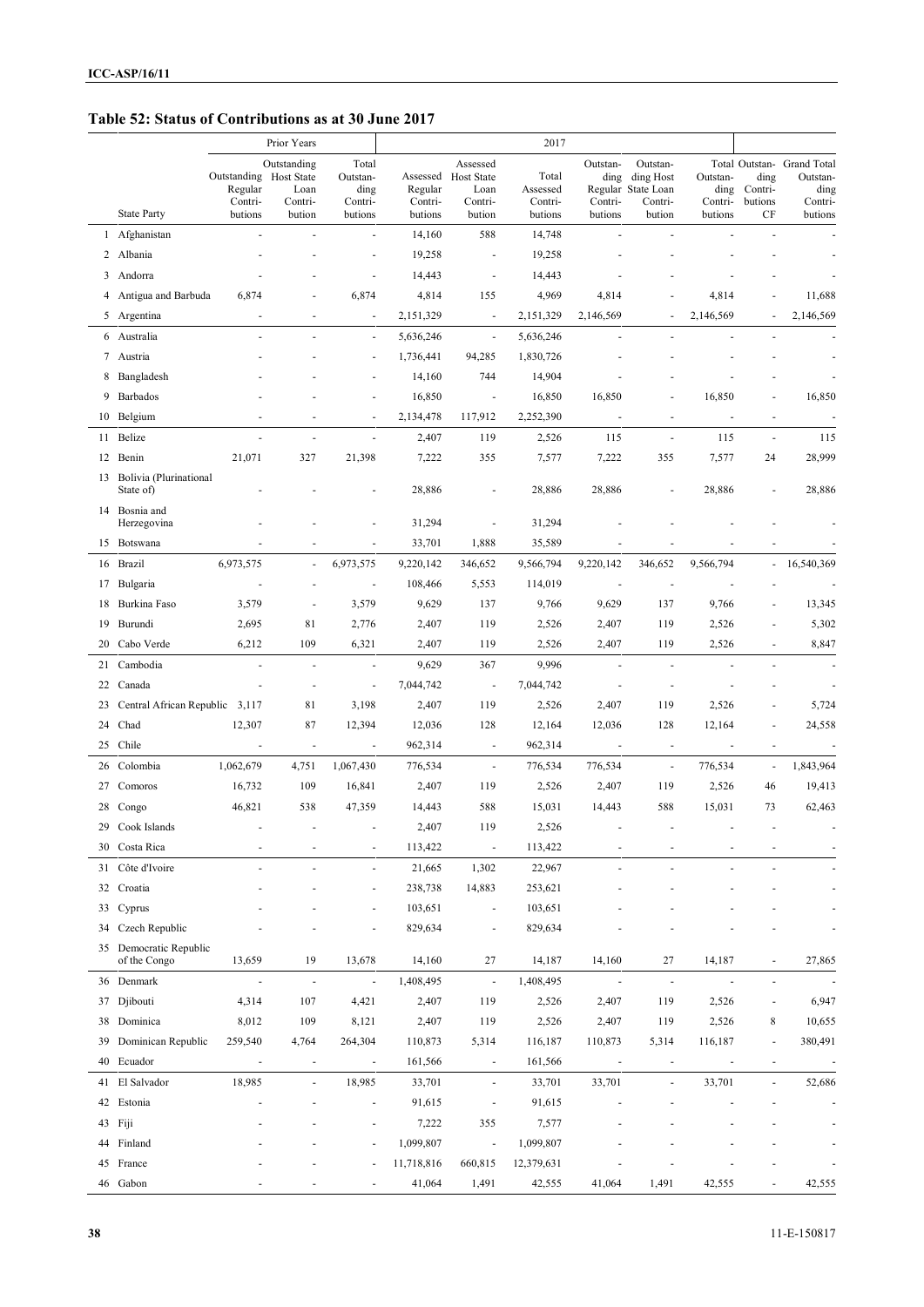|    |                     |                                                         | Prior Years                              |                                                 |                               |                                                              | 2017                                    |                                        |                                                                  |                                        |                                  |                                                                      |
|----|---------------------|---------------------------------------------------------|------------------------------------------|-------------------------------------------------|-------------------------------|--------------------------------------------------------------|-----------------------------------------|----------------------------------------|------------------------------------------------------------------|----------------------------------------|----------------------------------|----------------------------------------------------------------------|
|    | <b>State Party</b>  | Outstanding Host State<br>Regular<br>Contri-<br>butions | Outstanding<br>Loan<br>Contri-<br>bution | Total<br>Outstan-<br>ding<br>Contri-<br>butions | Regular<br>Contri-<br>butions | Assessed<br>Assessed Host State<br>Loan<br>Contri-<br>bution | Total<br>Assessed<br>Contri-<br>butions | Outstan-<br>ding<br>Contri-<br>butions | Outstan-<br>ding Host<br>Regular State Loan<br>Contri-<br>bution | Outstan-<br>ding<br>Contri-<br>butions | ding<br>Contri-<br>butions<br>СF | Total Outstan- Grand Total<br>Outstan-<br>ding<br>Contri-<br>butions |
| 47 | Gambia              | 2,322                                                   | 81                                       | 2,403                                           | 2,407                         | 119                                                          | 2,526                                   | 2,407                                  | 119                                                              | 2,526                                  |                                  | 4,929                                                                |
| 48 | Georgia             |                                                         | ÷,                                       | $\overline{a}$                                  | 19,258                        | $\overline{\phantom{a}}$                                     | 19,258                                  |                                        |                                                                  |                                        |                                  |                                                                      |
| 49 | Germany             |                                                         |                                          | $\overline{\phantom{a}}$                        | 15,408,770                    | $\overline{\phantom{a}}$                                     | 15,408,770                              |                                        |                                                                  |                                        |                                  |                                                                      |
| 50 | Ghana               | 30,200                                                  |                                          | 30,200                                          | 38,657                        | 1,649                                                        | 40,306                                  | 38,657                                 | 1,649                                                            | 40,306                                 |                                  | 70,506                                                               |
| 51 | Greece              |                                                         |                                          | $\blacksquare$                                  | 1,135,915                     | $\sim$                                                       | 1,135,915                               | 1,135,763                              | $\blacksquare$                                                   | 1,135,763                              | $\overline{a}$                   | 1,135,763                                                            |
| 52 | Grenada             |                                                         |                                          | ä,                                              | 2,407                         | 119                                                          | 2,526                                   | 2,407                                  | 119                                                              | 2,526                                  |                                  | 2,526                                                                |
| 53 | Guatemala           |                                                         |                                          | $\sim$                                          | 67,543                        | 3,190                                                        | 70,733                                  | ÷,                                     | $\overline{\phantom{a}}$                                         | ÷,                                     |                                  |                                                                      |
| 54 | Guinea              | 14,464                                                  | 109                                      | 14,573                                          | 4,814                         | 119                                                          | 4,933                                   | 4,814                                  | 119                                                              | 4,933                                  | 84                               | 19,590                                                               |
|    | 55 Guyana           | $\blacksquare$                                          | $\sim$                                   | $\blacksquare$                                  | 4,814                         | 119                                                          | 4,933                                   | 144                                    | $\overline{\phantom{a}}$                                         | 144                                    | $\sim$                           | 144                                                                  |
| 56 | Honduras            | 17,988                                                  |                                          | 17,988                                          | 19,258                        | 944                                                          | 20,202                                  | 19,258                                 | 944                                                              | 20,202                                 |                                  | 38,190                                                               |
|    | 57 Hungary          |                                                         |                                          | $\overline{a}$                                  | 388,267                       | 4,648                                                        | 392,915                                 |                                        |                                                                  |                                        |                                  |                                                                      |
| 58 | Iceland             |                                                         |                                          |                                                 | 55,507                        | $\overline{\phantom{a}}$                                     | 55,507                                  |                                        |                                                                  |                                        |                                  |                                                                      |
| 59 | Ireland             |                                                         |                                          | $\blacksquare$                                  | 807,970                       | ä,                                                           | 807,970                                 |                                        |                                                                  |                                        |                                  |                                                                      |
|    | 60 Italy            |                                                         |                                          |                                                 | 9,039,319                     | $\overline{\phantom{a}}$                                     | 9,039,319                               |                                        |                                                                  |                                        |                                  |                                                                      |
| 61 | Japan               | ä,                                                      |                                          | $\blacksquare$                                  | 23,345,875                    | 1,279,688                                                    | 24,625,563                              | ÷,                                     |                                                                  |                                        |                                  |                                                                      |
| 62 | Jordan              |                                                         |                                          | $\sim$                                          | 48,286                        | $\overline{\phantom{a}}$                                     | 48,286                                  |                                        |                                                                  |                                        |                                  |                                                                      |
|    | 63 Kenya            |                                                         |                                          | $\sim$                                          | 43,471                        | 1,538                                                        | 45,009                                  |                                        |                                                                  |                                        |                                  |                                                                      |
| 64 | Latvia              |                                                         |                                          |                                                 | 120,643                       | $\overline{\phantom{a}}$                                     | 120,643                                 |                                        |                                                                  |                                        |                                  |                                                                      |
|    | 65 Lesotho          |                                                         |                                          | $\sim$                                          | 2,407                         | 119                                                          | 2,526                                   | 2,407                                  | 119                                                              | 2,526                                  |                                  | 2,526                                                                |
| 66 | Liberia             | 145                                                     |                                          | 145                                             | 2,407                         | 119                                                          | 2,526                                   | 2,407                                  | 119                                                              | 2,526                                  |                                  | 2,671                                                                |
| 67 | Liechtenstein       |                                                         |                                          |                                                 | 16,850                        | $\overline{\phantom{a}}$                                     | 16,850                                  |                                        |                                                                  |                                        |                                  |                                                                      |
| 68 | Lithuania           |                                                         |                                          |                                                 | 173,602                       | $\overline{\phantom{a}}$                                     | 173,602                                 |                                        |                                                                  |                                        |                                  |                                                                      |
| 69 | Luxembourg          |                                                         |                                          |                                                 | 154,344                       | $\overline{\phantom{a}}$                                     | 154,344                                 |                                        |                                                                  |                                        |                                  |                                                                      |
| 70 | Madagascar          |                                                         |                                          | $\overline{\phantom{a}}$                        | 7,222                         | 355                                                          | 7,577                                   | 4,018                                  |                                                                  | 4,018                                  | $\overline{a}$                   | 4,018                                                                |
|    | 71 Malawi           | 17,619                                                  | 218                                      | 17,837                                          | 4,814                         | 239                                                          | 5,053                                   | 4,814                                  | 239                                                              | 5,053                                  | 26                               | 22,916                                                               |
| 72 | Maldives            | 4,782                                                   | 81                                       | 4,863                                           | 4,814                         | 119                                                          | 4,933                                   | 4,814                                  | 119                                                              | 4,933                                  | $\sim$                           | 9,796                                                                |
| 73 | Mali                | 79                                                      | ÷,                                       | 79                                              | 7,222                         | 475                                                          | 7,697                                   | 7,222                                  | 475                                                              | 7,697                                  | $\sim$                           | 7,776                                                                |
|    | 74 Malta            |                                                         | ÷,                                       | ÷,                                              | 38,657                        | $\overline{\phantom{a}}$                                     | 38,657                                  | 38,657                                 | $\overline{\phantom{a}}$                                         | 38,657                                 | ٠                                | 38,657                                                               |
|    | 75 Marshall Islands | 3,356                                                   | 81                                       | 3,437                                           | 2,407                         | 119                                                          | 2,526                                   | 2,407                                  | 119                                                              | 2,526                                  | $\sim$                           | 5,963                                                                |
|    | 76 Mauritius        |                                                         |                                          |                                                 | 28,886                        |                                                              | 28,886                                  |                                        |                                                                  |                                        |                                  |                                                                      |
| 77 | Mexico              |                                                         |                                          |                                                 | 3,460,846                     | $\overline{\phantom{a}}$                                     | 3,460,846                               | 3,460,846                              |                                                                  | 3,460,846                              |                                  | 3,460,846                                                            |
| 78 | Mongolia            |                                                         |                                          |                                                 | 12,036                        | ÷                                                            | 12,036                                  |                                        |                                                                  |                                        |                                  |                                                                      |
| 79 | Montenegro          |                                                         |                                          |                                                 | 9,629                         |                                                              | 9,629                                   | 4                                      |                                                                  | $\overline{4}$                         |                                  | 4                                                                    |
| 80 | Namibia             |                                                         |                                          | $\overline{\phantom{a}}$                        | 24,072                        | $\overline{\phantom{a}}$                                     | 24,072                                  |                                        |                                                                  |                                        |                                  |                                                                      |
| 81 | Nauru               |                                                         |                                          | $\blacksquare$                                  | 2,407                         | 119                                                          | 2,526                                   |                                        |                                                                  |                                        |                                  |                                                                      |
| 82 | Netherlands         |                                                         |                                          | $\ddot{\phantom{0}}$                            | 3,574,267                     | $\blacksquare$                                               | 3,574,267                               |                                        |                                                                  |                                        |                                  |                                                                      |
| 83 | New Zealand         |                                                         |                                          | $\blacksquare$                                  | 646,404                       | 29,894                                                       | 676,298                                 |                                        |                                                                  |                                        |                                  |                                                                      |
| 84 | Niger               | 26,513                                                  | 218                                      | 26,731                                          | 4,814                         | 239                                                          | 5,053                                   | 4,814                                  | 239                                                              | 5,053                                  | 92                               | 31,876                                                               |
| 85 | Nigeria             | 762,370                                                 | 9,530                                    | 771,900                                         | 504,096                       | 10,632                                                       | 514,728                                 | 504,096                                | 10,632                                                           | 514,728                                | $\blacksquare$                   | 1,286,628                                                            |
|    | 86 Norway           | $\overline{\phantom{a}}$                                | $\blacksquare$                           | $\overline{\phantom{a}}$                        | 2,047,536                     | 100,547                                                      | 2,148,083                               | $\blacksquare$                         | $\blacksquare$                                                   |                                        | ÷,                               |                                                                      |
|    | Panama              | 60,015                                                  | $\overline{a}$                           | 60,015                                          | 81,986                        |                                                              |                                         |                                        |                                                                  | 82,607                                 | ä,                               |                                                                      |
| 87 |                     |                                                         |                                          |                                                 |                               | 621                                                          | 82,607                                  | 81,986                                 | 621                                                              |                                        |                                  | 142,622                                                              |
| 88 | Paraguay            | $\overline{\phantom{a}}$                                | ٠                                        | $\blacksquare$                                  | 33,701                        | 1,183                                                        | 34,884                                  | 33,701                                 | 450                                                              | 34,151                                 |                                  | 34,151                                                               |
| 89 | Peru                | 316,468                                                 | 9,374                                    | 325,842                                         | 327,946                       | 13,822                                                       | 341,768                                 | 327,946                                | 13,822                                                           | 341,768                                |                                  | 667,610                                                              |
| 90 | Philippines         |                                                         |                                          |                                                 | 397,896                       | $\overline{\phantom{a}}$                                     | 397,896                                 |                                        |                                                                  |                                        |                                  |                                                                      |
| 91 | Poland              |                                                         |                                          | $\blacksquare$                                  | 2,028,278                     | $\overline{\phantom{a}}$                                     | 2,028,278                               |                                        |                                                                  |                                        |                                  |                                                                      |
|    | 92 Portugal         |                                                         |                                          | $\overline{a}$                                  | 945,463                       | $\blacksquare$                                               | 945,463                                 |                                        |                                                                  |                                        |                                  |                                                                      |
| 93 | Republic of Korea   |                                                         |                                          | ä,                                              | 4,917,626                     | 191,776                                                      | 5,109,402                               | 4,917,626                              | 16,380                                                           | 4,934,006                              |                                  | 4,934,006                                                            |
| 94 | Republic of Moldova |                                                         |                                          |                                                 | 9,629                         | $\overline{\phantom{a}}$                                     | 9,629                                   |                                        |                                                                  |                                        |                                  |                                                                      |
|    | 95 Romania          |                                                         |                                          |                                                 | 443,774                       | $\overline{\phantom{a}}$                                     | 443,774                                 |                                        |                                                                  |                                        |                                  |                                                                      |